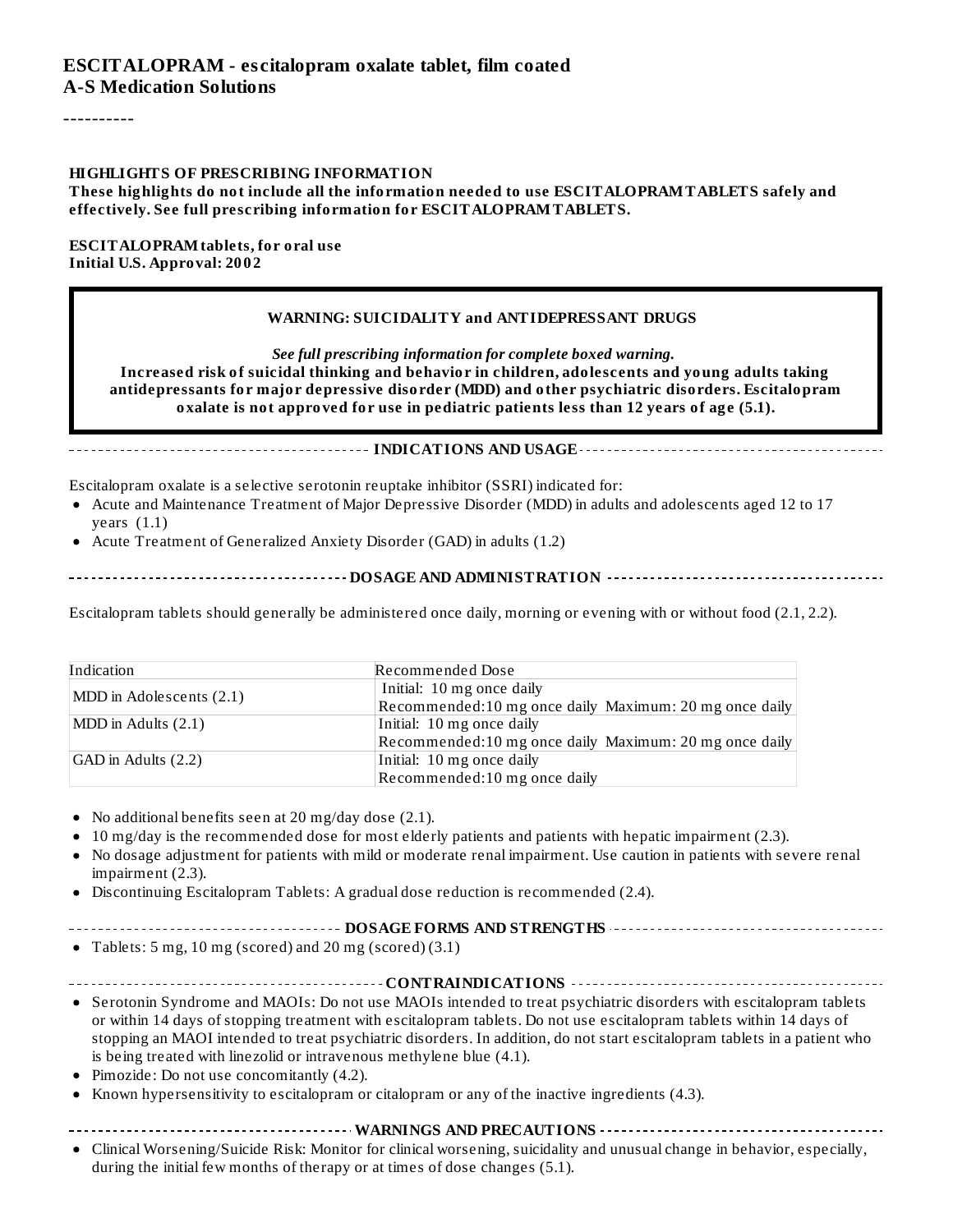- Serotonin Syndrome: Serotonin syndrome has been reported with SSRIs and SNRIs, including escitalopram oxalate, both when taken alone, but especially when co-administered with other serotonergic agents (including triptans, tricyclic antidepressants, fentanyl, lithium, tramadol, tryptophan, buspirone, amphetamines, and St. John's Wort). If such symptoms occur, discontinue escitalopram oxalate and initiate supportive treatment. If concomitant use of escitalopram oxalate with other serotonergic drugs is clinically warranted, patients should be made aware of a potential increased risk for serotonin syndrome, particularly during treatment initiation and dose increases (5.2).
- Discontinuation of Treatment with Escitalopram Oxalate: A gradual reduction in dose rather than abrupt cessation is  $\bullet$ recommended whenever possible (5.3).
- Seizures: Prescribe with care in patients with a history of seizure (5.4).
- Activation of Mania/Hypomania: Use cautiously in patients with a history of mania (5.5).
- $\bullet$ Hyponatremia: Can occur in association with SIADH(5.6).
- Abnormal Bleeding: Use caution in concomitant use with NSAIDs, aspirin, warfarin or other drugs that affect coagulation (5.7).
- Interference with Cognitive and Motor Performance: Use caution when operating machinery (5.8).
- Angle Closure Glaucoma: Angle closure glaucoma has occurred in patients with untreated anatomically narrow angles treated with antidepressants (5.9).
- Use in Patients with Concomitant Illness: Use caution in patients with diseases or conditions that produce altered metabolism or hemodynamic responses (5.10).

**ADVERSE REACTIONS**

Most commonly observed adverse reactions (incidence  $\geq$  5% and at least twice the incidence of placebo patients) are: insomnia, ejaculation disorder (primarily ejaculatory delay), nausea, sweating increased, fatigue and somnolence, decreased libido, and anorgasmia (6.1).

**To report SUSPECTED ADVERSE REACTIONS, contact Aurobindo Pharma USA, Inc. at 1-866-850-2876 or FDA at 1-800-FDA-1088 or** *www.fda.gov/medwatch***.**

**DRUG INTERACTIONS** Concomitant use with SSRIs, SNRIs or Tryptophan is not recommended (7.2). Use caution when concomitant use with drugs that affect Hemostasis (NSAIDs, Aspirin, Warfarin) (7.6).

**USE IN SPECIFIC POPULATIONS**

Pregnancy: Use only if the potential benefit justifies the potential risk to the fetus (8.1). Nursing Mothers: Caution should be exercised when administered to a nursing woman (8.3). Pediatric Use: Safety and effectiveness of escitalopram oxalate has not been established in pediatric MDD patients less than 12 years of age (8.4).

**See 17 for PATIENT COUNSELING INFORMATION and Medication Guide.**

**Revised: 8/2020**

#### **FULL PRESCRIBING INFORMATION: CONTENTS\* WARNING: SUICIDALITY and ANTIDEPRESSANT DRUGS 1 INDICATIONS AND USAGE**

- 1.1 Major Depressive Disorder
- 1.2 Generalized Anxiety Disorder

# **2 DOSAGE AND ADMINISTRATION**

- 2.1 Major Depressive Disorder
- 2.2 Generalized Anxiety Disorder
- 2.3 Special Populations
- 2.4 Discontinuation of Treatment with Escitalopram Tablets

2.5 Switching a Patient To or From a Monoamine Oxidase Inhibitor (MAOI) Intended to Treat Psychiatric Disorders

2.6 Use of Escitalopram Tablets with Other MAOIs such as Linezolid or Methylene Blue

#### **3 DOSAGE FORMS AND STRENGTHS**

3.1 Tablets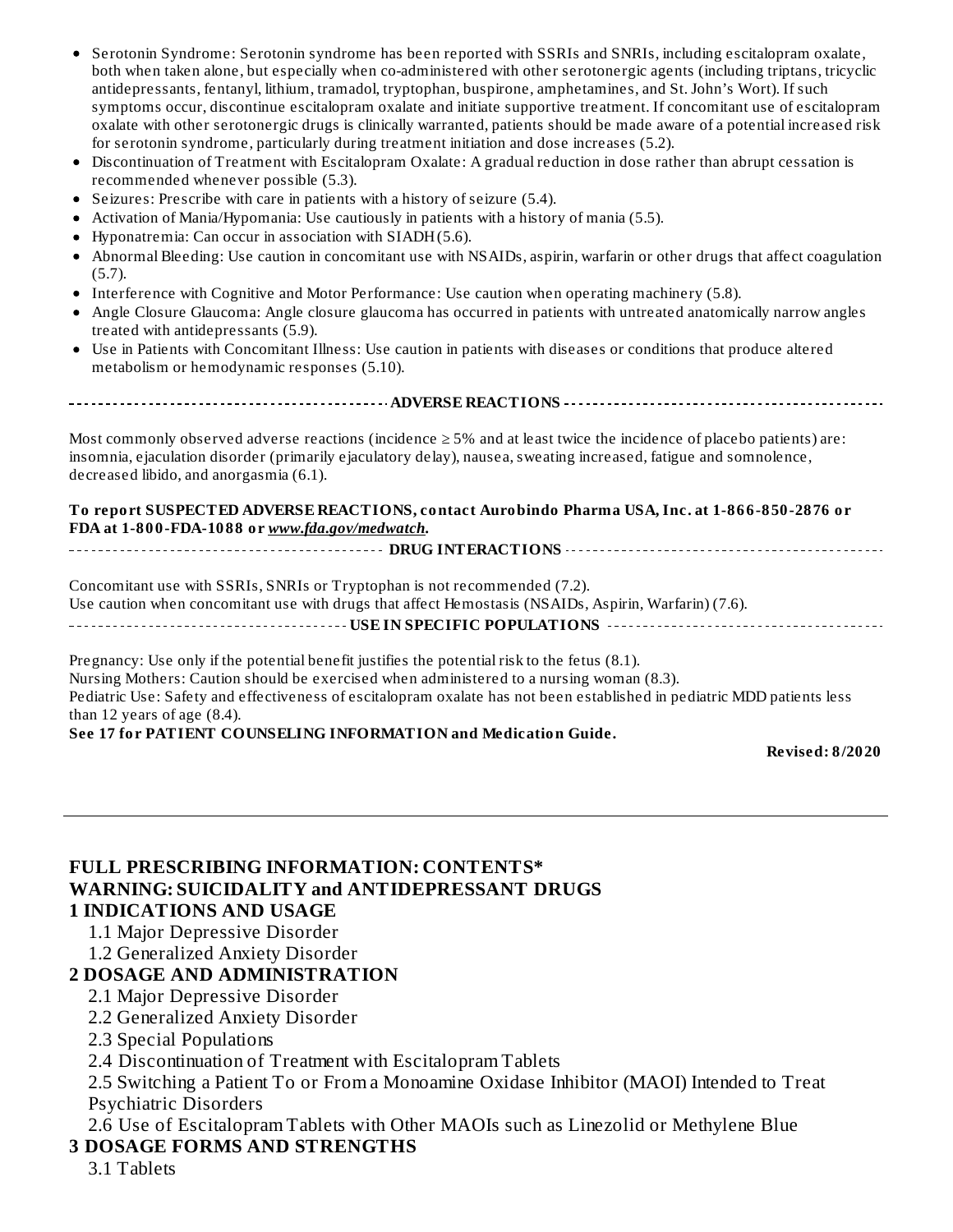#### **4 CONTRAINDICATIONS**

- 4.1 Monoamine Oxidase Inhibitors (MAOIs)
- 4.2 Pimozide
- 4.3 Hypersensitivity to Escitalopram or Citalopram

#### **5 WARNINGS AND PRECAUTIONS**

- 5.1 Clinical Worsening and Suicide Risk
- 5.2 Serotonin Syndrome
- 5.3 Discontinuation of Treatment with Escitalopram Oxalate
- 5.4 Seizures
- 5.5 Activation of Mania/Hypomania
- 5.6 Hyponatremia
- 5.7 Abnormal Bleeding
- 5.8 Interference with Cognitive and Motor Performance
- 5.9 Angle Closure Glaucoma
- 5.10 Use in Patients with Concomitant Illness

# **6 ADVERSE REACTIONS**

- 6.1 Clinical Trials Experience
- 6.2 Post-Marketing Experience

#### **7 DRUG INTERACTIONS**

- 7.1 Monoamine Oxidase Inhibitors (MAOIs)
- 7.2 Serotonergic Drugs
- 7.3 Triptans
- 7.4 CNS Drugs
- 7.5 Alcohol
- 7.6 Drugs That Interfere With Hemostasis (NSAIDs, Aspirin, Warfarin, etc.)
- 7.7 Cimetidine
- 7.8 Digoxin
- 7.9 Lithium
- 7.10 Pimozide and Celexa
- 7.11 Sumatriptan
- 7.12 Theophylline
- 7.13 Warfarin
- 7.14 Carbamazepine
- 7.15 Triazolam
- 7.16 Ketoconazole
- 7.17 Ritonavir
- 7.18 CYP3A4 and -2C19 Inhibitors
- 7.19 Drugs Metabolized by Cytochrome P4502D6
- 7.20 Metoprolol
- 7.21 Electroconvulsive Therapy (ECT)

# **8 USE IN SPECIFIC POPULATIONS**

- 8.1 Pregnancy
- 8.2 Labor and Delivery
- 8.3 Nursing Mothers
- 8.4 Pediatric Use
- 8.5 Geriatric Use

# **9 DRUG ABUSE AND DEPENDENCE**

9.2 Abuse and Dependence

# **10 OVERDOSAGE**

- 10.1 Human Experience
- 10.2 Management of Overdose
- **11 DESCRIPTION**

# **12 CLINICAL PHARMACOLOGY**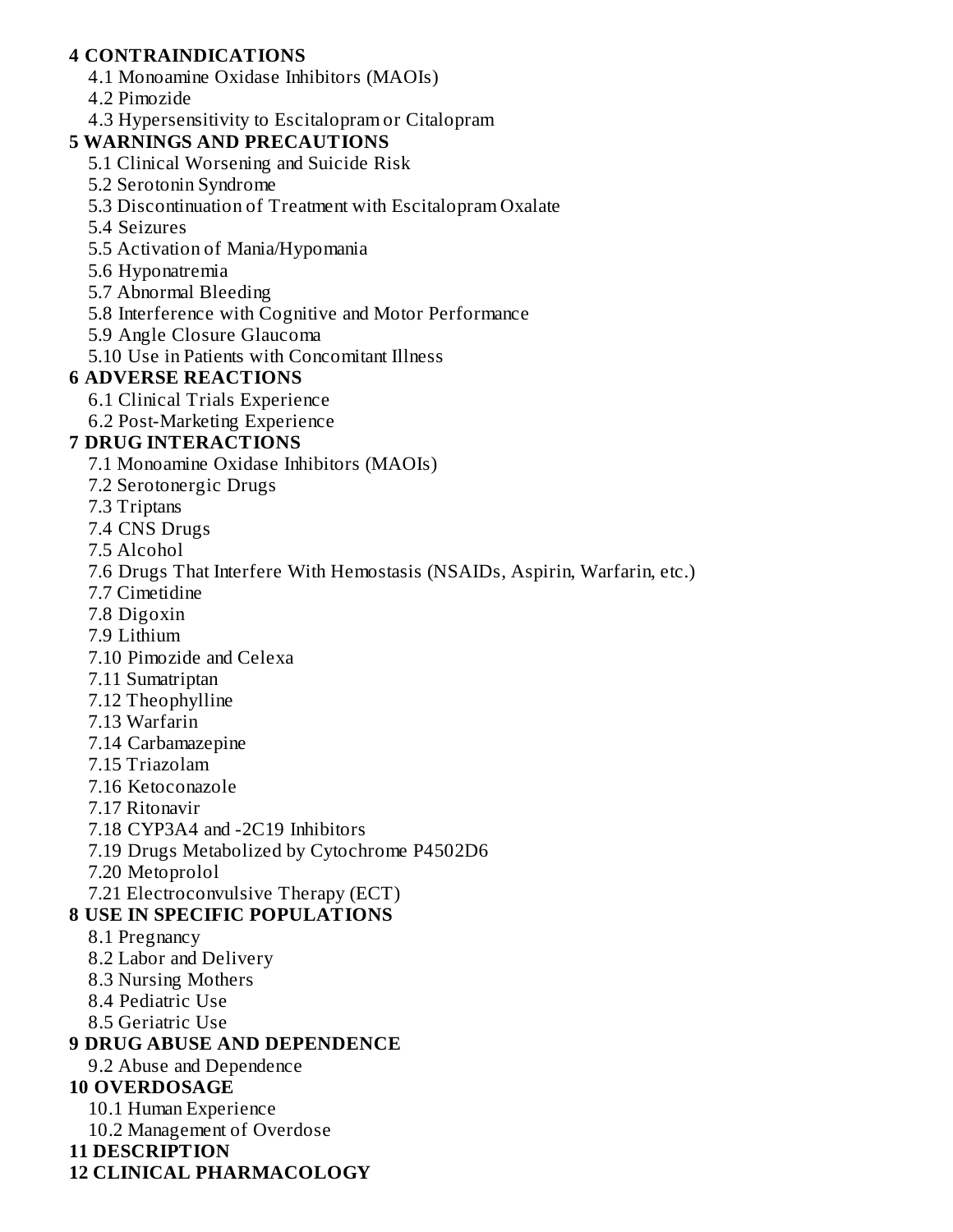- 12.1 Mechanism of Action
- 12.2 Pharmacodynamics
- 12.3 Pharmacokinetics

### **13 NONCLINICAL TOXICOLOGY**

- 13.1 Carcinogenesis, Mutagenesis, Impairment of Fertility
- 13.2 Animal Toxicology and/or Pharmacology

#### **14 CLINICAL STUDIES**

- 14.1 Major Depressive Disorder
- 14.2 Generalized Anxiety Disorder

# **16 HOW SUPPLIED/STORAGE AND HANDLING**

### **17 PATIENT COUNSELING INFORMATION**

- 17.1 Information for Patients
- 17.2 FDA-Approved Medication Guide
- \* Sections or subsections omitted from the full prescribing information are not listed.

#### **FULL PRESCRIBING INFORMATION**

# **WARNING: SUICIDALITY and ANTIDEPRESSANT DRUGS**

**Antidepressants increas ed the risk compared to placebo of suicidal thinking and behavior (suicidality) in children, adoles cents, and young adults in short-term studies of major depressive disorder (MDD) and other psychiatric disorders. Anyone considering the us e of es citalopram oxalate or any other antidepressant in a child, adoles cent, or young adult must balance this risk with the clinical need. Short-term studies did not show an increas e in the risk of suicidality with antidepressants compared to placebo in adults beyond age 24; there was a reduction in risk with antidepressants compared to placebo in adults aged 65 and older. Depression and certain other psychiatric disorders are thems elves associated with increas es in the risk of suicide. Patients of all ages who are started on antidepressant therapy should be monitored appropriately and obs erved clos ely for clinical wors ening, suicidality, or unusual changes in behavior. Families and caregivers should be advis ed of the need for clos e obs ervation and communication with the pres criber. Es citalopram oxalate is not approved for us e in pediatric patients less than 12 years of age.** *[See Warnings and Precautions: Clinical Worsening and Suicide Risk (5.1), Patient Counseling Information: Information for Patients (17.1), and Use in Specific Populations: Pediatric Use (8.4)].*

#### **1 INDICATIONS AND USAGE**

#### **1.1 Major Depressive Disorder**

Escitalopram tablets are indicated for the acute and maintenance treatment of major depressive disorder in adults and in adolescents 12 to 17 years of age *[see Clinical Studies (14.1)]*.

A major depressive episode (DSM-IV) implies a prominent and relatively persistent (nearly every day for at least 2 weeks) depressed or dysphoric mood that usually interferes with daily functioning, and includes at least five of the following nine symptoms: depressed mood, loss of interest in usual activities, significant change in weight and/or appetite, insomnia or hypersomnia, psychomotor agitation or retardation, increased fatigue, feelings of guilt or worthlessness, slowed thinking or impaired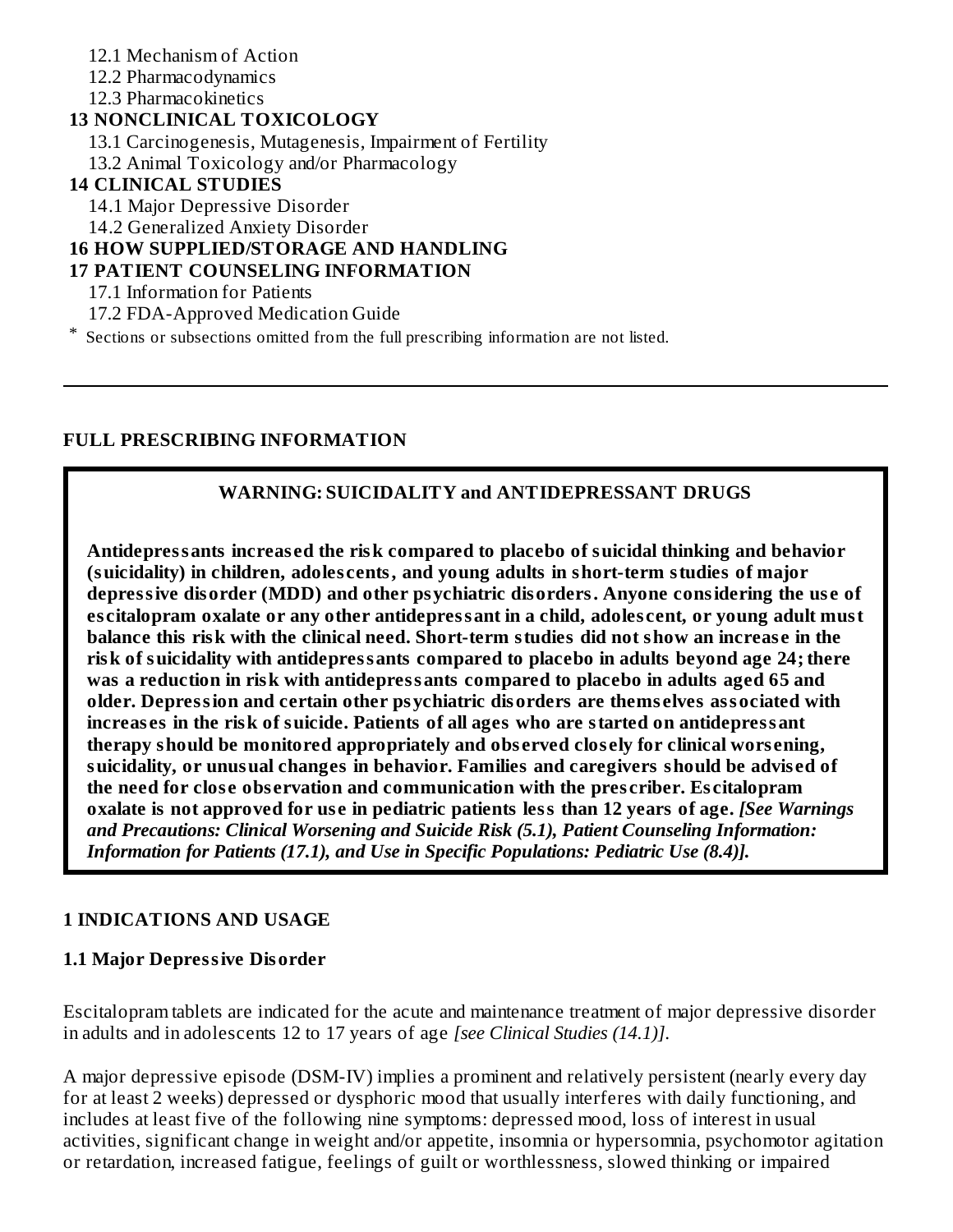concentration, a suicide attempt or suicidal ideation.

### **1.2 Generalized Anxiety Disorder**

Escitalopram tablets are indicated for the acute treatment of Generalized Anxiety Disorder (GAD) in adults *[see Clinical Studies (14.2)]*.

Generalized Anxiety Disorder (DSM-IV) is characterized by excessive anxiety and worry (apprehensive expectation) that is persistent for at least 6 months and which the person finds difficult to control. It must be associated with at least 3 of the following symptoms: restlessness or feeling keyed up or on edge, being easily fatigued, difficulty concentrating or mind going blank, irritability, muscle tension, and sleep disturbance.

# **2 DOSAGE AND ADMINISTRATION**

Escitalopram tablets should be administered once daily, in the morning or evening, with or without food.

#### **2.1 Major Depressive Disorder**

#### **Initial Treatment**

#### **Adoles cents**

The recommended dose of escitalopram tablets is 10 mg once daily. A flexible-dose trial of escitalopram tablets (10 to 20 mg/day) demonstrated the effectiveness of escitalopram tablets *[see Clinical Studies (14.1)]*. If the dose is increased to 20 mg, this should occur after a minimum of three weeks.

#### **Adults**

The recommended dose of escitalopram tablets is 10 mg once daily. A fixed-dose trial of escitalopram tablets demonstrated the effectiveness of both 10 mg and 20 mg of escitalopram tablets, but failed to demonstrate a greater benefit of 20 mg over 10 mg *[see Clinical Studies (14.1)]*. If the dose is increased to 20 mg, this should occur after a minimum of one week.

#### **Maintenance Treatment**

It is generally agreed that acute episodes of major depressive disorder require several months or longer of sustained pharmacological therapy beyond response to the acute episode. Systematic evaluation of continuing escitalopram tablets 10 or 20 mg/day in adults patients with major depressive disorder who responded while taking escitalopram tablets during an 8-week, acute-treatment phase demonstrated a benefit of such maintenance treatment *[see Clinical Studies (14.1)]*. Nevertheless, the physician who elects to use escitalopram tablets for extended periods should periodically re-evaluate the long-term usefulness of the drug for the individual patient. Patients should be periodically reassessed to determine the need for maintenance treatment.

# **2.2 Generalized Anxiety Disorder**

#### **Initial Treatment**

**Adults**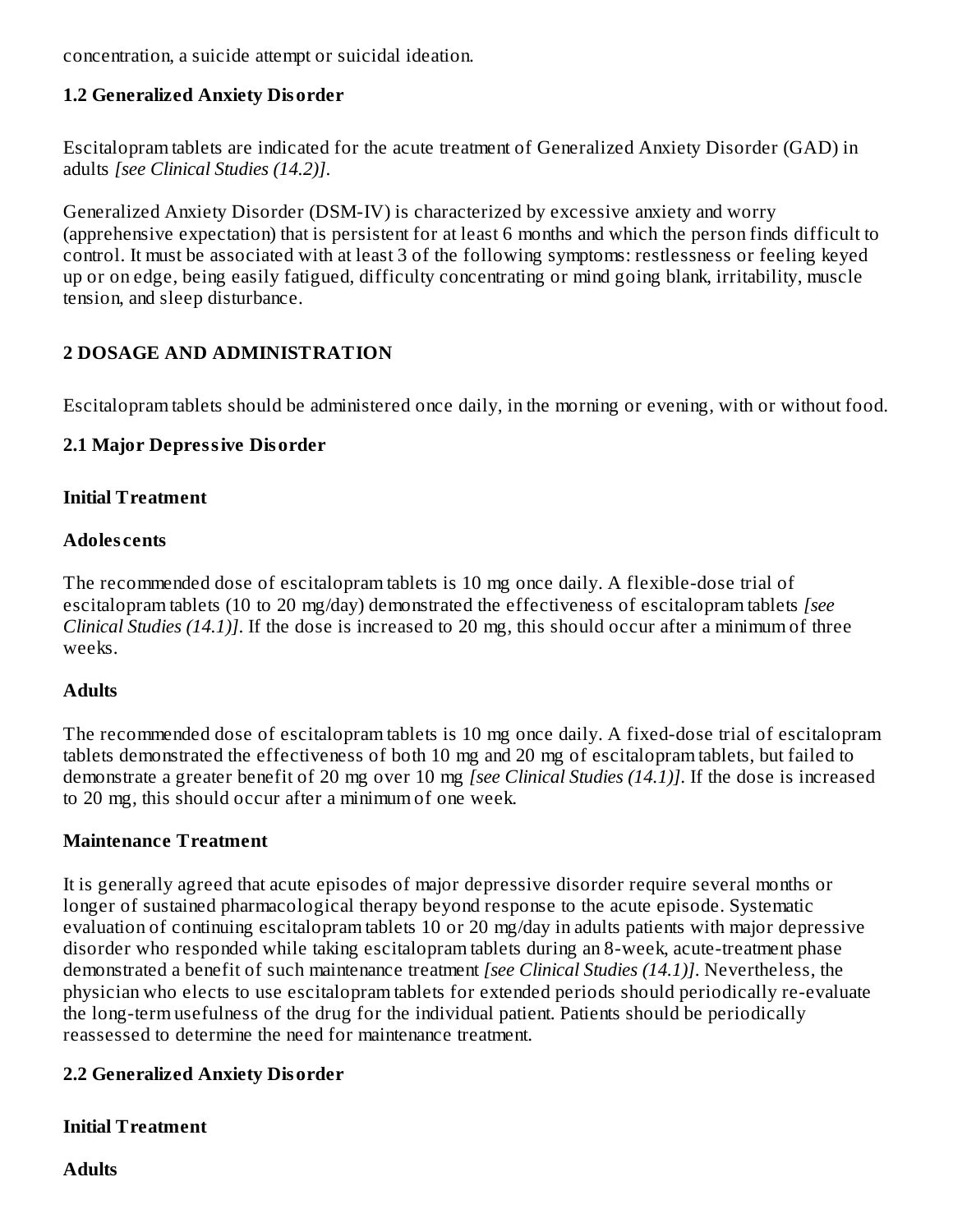The recommended starting dose of escitalopram tablets is 10 mg once daily. If the dose is increased to 20 mg, this should occur after a minimum of one week.

#### **Maintenance Treatment**

Generalized anxiety disorder is recognized as a chronic condition. The efficacy of escitalopram tablets in the treatment of GAD beyond 8 weeks has not been systematically studied. The physician who elects to use escitalopram tablets for extended periods should periodically re-evaluate the long-term usefulness of the drug for the individual patient.

#### **2.3 Special Populations**

10 mg/day is the recommended dose for most elderly patients and patients with hepatic impairment.

No dosage adjustment is necessary for patients with mild or moderate renal impairment. Escitalopram tablets should be used with caution in patients with severe renal impairment.

#### **2.4 Dis continuation of Treatment with Es citalopram Tablets**

Symptoms associated with discontinuation of escitalopram tablets and other SSRIs and SNRIs have been reported *[see Warnings and Precautions (5.3)]*. Patients should be monitored for these symptoms when discontinuing treatment. A gradual reduction in the dose rather than abrupt cessation is recommended whenever possible. If intolerable symptoms occur following a decrease in the dose or upon discontinuation of treatment, then resuming the previously prescribed dose may be considered. Subsequently, the physician may continue decreasing the dose but at a more gradual rate.

#### **2.5 Switching a Patient To or From a Monoamine Oxidas e Inhibitor (MAOI) Intended to Treat Psychiatric Disorders**

At least 14 days should elapse between discontinuation of an MAOI intended to treat psychiatric disorders and initiation of therapy with escitalopram tablets. Conversely, at least 14 days should be allowed after stopping escitalopram tablets before starting an MAOI intended to treat psychiatric disorders *[see Contraindications (4.1)].*

#### **2.6 Us e of Es citalopram Tablets with Other MAOIs such as Linezolid or Methylene Blue**

Do not start escitalopram tablets in a patient who is being treated with linezolid or intravenous methylene blue because there is an increased risk of serotonin syndrome. In a patient who requires more urgent treatment of a psychiatric condition, other interventions, including hospitalization, should be considered *[see Contraindications (4.1)].*

In some cases, a patient already receiving escitalopram tablets therapy may require urgent treatment with linezolid or intravenous methylene blue. If acceptable alternatives to linezolid or intravenous methylene blue treatment are not available and the potential benefits of linezolid or intravenous methylene blue treatment are judged to outweigh the risks of serotonin syndrome in a particular patient, escitalopram tablets should be stopped promptly, and linezolid or intravenous methylene blue can be administered. The patient should be monitored for symptoms of serotonin syndrome for 2 weeks or until 24 hours after the last dose of linezolid or intravenous methylene blue, whichever comes first. Therapy with escitalopram tablets may be resumed 24 hours after the last dose of linezolid or intravenous methylene blue *[see Warnings and Precautions (5.2)]*.

The risk of administering methylene blue by non-intravenous routes (such as oral tablets or by local injection) or in intravenous doses much lower than 1 mg/kg with escitalopram tablets is unclear. The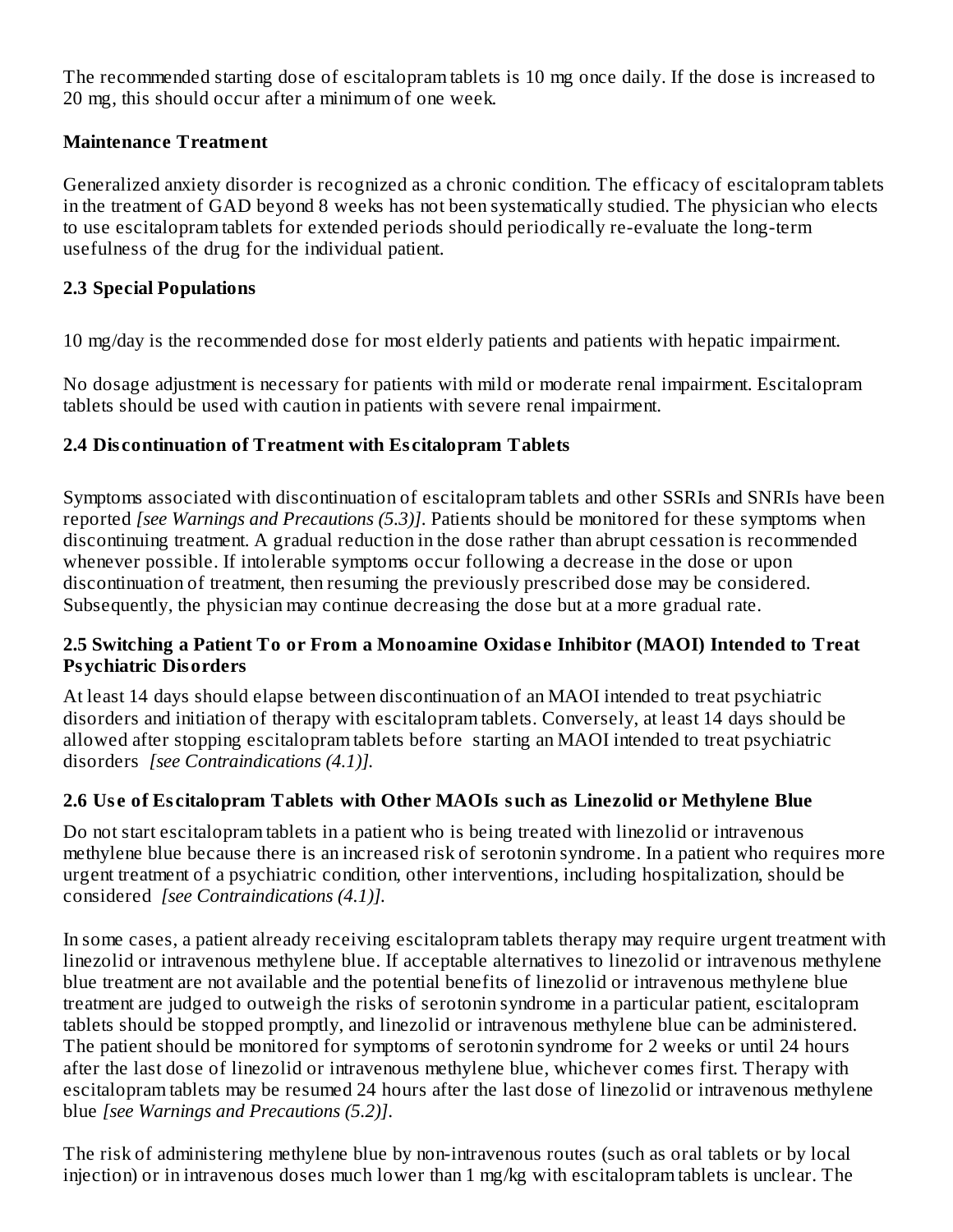clinician should, nevertheless, be aware of the possibility of emergent symptoms of serotonin syndrome with such use *[see Warnings and Precautions (5.2)]*.

# **3 DOSAGE FORMS AND STRENGTHS**

#### **3.1 Tablets**

**5 mg** are white to off-white, round, biconvex film-coated tablets debossed with 'F' on one side and '53' on the other side.

**10 mg** are white to off-white, oval shaped, biconvex film-coated tablets debossed with 'F' on one side and '54' on the other side with a deep scoreline between '5' and '4'.

**20 mg** are white to off-white, oval shaped, biconvex film-coated tablets debossed with 'F' on one side and '56' on the other side with a deep scoreline between '5' and '6'.

#### **4 CONTRAINDICATIONS**

#### **4.1 Monoamine Oxidas e Inhibitors (MAOIs)**

The use of MAOIs intended to treat psychiatric disorders with escitalopram tablets or within 14 days of stopping treatment with escitalopram tablets are contraindicated because of an increased risk of serotonin syndrome. The use of escitalopram tablets within 14 days of stopping an MAOI intended to treat psychiatric disorders are also contraindicated *[see Dosage and Administration (2.5), and Warnings and Precautions (5.2)]*.

Starting escitalopram tablets in a patient who is being treated with MAOIs such as linezolid or intravenous methylene blue is also contraindicated because of an increased risk of serotonin syndrome *[see Dosage and Administration (2.6), and Warnings and Precautions (5.2)]*.

#### **4.2 Pimozide**

Concomitant use in patients taking pimozide is contraindicated *[see Drug Interactions (7.10)]*.

#### **4.3 Hypers ensitivity to Es citalopram or Citalopram**

Escitalopram tablets are contraindicated in patients with a hypersensitivity to escitalopram or citalopram or any of the inactive ingredients in escitalopram tablets.

# **5 WARNINGS AND PRECAUTIONS**

#### **5.1 Clinical Wors ening and Suicide Risk**

Patients with major depressive disorder (MDD), both adult and pediatric, may experience worsening of their depression and/or the emergence of suicidal ideation and behavior (suicidality) or unusual changes in behavior, whether or not they are taking antidepressant medications, and this risk may persist until significant remission occurs. Suicide is a known risk of depression and certain other psychiatric disorders, and these disorders themselves are the strongest predictors of suicide. There has been a longstanding concern, however, that antidepressants may have a role in inducing worsening of depression and the emergence of suicidality in certain patients during the early phases of treatment. Pooled analyses of short-term placebo-controlled trials of antidepressant drugs (SSRIs and others)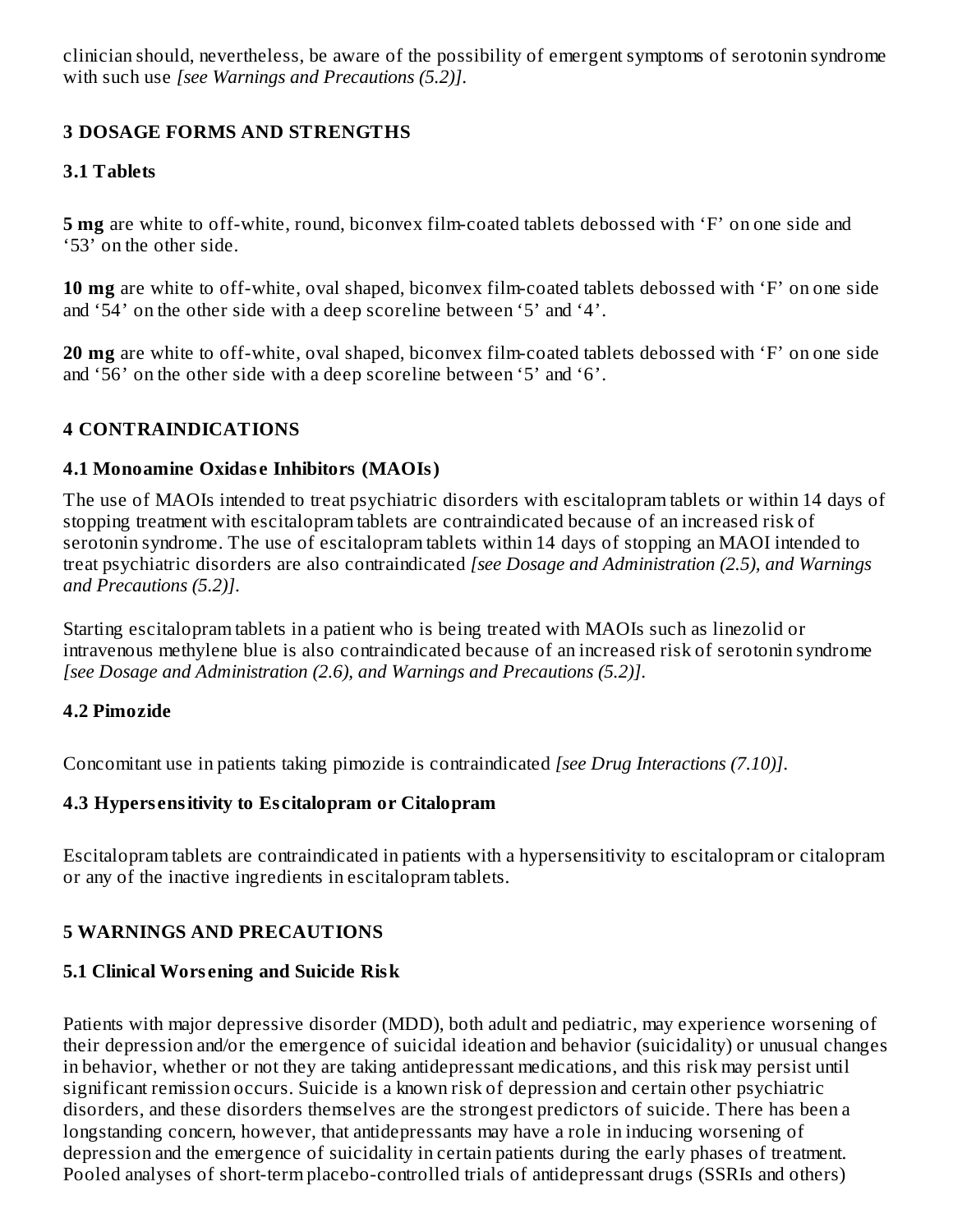showed that these drugs increase the risk of suicidal thinking and behavior (suicidality) in children, adolescents, and young adults (ages 18 to 24) with major depressive disorder (MDD) and other psychiatric disorders. Short-term studies did not show an increase in the risk of suicidality with antidepressants compared to placebo in adults beyond age 24; there was a reduction with antidepressants compared to placebo in adults aged 65 and older.

The pooled analyses of placebo-controlled trials in children and adolescents with MDD, obsessive compulsive disorder (OCD), or other psychiatric disorders included a total of 24 short-term trials of 9 antidepressant drugs in over 4400 patients. The pooled analyses of placebo-controlled trials in adults with MDD or other psychiatric disorders included a total of 295 short-term trials (median duration of 2 months) of 11 antidepressant drugs in over 77,000 patients. There was considerable variation in risk of suicidality among drugs, but a tendency toward an increase in the younger patients for almost all drugs studied. There were differences in absolute risk of suicidality across the different indications, with the highest incidence in MDD. The risk differences (drug vs. placebo), however, were relatively stable within age strata and across indications. These risk differences (drug-placebo difference in the number of cases of suicidality per 1000 patients treated) are provided in **Table 1**.

|                  | <b>Drug-Placebo Difference in Number</b> |  |  |  |
|------------------|------------------------------------------|--|--|--|
| <b>Age Range</b> | of Cases of Suicidality per 1000         |  |  |  |
|                  | <b>Patients Treated</b>                  |  |  |  |
|                  | Increases Compared to Placebo            |  |  |  |
|                  | 14 additional cases                      |  |  |  |

18 to 24 5 additional cases

25 to 64 and 25 to 64 and 25 to 64 and 25 to 64 and 25 to 64 and 25 to 64 and 25 to 64 and 27 and 27 and 27 and 27 and 27 and 27 and 27 and 27 and 27 and 27 and 27 and 27 and 27 and 27 and 27 and 27 and 27 and 27 and 27 an  $\geq 65$  6 fewer cases

| n<br>л<br>ι ι<br>. . |  |
|----------------------|--|
|----------------------|--|

No suicides occurred in any of the pediatric trials. There were suicides in the adult trials, but the number was not sufficient to reach any conclusion about drug effect on suicide.

Decreases Compared to Placebo

It is unknown whether the suicidality risk extends to longer-term use, i.e., beyond several months. However, there is substantial evidence from placebo-controlled maintenance trials in adults with depression that the use of antidepressants can delay the recurrence of depression.

All patients being treated with antidepressants for any indication should be monitored appropriately and observed closely for clinical worsening, suicidality, and unusual changes in behavior, especially during the initial few months of a course of drug therapy, or at times of dose changes, either increases or decreases.

The following symptoms, anxiety, agitation, panic attacks, insomnia, irritability, hostility, aggressiveness, impulsivity, akathisia (psychomotor restlessness), hypomania, and mania, have been reported in adult and pediatric patients being treated with antidepressants for major depressive disorder as well as for other indications, both psychiatric and nonpsychiatric. Although a causal link between the emergence of such symptoms and either the worsening of depression and/or the emergence of suicidal impulses has not been established, there is concern that such symptoms may represent precursors to emerging suicidality.

Consideration should be given to changing the therapeutic regimen, including possibly discontinuing the medication, in patients whose depression is persistently worse, or who are experiencing emergent suicidality or symptoms that might be precursors to worsening depression or suicidality, especially if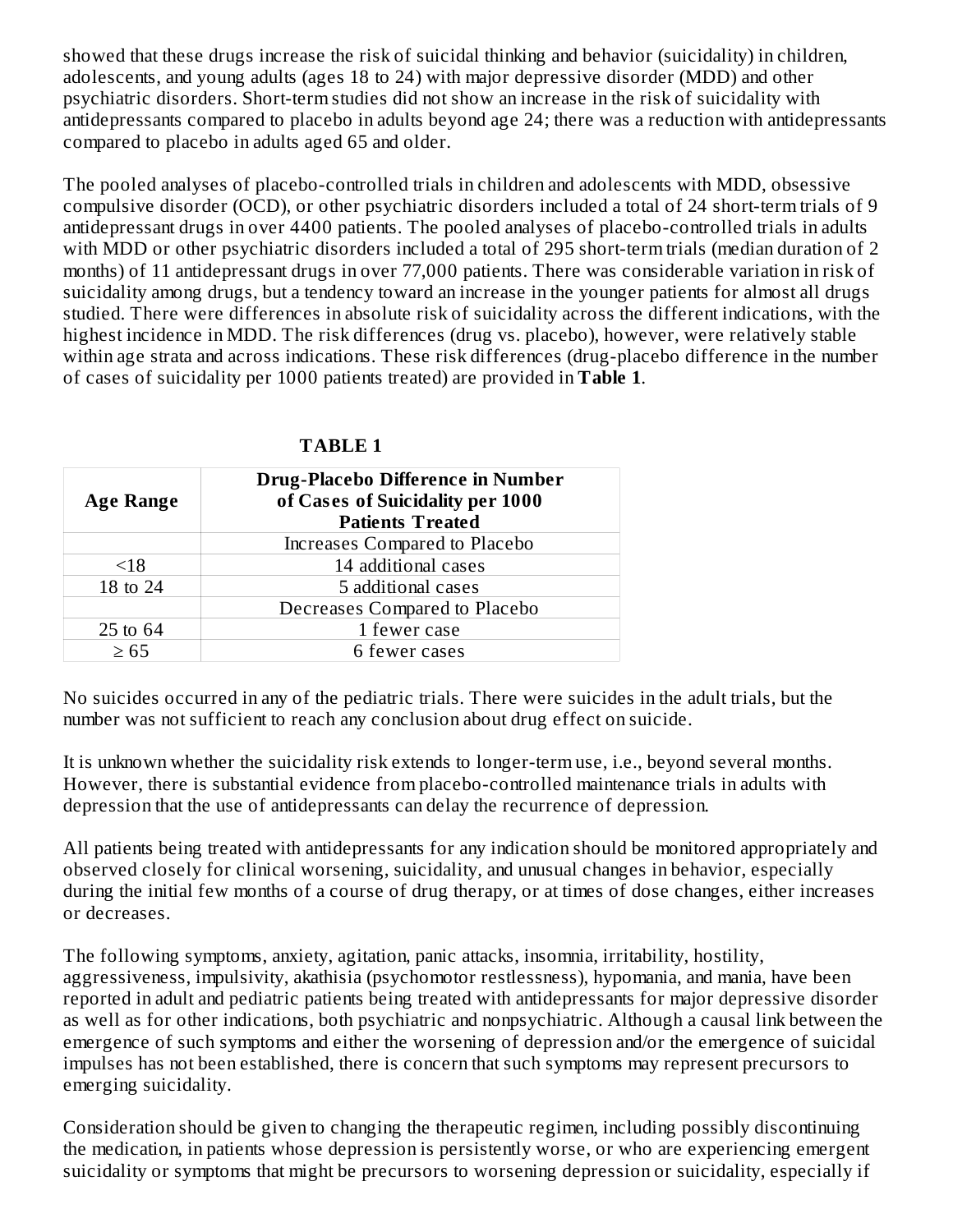these symptoms are severe, abrupt in onset, or were not part of the patient's presenting symptoms.

If the decision has been made to discontinue treatment, medication should be tapered, as rapidly as is feasible, but with recognition that abrupt discontinuation can be associated with certain symptoms *[see Dosage and Administration (2.4)]*.

Families and caregivers of patients being treated with antidepressants for major depressive disorder or other indications, both psychiatric and nonpsychiatric, should be alerted about the need to monitor patients for the emergence of agitation, irritability, unusual changes in behavior, and the other symptoms described above, as well as the emergence of suicidality, and to report such symptoms immediately to health care providers. Such monitoring should include daily observation by families and caregivers *[see also Patient Counseling Information (17.1)]*. Prescriptions for escitalopram oxalate should be written for the smallest quantity of tablets consistent with good patient management, in order to reduce the risk of overdose.

#### **Screening Patients for Bipolar Disorder**

A major depressive episode may be the initial presentation of bipolar disorder. It is generally believed (though not established in controlled trials) that treating such an episode with an antidepressant alone may increase the likelihood of precipitation of a mixed/manic episode in patients at risk for bipolar disorder. Whether any of the symptoms described above represent such a conversion is unknown. However, prior to initiating treatment with an antidepressant, patients with depressive symptoms should be adequately screened to determine if they are at risk for bipolar disorder; such screening should include a detailed psychiatric history, including a family history of suicide, bipolar disorder, and depression. It should be noted that escitalopram oxalate is not approved for use in treating bipolar depression.

#### **5.2 Serotonin Syndrome**

The development of a potentially life-threatening serotonin syndrome has been reported with SNRIs and SSRIs, including escitalopram oxalate, alone but particularly with concomitant use of other serotonergic drugs (including triptans, tricyclic antidepressants, fentanyl, lithium, tramadol, tryptophan, buspirone, amphetamines, and St. John's Wort) and with drugs that impair metabolism of serotonin (in particular, MAOIs, both those intended to treat psychiatric disorders and also others, such as linezolid and intravenous methylene blue).

Serotonin syndrome symptoms may include mental status changes (e.g., agitation, hallucinations, delirium, and coma), autonomic instability (e.g., tachycardia, labile blood pressure, dizziness, diaphoresis, flushing, hyperthermia), neuromuscular symptoms (e.g., tremor, rigidity, myoclonus, hyperreflexia, incoordination) seizures, and/or gastrointestinal symptoms (e.g., nausea, vomiting, diarrhea). Patients should be monitored for the emergence of serotonin syndrome.

The concomitant use of escitalopram oxalate with MAOIs intended to treat psychiatric disorders is contraindicated. Escitalopram oxalate should also not be started in a patient who is being treated with MAOIs such as linezolid or intravenous methylene blue. All reports with methylene blue that provided information on the route of administration involved intravenous administration in the dose range of 1 mg/kg to 8 mg/kg. No reports involved the administration of methylene blue by other routes (such as oral tablets or local tissue injection) or at lower doses. There may be circumstances when it is necessary to initiate treatment with an MAOI such as linezolid or intravenous methylene blue in a patient taking escitalopram oxalate. Escitalopram oxalate should be discontinued before initiating treatment with the MAOI *[see Contraindications (4.1) and Dosage and Administration (2.5 and 2.6)]*.

If concomitant use of escitalopram oxalate with other serotonergic drugs including, triptans, tricyclic antidepressants, fentanyl, lithium, tramadol, buspirone, tryptophan, amphetamine and St. John's Wort is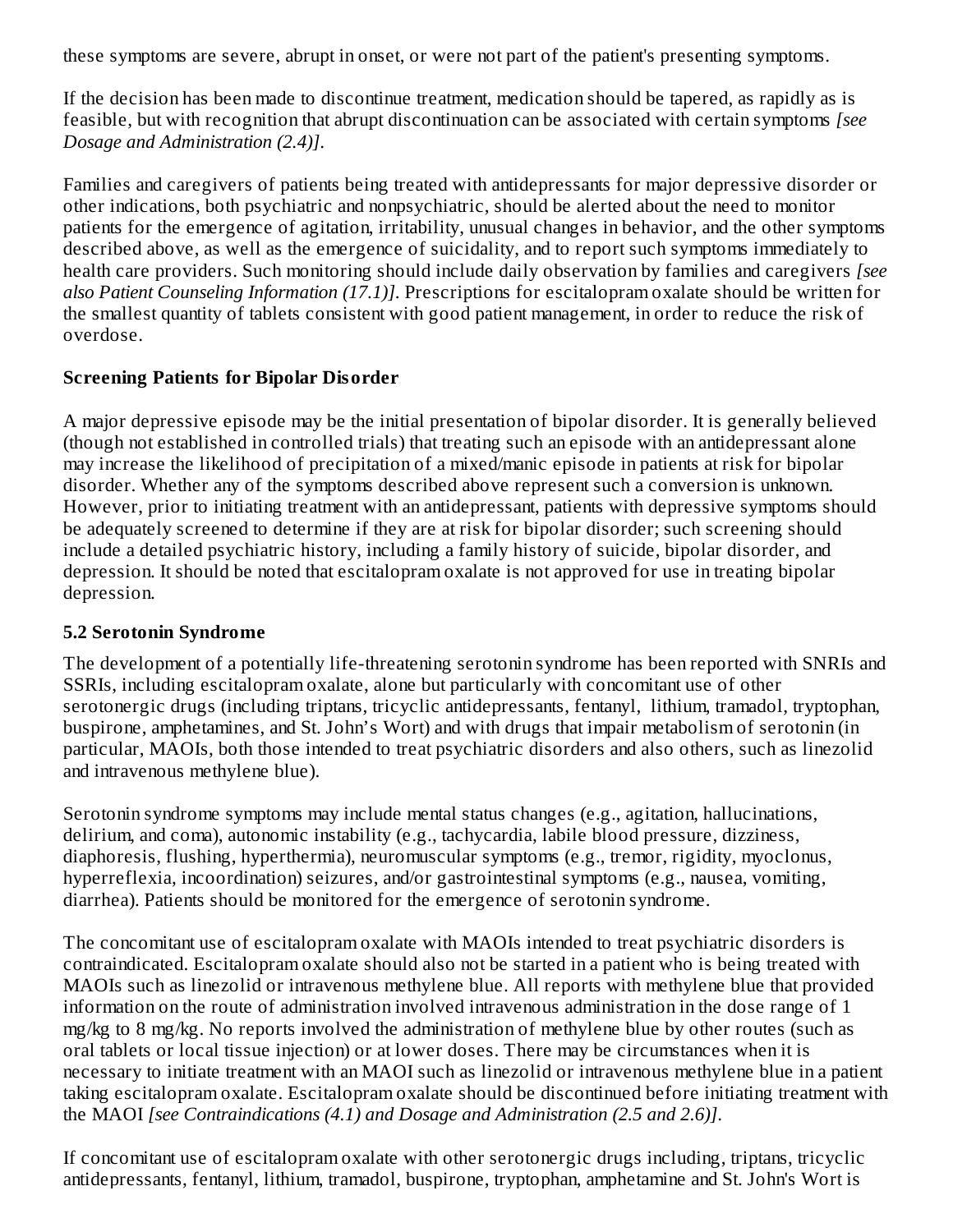antidepressants, fentanyl, lithium, tramadol, buspirone, tryptophan, amphetamine and St. John's Wort is clinically warranted, patients should be made aware of a potential increased risk for serotonin syndrome, particularly during treatment initiation and dose increases.

Treatment with escitalopram oxalate and any concomitant serotonergic agents, should be discontinued immediately if the above events occur and supportive symptomatic treatment should be initiated.

## **5.3 Dis continuation of Treatment with Es citalopram Oxalate**

During marketing of escitalopram oxalate and other SSRIs and SNRIs (serotonin and norepinephrine reuptake inhibitors), there have been spontaneous reports of adverse events occurring upon discontinuation of these drugs, particularly when abrupt, including the following: dysphoric mood, irritability, agitation, dizziness, sensory disturbances (e.g., paresthesias such as electric shock sensations), anxiety, confusion, headache, lethargy, emotional lability, insomnia, and hypomania. While these events are generally self-limiting, there have been reports of serious discontinuation symptoms.

Patients should be monitored for these symptoms when discontinuing treatment with escitalopram oxalate. A gradual reduction in the dose rather than abrupt cessation is recommended whenever possible. If intolerable symptoms occur following a decrease in the dose or upon discontinuation of treatment, then resuming the previously prescribed dose may be considered. Subsequently, the physician may continue decreasing the dose but at a more gradual rate *[see Dosage and Administration (2.4)]*.

#### **5.4 Seizures**

Although anticonvulsant effects of racemic citalopram have been observed in animal studies, escitalopram oxalate has not been systematically evaluated in patients with a seizure disorder. These patients were excluded from clinical studies during the product's premarketing testing. In clinical trials of escitalopram oxalate, cases of convulsion have been reported in association with escitalopram oxalate treatment. Like other drugs effective in the treatment of major depressive disorder, escitalopram oxalate should be introduced with care in patients with a history of seizure disorder.

# **5.5 Activation of Mania/Hypomania**

In placebo-controlled trials of escitalopram oxalate in major depressive disorder, activation of mania/hypomania was reported in one (0.1%) of 715 patients treated with escitalopram oxalate and in none of the 592 patients treated with placebo. One additional case of hypomania has been reported in association with escitalopram oxalate treatment. Activation of mania/hypomania has also been reported in a small proportion of patients with major affective disorders treated with racemic citalopram and other marketed drugs effective in the treatment of major depressive disorder. As with all drugs effective in the treatment of major depressive disorder, escitalopram oxalate should be used cautiously in patients with a history of mania.

#### **5.6 Hyponatremia**

Hyponatremia may occur as a result of treatment with SSRIs and SNRIs, including escitalopram oxalate. In many cases, this hyponatremia appears to be the result of the syndrome of inappropriate antidiuretic hormone secretion (SIADH), and was reversible when escitalopram oxalate was discontinued. Cases with serum sodium lower than 110 mmol/L have been reported. Elderly patients may be at greater risk of developing hyponatremia with SSRIs and SNRIs. Also, patients taking diuretics or who are otherwise volume depleted may be at greater risk *[see Use in Specific Populations (8.5)]*. Discontinuation of escitalopram oxalate should be considered in patients with symptomatic hyponatremia and appropriate medical intervention should be instituted.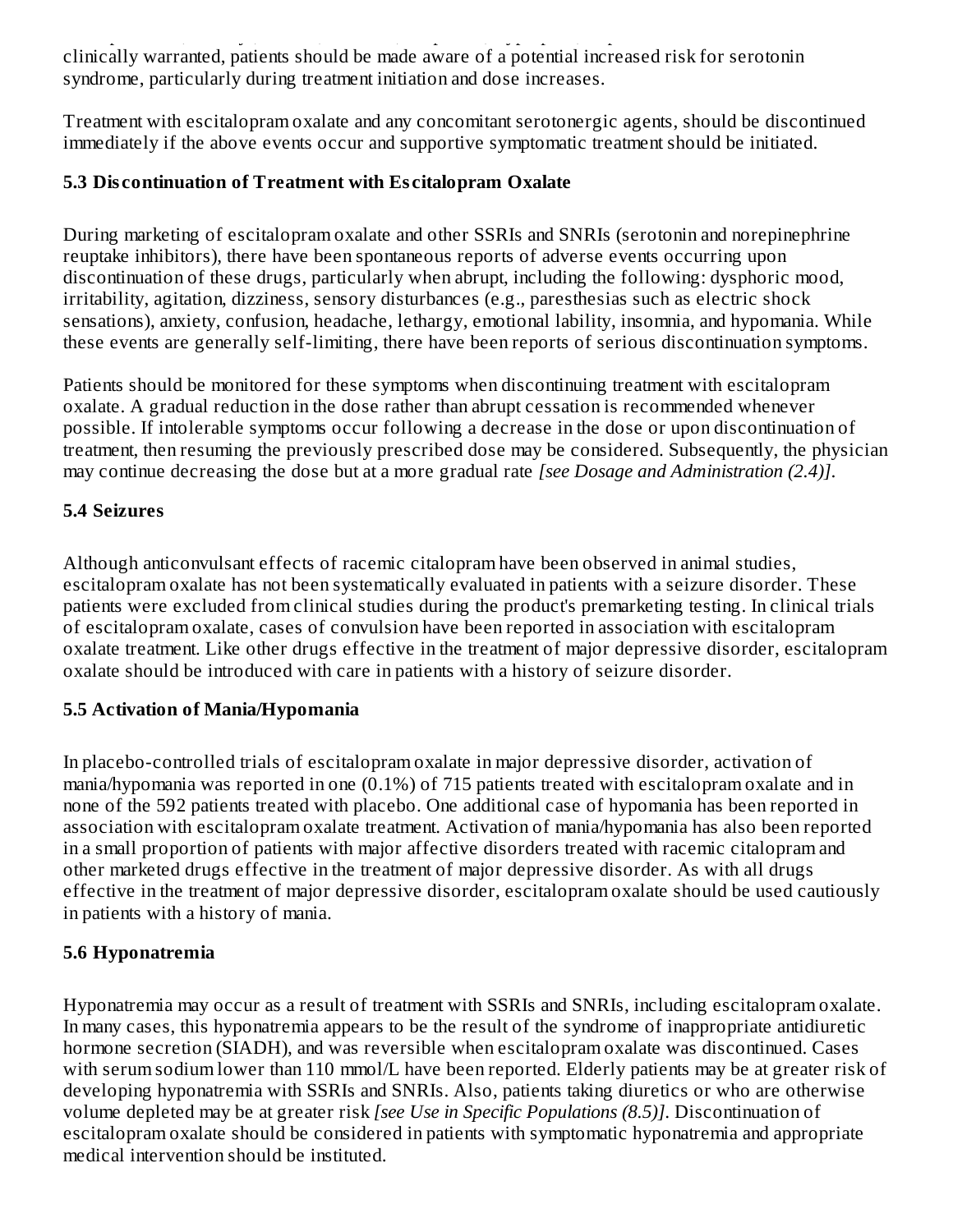Signs and symptoms of hyponatremia include headache, difficulty concentrating, memory impairment, confusion, weakness, and unsteadiness, which may lead to falls. Signs and symptoms associated with more severe and/or acute cases have included hallucination, syncope, seizure, coma, respiratory arrest, and death.

#### **5.7 Abnormal Bleeding**

SSRIs and SNRIs, including escitalopram oxalate, may increase the risk of bleeding events. Concomitant use of aspirin, nonsteroidal anti-inflammatory drugs, warfarin, and other anticoagulants may add to the risk. Case reports and epidemiological studies (case-control and cohort design) have demonstrated an association between use of drugs that interfere with serotonin reuptake and the occurrence of gastrointestinal bleeding. Bleeding events related to SSRIs and SNRIs use have ranged from ecchymoses, hematomas, epistaxis, and petechiae to life-threatening hemorrhages.

Patients should be cautioned about the risk of bleeding associated with the concomitant use of escitalopram oxalate and NSAIDs, aspirin, or other drugs that affect coagulation.

# **5.8 Interference with Cognitive and Motor Performance**

In a study in normal volunteers, escitalopram oxalate 10 mg/day did not produce impairment of intellectual function or psychomotor performance. Because any psychoactive drug may impair judgment, thinking, or motor skills, however, patients should be cautioned about operating hazardous machinery, including automobiles, until they are reasonably certain that escitalopram oxalate therapy does not affect their ability to engage in such activities.

#### **5.9 Angle Closure Glaucoma**

Angle Closure Glaucoma: The pupillary dilation that occurs following use of many antidepressant drugs including escitalopram oxalate may trigger an angle closure attack in a patient with anatomically narrow angles who does not have a patent iridectomy.

# **5.10 Us e in Patients with Concomitant Illness**

Clinical experience with escitalopram oxalate in patients with certain concomitant systemic illnesses is limited. Caution is advisable in using escitalopram oxalate in patients with diseases or conditions that produce altered metabolism or hemodynamic responses.

Escitalopram oxalate has not been systematically evaluated in patients with a recent history of myocardial infarction or unstable heart disease. Patients with these diagnoses were generally excluded from clinical studies during the product's premarketing testing.

In subjects with hepatic impairment, clearance of racemic citalopram was decreased and plasma concentrations were increased. The recommended dose of escitalopram oxalate in hepatically impaired patients is 10 mg/day *[see Dosage and Administration (2.3)]*.

Because escitalopram is extensively metabolized, excretion of unchanged drug in urine is a minor route of elimination. Until adequate numbers of patients with severe renal impairment have been evaluated during chronic treatment with escitalopram oxalate, however, it should be used with caution in such patients *[see Dosage and Administration (2.3)]*.

# **6 ADVERSE REACTIONS**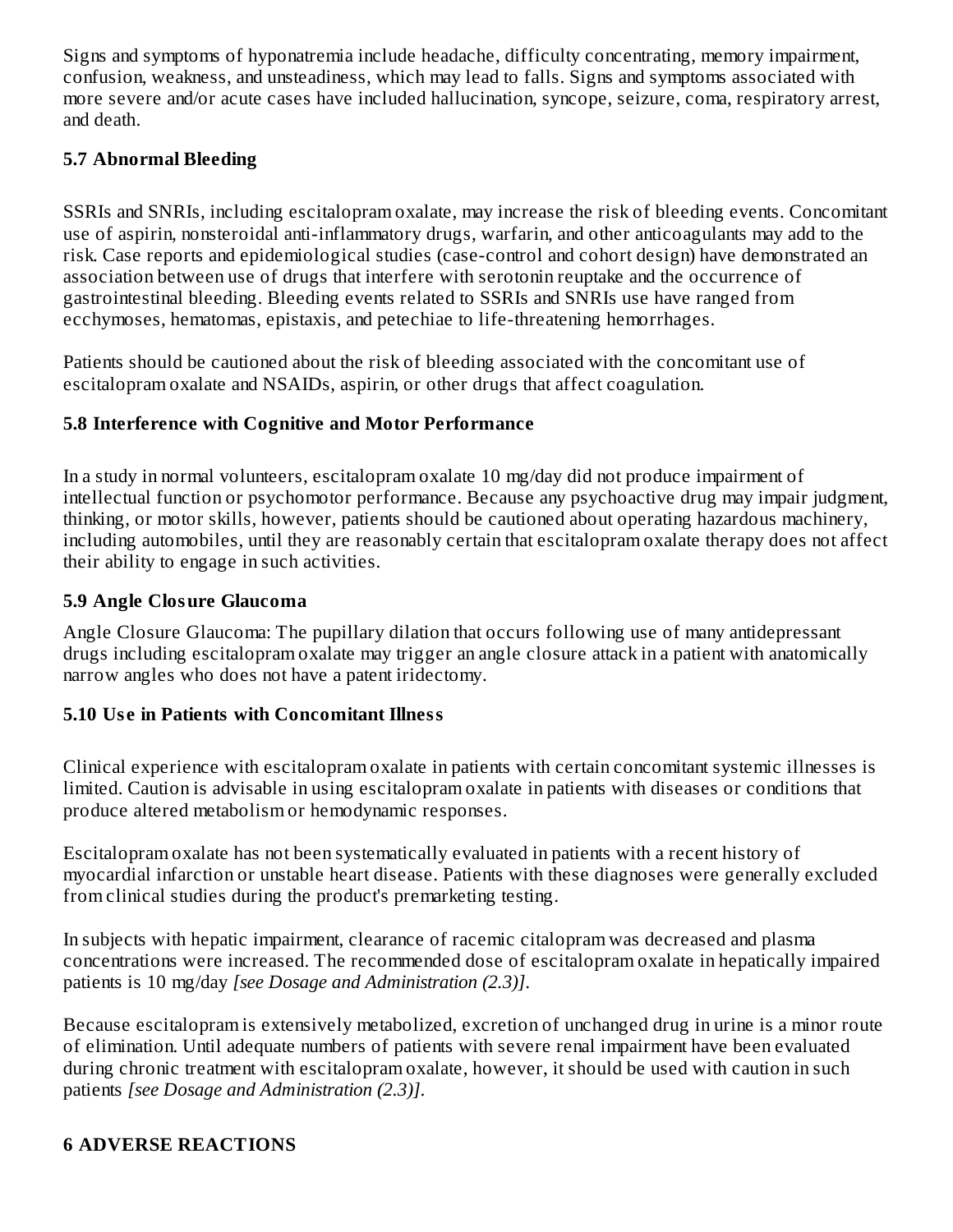#### **6.1 Clinical Trials Experience**

Because clinical studies are conducted under widely varying conditions, adverse reaction rates observed in the clinical studies of a drug cannot be directly compared to rates in the clinical studies of another drug and may not reflect the rates observed in practice.

#### **Clinical Trial Data Sources**

#### **Pediatrics (6 to 17 years)**

Adverse events were collected in 576 pediatric patients (286 escitalopram oxalate, 290 placebo) with major depressive disorder in double-blind placebo-controlled studies. Safety and effectiveness of escitalopram oxalate in pediatric patients less than 12 years of age has not been established.

#### **Adults**

Adverse events information for escitalopram oxalate was collected from 715 patients with major depressive disorder who were exposed to escitalopram and from 592 patients who were exposed to placebo in double-blind, placebo-controlled trials. An additional 284 patients with major depressive disorder were newly exposed to escitalopram in open-label trials. The adverse event information for escitalopram oxalate in patients with GAD was collected from 429 patients exposed to escitalopram and from 427 patients exposed to placebo in double-blind, placebo-controlled trials.

Adverse events during exposure were obtained primarily by general inquiry and recorded by clinical investigators using terminology of their own choosing. Consequently, it is not possible to provide a meaningful estimate of the proportion of individuals experiencing adverse events without first grouping similar types of events into a smaller number of standardized event categories. In the tables and tabulations that follow, standard World Health Organization (WHO) terminology has been used to classify reported adverse events.

The stated frequencies of adverse reactions represent the proportion of individuals who experienced, at least once, a treatment-emergent adverse event of the type listed. An event was considered treatmentemergent if it occurred for the first time or worsened while receiving therapy following baseline evaluation.

#### **Advers e Events Associated with Dis continuation of Treatment**

#### **Major Depressive Disorder**

#### **Pediatrics (6 to 17 years)**

Adverse events were associated with discontinuation of 3.5% of 286 patients receiving escitalopram oxalate and 1% of 290 patients receiving placebo. The most common adverse event (incidence at least 1% for escitalopram oxalate and greater than placebo) associated with discontinuation was insomnia (1% escitalopram oxalate, 0% placebo).

#### **Adults**

Among the 715 depressed patients who received escitalopram oxalate in placebo-controlled trials, 6% discontinued treatment due to an adverse event, as compared to 2% of 592 patients receiving placebo. In two fixed-dose studies, the rate of discontinuation for adverse events in patients receiving 10 mg/day escitalopram oxalate was not significantly different from the rate of discontinuation for adverse events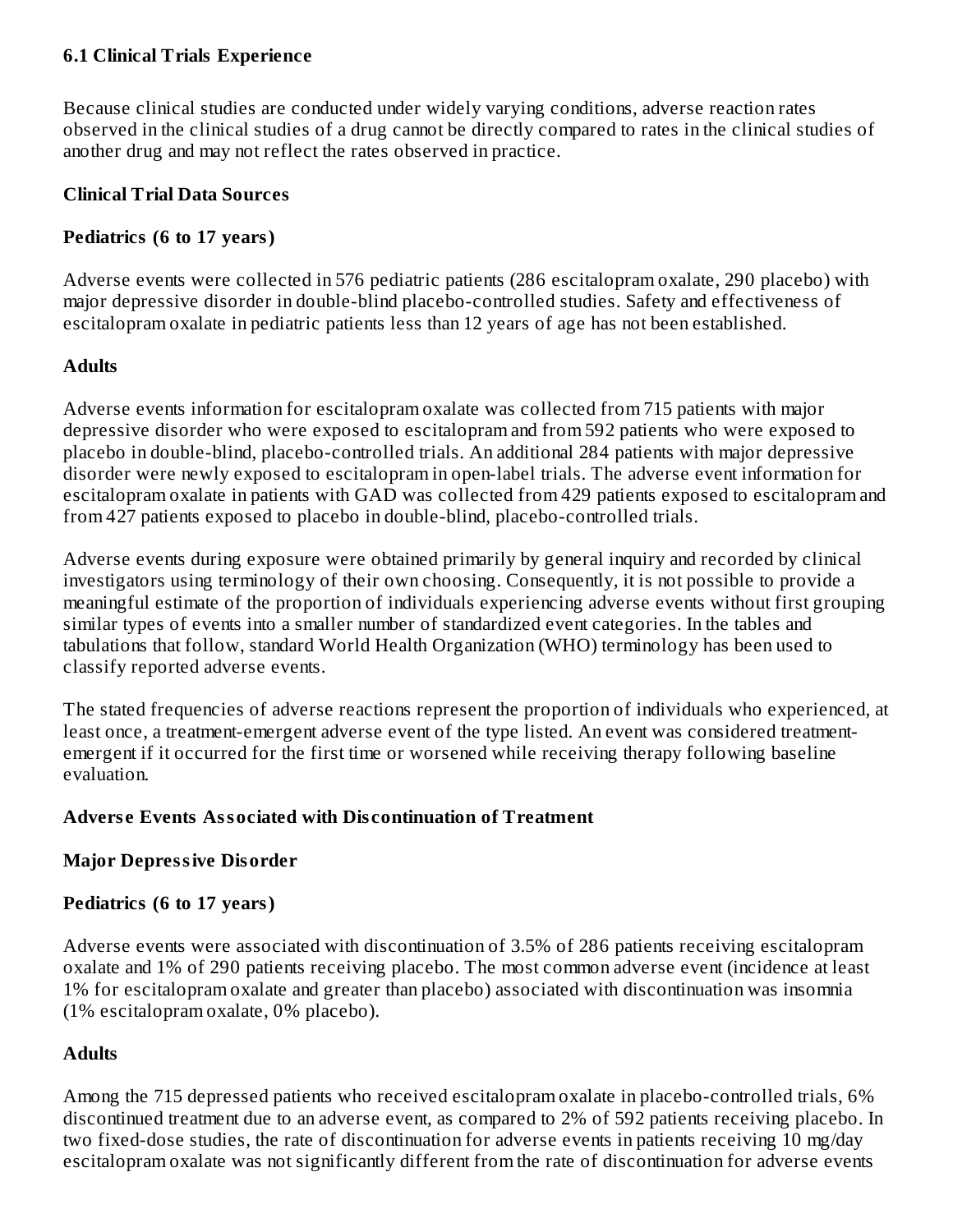in patients receiving placebo. The rate of discontinuation for adverse events in patients assigned to a fixed dose of 20 mg/day escitalopram oxalate was 10%, which was significantly different from the rate of discontinuation for adverse events in patients receiving 10 mg/day escitalopram oxalate (4%) and placebo (3%). Adverse events that were associated with the discontinuation of at least 1% of patients treated with escitalopram oxalate, and for which the rate was at least twice that of placebo, were nausea (2%) and ejaculation disorder (2% of male patients).

#### **Generalized Anxiety Disorder**

#### **Adults**

Among the 429 GAD patients who received escitalopram oxalate 10 to 20 mg/day in placebo-controlled trials, 8% discontinued treatment due to an adverse event, as compared to 4% of 427 patients receiving placebo. Adverse events that were associated with the discontinuation of at least 1% of patients treated with escitalopram oxalate, and for which the rate was at least twice the placebo rate, were nausea (2%), insomnia (1%), and fatigue (1%).

#### **Incidence of Advers e Reactions in Placebo-Controlled Clinical Trials**

#### **Major Depressive Disorder**

#### **Pediatrics (6 to 17 years)**

The overall profile of adverse reactions in pediatric patients was generally similar to that seen in adult studies, as shown in Table 2. However, the following adverse reactions (excluding those which appear in Table 2 and those for which the coded terms were uninformative or misleading) were reported at an incidence of at least 2% for escitalopram oxalate and greater than placebo: back pain, urinary tract infection, vomiting, and nasal congestion.

#### **Adults**

The most commonly observed adverse reactions in escitalopram oxalate patients (incidence of approximately 5% or greater and approximately twice the incidence in placebo patients) were insomnia, ejaculation disorder (primarily ejaculatory delay), nausea, sweating increased, fatigue, and somnolence.

Table 2 enumerates the incidence, rounded to the nearest percent, of treatment-emergent adverse events that occurred among 715 depressed patients who received escitalopram oxalate at doses ranging from 10 to 20 mg/day in placebo-controlled trials. Events included are those occurring in 2% or more of patients treated with escitalopram oxalate and for which the incidence in patients treated with escitalopram oxalate was greater than the incidence in placebo-treated patients.

#### **TABLE 2 Treatment-Emergent Advers e Reactions obs erved with a frequency of ≥ 2% and greater than placebo for Major Depressive Disorder**

| <b>Adverse Reaction</b>                   | <b>Escitalopram</b><br>oxalate | <b>Placebo</b> |  |
|-------------------------------------------|--------------------------------|----------------|--|
|                                           | $(N=715)$                      | $(N=592)$<br>% |  |
|                                           | $\frac{0}{0}$                  |                |  |
| <b>Autonomic Nervous System Disorders</b> |                                |                |  |
| Dry Mouth                                 |                                |                |  |
| Sweating Increased                        |                                |                |  |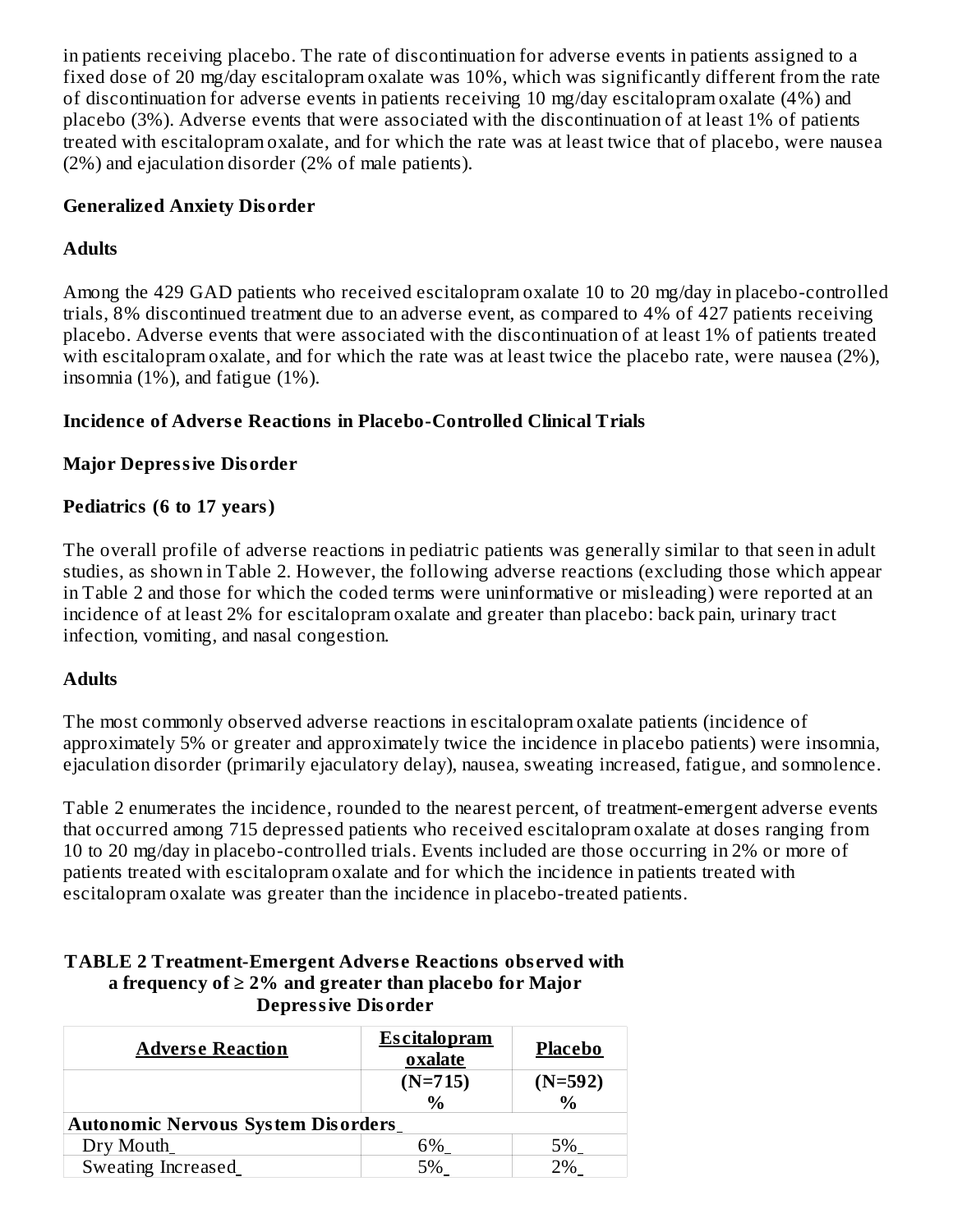| <b>Central &amp; Peripheral Nervous System Disorders_</b> |     |    |  |  |  |
|-----------------------------------------------------------|-----|----|--|--|--|
| 3%<br>Dizziness_<br>5%                                    |     |    |  |  |  |
| <b>Gastrointestinal Disorders</b>                         |     |    |  |  |  |
| Nausea                                                    | 15% | 7% |  |  |  |
| Diarrhea                                                  | 8%  | 5% |  |  |  |
| Constipation                                              | 3%  | 1% |  |  |  |
| Indigestion                                               | 3%  | 1% |  |  |  |
| Abdominal Pain                                            | 2%  | 1% |  |  |  |
| <b>General</b>                                            |     |    |  |  |  |
| Influenza-like Symptoms                                   | 5%  | 4% |  |  |  |
| 5%<br>2%<br>Fatigue.                                      |     |    |  |  |  |
| <b>Psychiatric Disorders</b>                              |     |    |  |  |  |
| Insomnia                                                  | 9%  | 4% |  |  |  |
| Somnolence                                                | 6%  | 2% |  |  |  |
| <b>Appetite Decreased</b>                                 | 3%  | 1% |  |  |  |
| Libido Decreased                                          | 3%  | 1% |  |  |  |
| <b>Respiratory System Disorders</b>                       |     |    |  |  |  |
| Rhinitis                                                  | 5%  | 4% |  |  |  |
| Sinusitis<br>3%<br>2%                                     |     |    |  |  |  |
| <b>Urogenital</b>                                         |     |    |  |  |  |
| Ejaculation Disorder <sup>1,2</sup><br>9%<br>$<1\%$       |     |    |  |  |  |
| Impotence <sup>2</sup><br>3%<br>$< 1\%$                   |     |    |  |  |  |
| Anorgasmia <sup>3</sup><br>2%<br>$<1\%$                   |     |    |  |  |  |

<sup>1</sup>Primarily ejaculatory delay.

 $2$ Denominator used was for males only (N=225 escitalopram oxalate; N=188 placebo).

 $3$ Denominator used was for females only (N=490 escitalopram oxalate; N=404 placebo).

#### **Generalized Anxiety Disorder**

#### **Adults**

The most commonly observed adverse reactions in escitalopram oxalate patients (incidence of approximately 5% or greater and approximately twice the incidence in placebo patients) were nausea, ejaculation disorder (primarily ejaculatory delay), insomnia, fatigue, decreased libido, and anorgasmia.

**Table 3** enumerates the incidence, rounded to the nearest percent of treatment-emergent adverse events that occurred among 429 GAD patients who received escitalopram oxalate 10 to 20 mg/day in placebocontrolled trials. Events included are those occurring in 2% or more of patients treated with escitalopram oxalate and for which the incidence in patients treated with escitalopram oxalate was greater than the incidence in placebo-treated patients.

#### **TABLE 3 Treatment-Emergent Advers e Reactions obs erved with a frequency of ≥ 2% and greater than placebo for Generalized Anxiety Disorder**

| <b>Adverse Reactions</b> | <b>Escitalopram</b><br>oxalate | <b>Placebo</b> |  |
|--------------------------|--------------------------------|----------------|--|
|                          | $(N=429)$                      | $(N=427)$      |  |
|                          | $\%$                           | $\frac{0}{0}$  |  |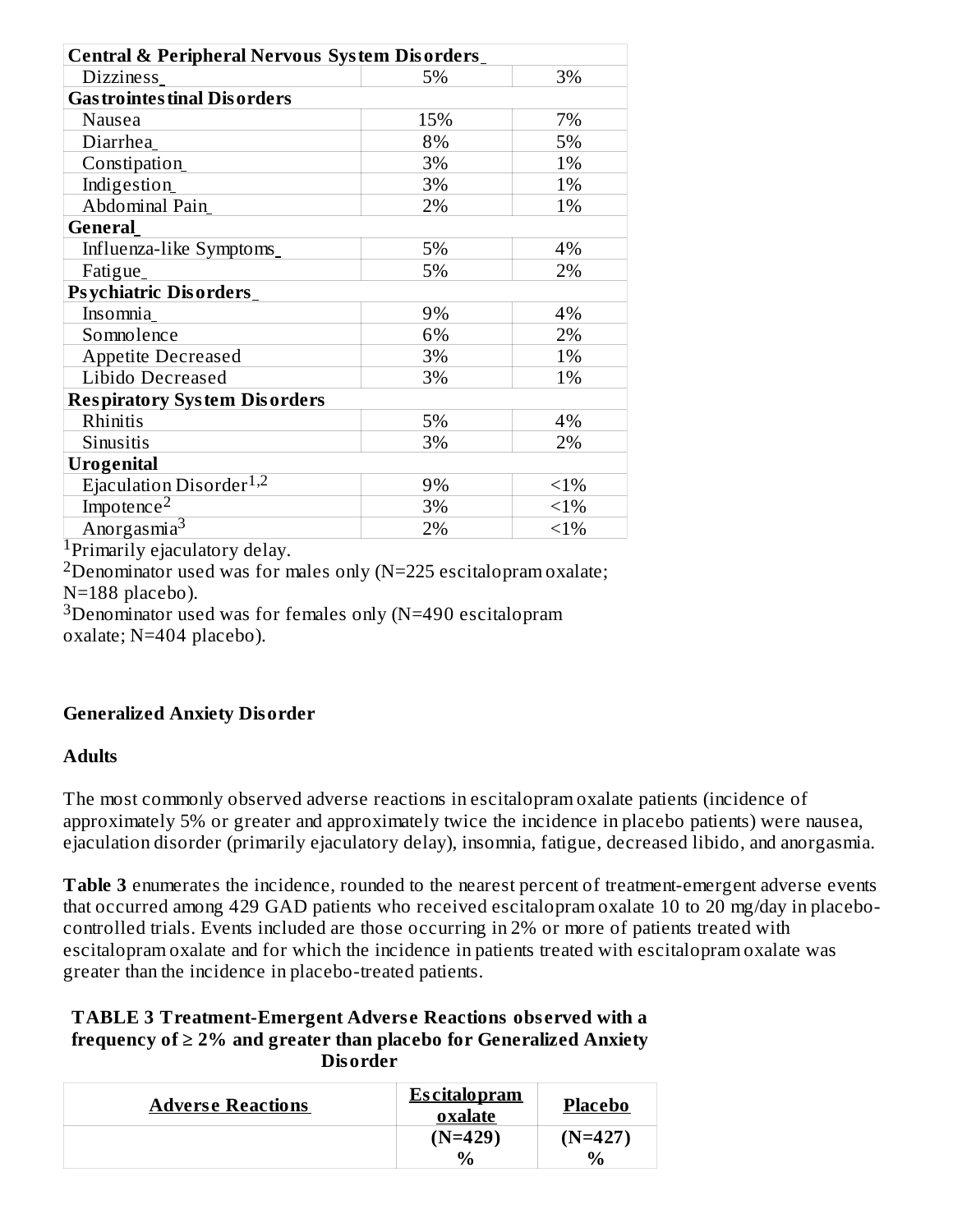| <b>Autonomic Nervous System Disorders</b>                |     |     |  |  |  |  |
|----------------------------------------------------------|-----|-----|--|--|--|--|
| 5%<br>Dry Mouth<br>9%                                    |     |     |  |  |  |  |
| Sweating Increased                                       | 4%  | 1%  |  |  |  |  |
| <b>Central &amp; Peripheral Nervous System Disorders</b> |     |     |  |  |  |  |
| Headache                                                 | 24% | 17% |  |  |  |  |
| Paresthesia                                              | 2%  | 1%  |  |  |  |  |
| <b>Gastrointestinal Disorders</b>                        |     |     |  |  |  |  |
| Nausea                                                   | 18% | 8%  |  |  |  |  |
| Diarrhea                                                 | 8%  | 6%  |  |  |  |  |
| Constipation                                             | 5%  | 4%  |  |  |  |  |
| Indigestion                                              | 3%  | 2%  |  |  |  |  |
| Vomiting                                                 | 3%  | 1%  |  |  |  |  |
| Abdominal Pain                                           | 2%  | 1%  |  |  |  |  |
| Flatulence                                               | 2%  | 1%  |  |  |  |  |
| Toothache                                                | 2%  | 0%  |  |  |  |  |
| <b>General</b>                                           |     |     |  |  |  |  |
| Fatigue                                                  | 8%  | 2%  |  |  |  |  |
| Influenza-like Symptoms                                  | 5%  | 4%  |  |  |  |  |
| Musculos keletal System Disorder                         |     |     |  |  |  |  |
| Neck/Shoulder Pain                                       | 3%  | 1%  |  |  |  |  |
| <b>Psychiatric Disorders</b>                             |     |     |  |  |  |  |
| Somnolence                                               | 13% | 7%  |  |  |  |  |
| Insomnia                                                 | 12% | 6%  |  |  |  |  |
| Libido Decreased                                         | 7%  | 2%  |  |  |  |  |
| Dreaming Abnormal                                        | 3%  | 2%  |  |  |  |  |
| <b>Appetite Decreased</b>                                | 3%  | 1%  |  |  |  |  |
| Lethargy                                                 | 3%  | 1%  |  |  |  |  |
| <b>Respiratory System Disorders</b>                      |     |     |  |  |  |  |
| Yawning                                                  | 2%  | 1%  |  |  |  |  |
| <b>Urogenital</b>                                        |     |     |  |  |  |  |
| Ejaculation Disorder <sup>1,2</sup>                      | 14% | 2%  |  |  |  |  |
| Anorgasmia <sup>3</sup><br>6%<br>$<$ 1%                  |     |     |  |  |  |  |
| <b>Menstrual Disorder</b>                                | 2%  | 1%  |  |  |  |  |

<sup>1</sup>Primarily ejaculatory delay.

<sup>2</sup>Denominator used was for males only (N=182 escitalopram oxalate;

N=195 placebo).

 $3$ Denominator used was for females only (N=247 escitalopram oxalate; N=232 placebo).

#### **Dos e Dependency of Advers e Reactions**

The potential dose dependency of common adverse reactions (defined as an incidence rate of ≥5% in either the 10 mg or 20 mg escitalopram oxalate groups) was examined on the basis of the combined incidence of adverse reactions in two fixed-dose trials. The overall incidence rates of adverse events in 10 mg escitalopram oxalate-treated patients (66%) was similar to that of the placebo-treated patients (61%), while the incidence rate in 20 mg/day escitalopram oxalate-treated patients was greater (86%). Table 4 shows common adverse reactions that occurred in the 20 mg/day escitalopram oxalate group with an incidence that was approximately twice that of the 10 mg/day escitalopram oxalate group and approximately twice that of the placebo group.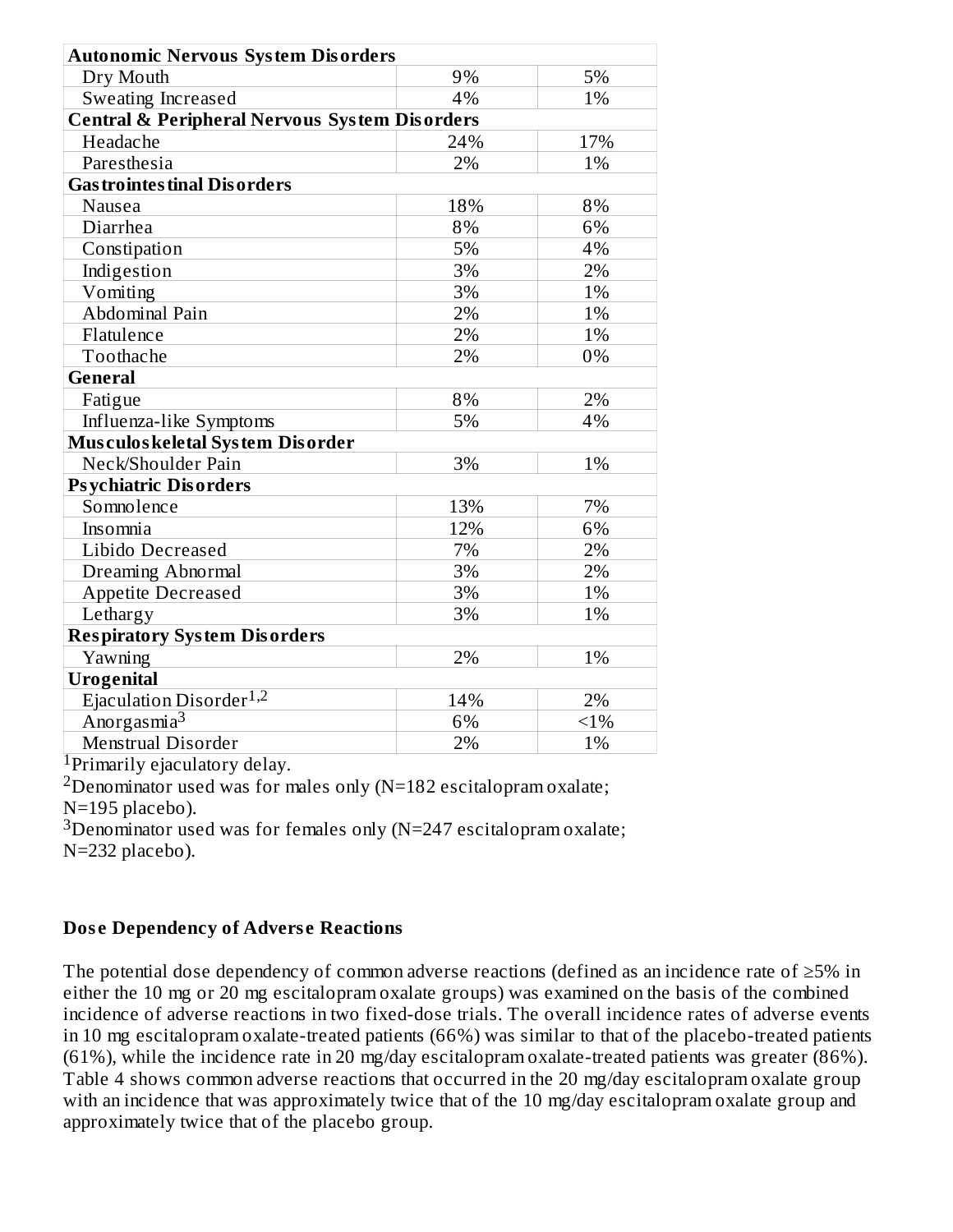| <b>Adverse Reaction</b>   | <b>Placebo</b> | $10 \; mg/day$      | $20 \; mg/day$      |
|---------------------------|----------------|---------------------|---------------------|
|                           |                | <b>Escitalopram</b> | <b>Escitalopram</b> |
|                           |                | oxalate             | oxalate             |
|                           | $(N=311)$      | $(N=310)$           | $(N=125)$           |
| <b>Insomnia</b>           | 4%             | 7%                  | 14%                 |
| <b>Diarrhea</b>           | 5%             | 6%                  | 14%                 |
| Dry Mouth                 | 3%             | 4%                  | 9%                  |
| Somnolence                | 1%             | 4%                  | 9%                  |
| <b>Dizziness</b>          | 2%             | 4%                  | 7%                  |
| <b>Sweating Increased</b> | $<1\%$         | 3%                  | 8%                  |
| <b>Constipation</b>       | 1%             | 3%                  | 6%                  |
| Fatigue                   | 2%             | 2%                  | 6%                  |
| <b>Indigestion</b>        | 1%             | 2%                  | 6%                  |

#### **TABLE 4 Incidence of Common Advers e Reactions in Patients with Major Depressive Disorder**

#### **Male and Female Sexual Dysfunction with SSRIs**

Although changes in sexual desire, sexual performance, and sexual satisfaction often occur as manifestations of a psychiatric disorder, they may also be a consequence of pharmacologic treatment. In particular, some evidence suggests that SSRIs can cause such untoward sexual experiences.

Reliable estimates of the incidence and severity of untoward experiences involving sexual desire, performance, and satisfaction are difficult to obtain, however, in part because patients and physicians may be reluctant to discuss them. Accordingly, estimates of the incidence of untoward sexual experience and performance cited in product labeling are likely to underestimate their actual incidence.

#### **TABLE 5 Incidence of Sexual Side Effects in Placebo-Controlled Clinical Trials**

| <b>Adverse Event</b>        | <b>Escitalopram</b><br>oxalate | <b>Placebo</b> |  |
|-----------------------------|--------------------------------|----------------|--|
|                             | In Males Only                  |                |  |
|                             | $(N=407)$                      | $(N=383)$      |  |
| <b>Ejaculation Disorder</b> |                                |                |  |
| (primarily ejaculatory      |                                |                |  |
| delay)                      | 12%                            | 1%             |  |
| Libido Decreased            | 6%                             | 2%             |  |
| Impotence                   | 2%                             | $< 1\%$        |  |
|                             | In Females Only                |                |  |
|                             | $(N=737)$                      | $(N=636)$      |  |
| Libido Decreased            | 3%                             | 1%             |  |
| Anorgasmia                  | 3%                             | $< 1\%$        |  |

There are no adequately designed studies examining sexual dysfunction with escitalopram treatment.

Priapism has been reported with all SSRIs.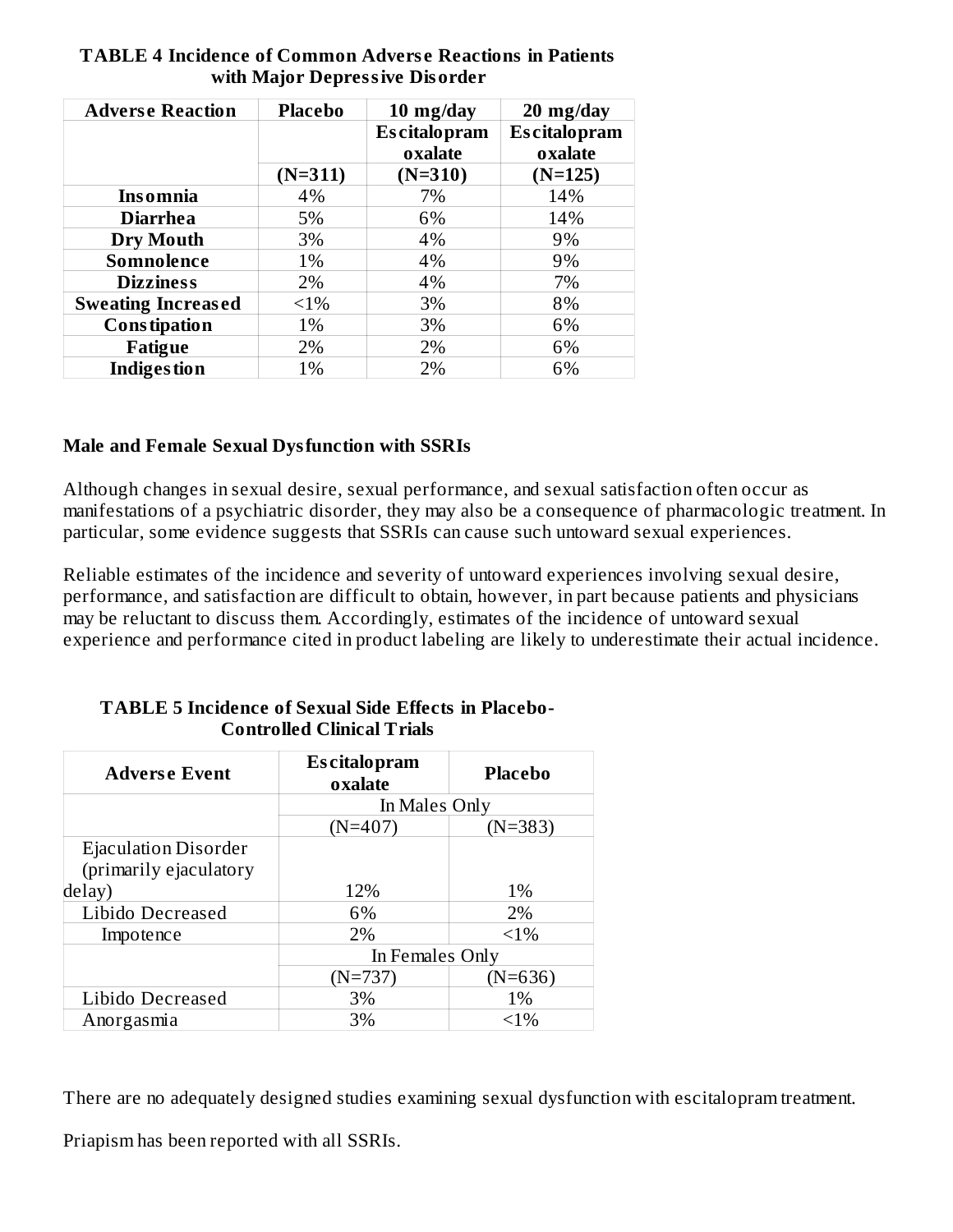While it is difficult to know the precise risk of sexual dysfunction associated with the use of SSRIs, physicians should routinely inquire about such possible side effects.

# **Vital Sign Changes**

Escitalopram oxalate and placebo groups were compared with respect to (1) mean change from baseline in vital signs (pulse, systolic blood pressure, and diastolic blood pressure) and (2) the incidence of patients meeting criteria for potentially clinically significant changes from baseline in these variables. These analyses did not reveal any clinically important changes in vital signs associated with escitalopram oxalate treatment. In addition, a comparison of supine and standing vital sign measures in subjects receiving escitalopram oxalate indicated that escitalopram oxalate treatment is not associated with orthostatic changes.

# **Weight Changes**

Patients treated with escitalopram oxalate in controlled trials did not differ from placebo-treated patients with regard to clinically important change in body weight.

# **Laboratory Changes**

Escitalopram oxalate and placebo groups were compared with respect to (1) mean change from baseline in various serum chemistry, hematology, and urinalysis variables, and (2) the incidence of patients meeting criteria for potentially clinically significant changes from baseline in these variables. These analyses revealed no clinically important changes in laboratory test parameters associated with escitalopram oxalate treatment.

# **ECG Changes**

Electrocardiograms from escitalopram oxalate ( $N=625$ ) and placebo ( $N=527$ ) groups were compared with respect to outliers defined as subjects with QTc changes over 60 msec from baseline or absolute values over 500 msec post-dose, and subjects with heart rate increases to over 100 bpm or decreases to less than 50 bpm with a 25% change from baseline (tachycardic or bradycardic outliers, respectively). None of the patients in the escitalopram oxalate group had a QTcF interval >500 msec or a prolongation >60 msec compared to 0.2% of patients in the placebo group. The incidence of tachycardic outliers was 0.2% in the escitalopram oxalate and the placebo group. The incidence of bradycardic outliers was 0.5% in the escitalopram oxalate group and 0.2% in the placebo group.

QTcF interval was evaluated in a randomized, placebo and active (moxifloxacin 400 mg) controlled cross-over, escalating multiple-dose study in 113 healthy subjects. The maximum mean (95% upper confidence bound) difference from placebo arm were 4.5 (6.4) and 10.7 (12.7) msec for 10 mg and supratherapeutic 30 mg escitalopram given once daily, respectively. Based on the established exposure-response relationship, the predicted QTcF change from placebo arm (95% confidence interval) under the C $_{\rm max}$  for the dose of 20 mg is 6.6 (7.9) msec. Escitalopram 30 mg given once daily resulted in mean C<sub>max</sub> of 1.7-fold higher than the mean C<sub>max</sub> for the maximum recommended therapeutic dose at steady state (20 mg). The exposure under supratherapeutic 30 mg dose is similar to the steady state concentrations expected in CYP2C19 poor metabolizers following a therapeutic dose of 20 mg.

# **Other Reactions Obs erved During the Premarketing Evaluation of Es citalopram Oxalate**

Following is a list of treatment-emergent adverse events, as defined in the introduction to the **ADVERSE REACTIONS** section, reported by the 1428 patients treated with escitalopram oxalate for periods of up to one year in double-blind or open-label clinical trials during its premarketing evaluation. The listing does not include those events already listed in **Tables 2 & 3**, those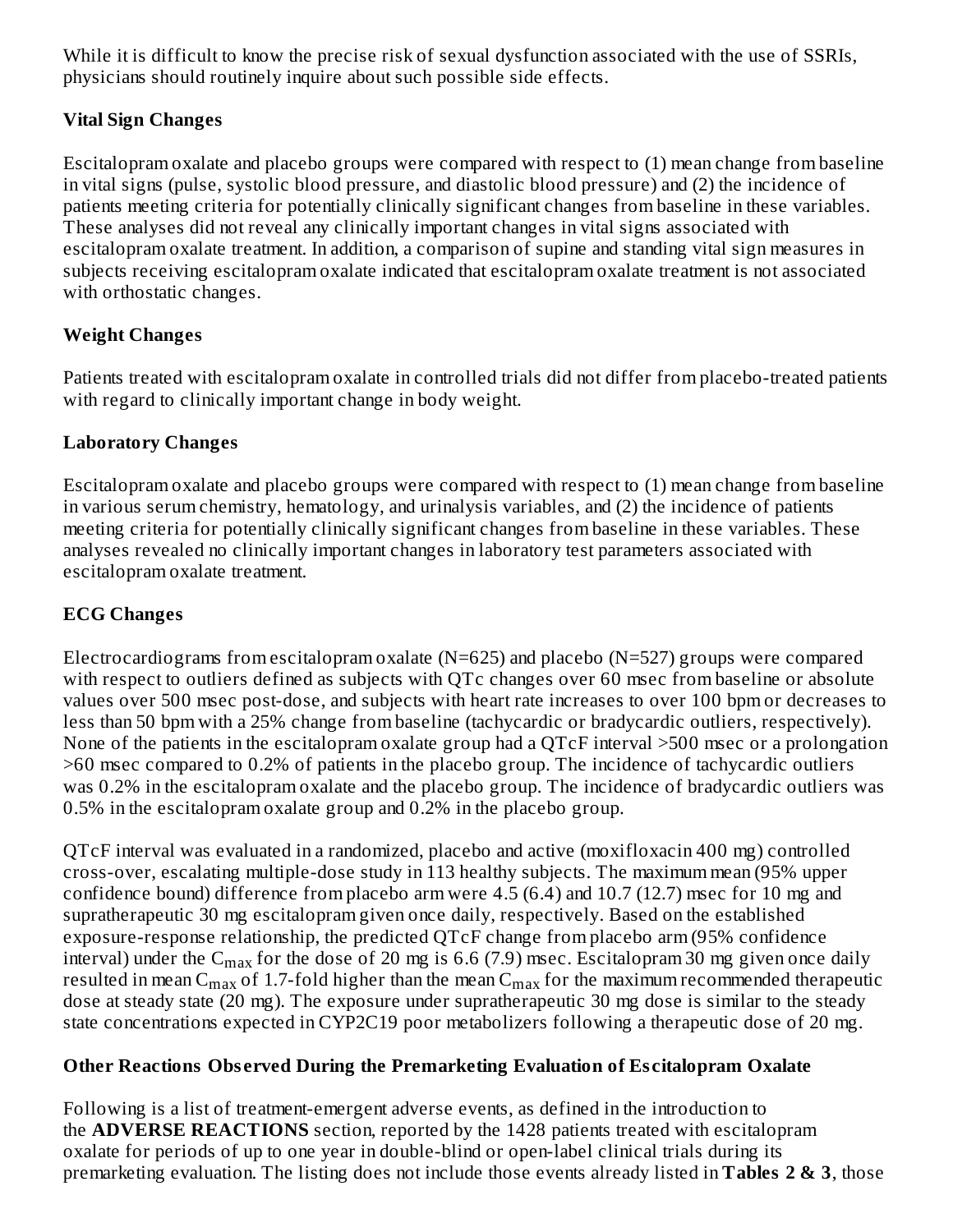events for which a drug cause was remote and at a rate less than 1% or lower than placebo, those events which were so general as to be uninformative, and those events reported only once which did not have a substantial probability of being acutely life threatening. Events are categorized by body system. Events of major clinical importance are described in the **Warnings and Precautions s ection (5)**.

Cardiovascular - hypertension, palpitation.

Central and Peripheral Nervous System Disorders - light-headed feeling, migraine.

Gastrointestinal Disorders - abdominal cramp, heartburn, gastroenteritis.

General - allergy, chest pain, fever, hot flushes, pain in limb.

Metabolic and Nutritional Disorders - increased weight.

Musculoskeletal System Disorders - arthralgia, myalgia, jaw stiffness.

Psychiatric Disorders - appetite increased, concentration impaired, irritability.

Reproductive Disorders/Female - menstrual cramps, menstrual disorder.

Respiratory System Disorders - bronchitis, coughing, nasal congestion, sinus congestion, sinus headache.

Skin and Appendages Disorders - rash.

Special Senses - vision blurred, tinnitus.

Urinary System Disorders - urinary frequency, urinary tract infection.

# **6.2 Post-Marketing Experience**

# **Advers e Reactions Reported Subs equent to the Marketing of Es citalopram**

The following additional adverse reactions have been identified from spontaneous reports of escitalopram received worldwide. These adverse reactions have been chosen for inclusion because of a combination of seriousness, frequency of reporting, or potential causal connection to escitalopram and have not been listed elsewhere in labeling. However, because these adverse reactions were reported voluntarily from a population of uncertain size, it is not always possible to reliably estimate their frequency or establish a causal relationship to drug exposure. These events include:

Blood and Lymphatic System Disorders: anemia, agranulocytis, aplastic anemia, hemolytic anemia, idiopathic thrombocytopenia purpura, leukopenia, thrombocytopenia.

Cardiac Disorders: atrial fibrillation, bradycardia, cardiac failure, myocardial infarction, tachycardia, torsade de pointes, ventricular arrhythmia, ventricular tachycardia.

Ear and Labyrinth Disorders: vertigo.

Endocrine Disorders: diabetes mellitus, hyperprolactinemia, SIADH.

Eye Disorders: angle closure glaucoma, diplopia, mydriasis, visual disturbance.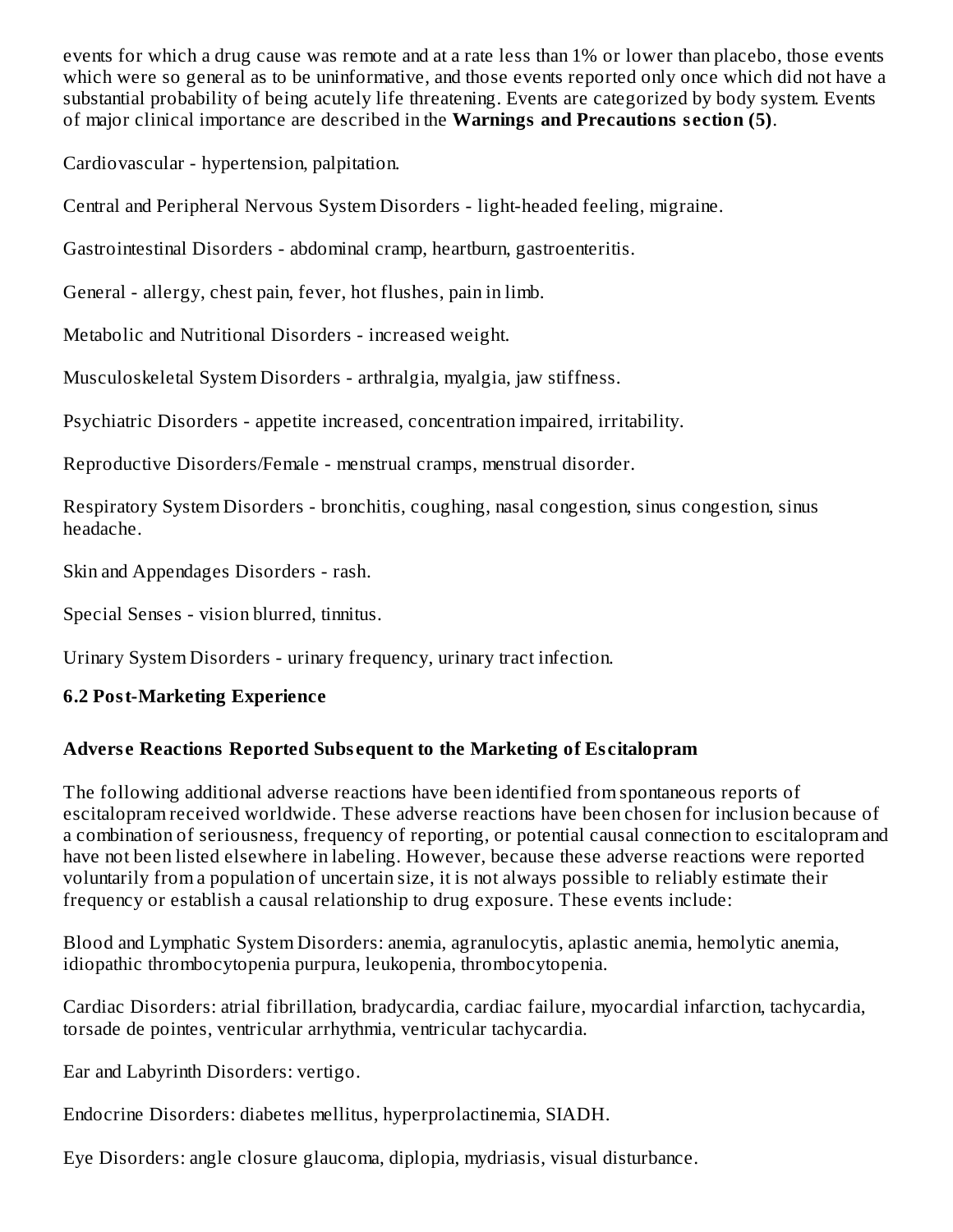Gastrointestinal Disorder: dysphagia, gastrointestinal hemorrhage, gastroesophageal reflux, pancreatitis, rectal hemorrhage.

General Disorders and Administration Site Conditions: abnormal gait, asthenia, edema, fall, feeling abnormal, malaise.

Hepatobiliary Disorders: fulminant hepatitis, hepatic failure, hepatic necrosis, hepatitis.

Immune System Disorders: allergic reaction, anaphylaxis.

Investigations: bilirubin increased, decreased weight, electrocardiogram QT prolongation, hepatic enzymes increased, hypercholesterolemia, INR increased, prothrombin decreased.

Metabolism and Nutrition Disorders: hyperglycemia, hypoglycemia, hypokalemia, hyponatremia.

Musculoskeletal and Connective Tissue Disorders: muscle cramp, muscle stiffness, muscle weakness, rhabdomyolysis.

Nervous System Disorders: akathisia, amnesia, ataxia, choreoathetosis, cerebrovascular accident, dysarthria, dyskinesia, dystonia, extrapyramidal disorders, grand mal seizures (or convulsions), hypoaesthesia, myoclonus, nystagmus, Parkinsonism, restless legs, seizures, syncope, tardive dyskinesia, tremor.

Pregnancy, Puerperium and Perinatal Conditions: spontaneous abortion.

Psychiatric Disorders: acute psychosis, aggression, agitation, anger, anxiety, apathy, completed suicide, confusion, depersonalization, depression aggravated, delirium, delusion, disorientation, feeling unreal, hallucinations (visual and auditory), mood swings, nervousness, nightmare, panic reaction, paranoia, restlessness, self-harm or thoughts of self-harm, suicide attempt, suicidal ideation, suicidal tendency.

Renal and Urinary Disorders: acute renal failure, dysuria, urinary retention.

Reproductive System and Breast Disorders: menorrhagia, priapism.

Respiratory, Thoracic and Mediastinal Disorders: dyspnea, epistaxis, pulmonary embolism, pulmonary hypertension of the newborn.

Skin and Subcutaneous Tissue Disorders: alopecia, angioedema, dermatitis, ecchymosis, erythema multiforme, photosensitivity reaction, Stevens Johnson Syndrome, toxic epidermal necrolysis, urticaria.

Vascular Disorders: deep vein thrombosis, flushing, hypertensive crisis, hypotension, orthostatic hypotension, phlebitis, thrombosis.

# **7 DRUG INTERACTIONS**

# **7.1 Monoamine Oxidas e Inhibitors (MAOIs)**

*[See Dosage and Administration (2.5 and 2.6), Contraindications (4.1) and Warnings and Precautions (5.2)].*

# **7.2 Serotonergic Drugs**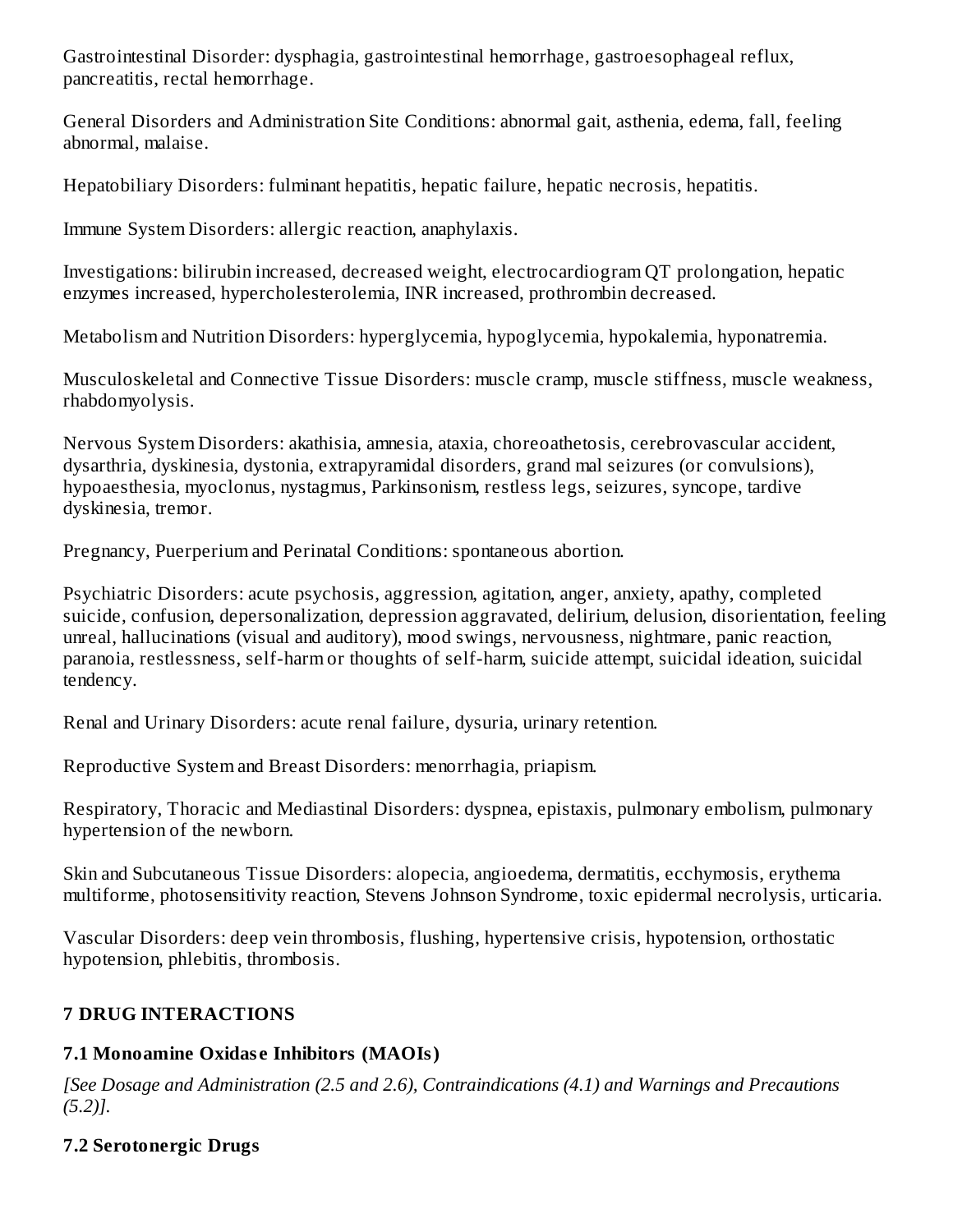*[See Dosage and Administration (2.5 and 2.6), Contraindications (4.1) and Warnings and Precautions (5.2)].*

# **7.3 Triptans**

There have been rare postmarketing reports of serotonin syndrome with use of an SSRI and a triptan. If concomitant treatment of escitalopram oxalate with a triptan is clinically warranted, careful observation of the patient is advised, particularly during treatment initiation and dose increases *[see Warnings and Precautions (5.2)]*.

# **7.4 CNS Drugs**

Given the primary CNS effects of escitalopram, caution should be used when it is taken in combination with other centrally acting drugs.

# **7.5 Alcohol**

Although escitalopram oxalate did not potentiate the cognitive and motor effects of alcohol in a clinical trial, as with other psychotropic medications, the use of alcohol by patients taking escitalopram oxalate is not recommended.

# **7.6 Drugs That Interfere With Hemostasis (NSAIDs, Aspirin, Warfarin, etc.)**

Serotonin release by platelets plays an important role in hemostasis. Epidemiological studies of the case-control and cohort design that have demonstrated an association between use of psychotropic drugs that interfere with serotonin reuptake and the occurrence of upper gastrointestinal bleeding have also shown that concurrent use of an NSAID or aspirin may potentiate the risk of bleeding. Altered anticoagulant effects, including increased bleeding, have been reported when SSRIs and SNRIs are coadministered with warfarin. Patients receiving warfarin therapy should be carefully monitored when escitalopram oxalate is initiated or discontinued.

#### **7.7 Cimetidine**

In subjects who had received 21 days of 40 mg/day racemic citalopram, combined administration of 400 mg twice a day cimetidine for 8 days resulted in an increase in citalopram AUC and  $\rm C_{max}$  of 43% and 39%, respectively. The clinical significance of these findings is unknown.

# **7.8 Digoxin**

In subjects who had received 21 days of 40 mg/day racemic citalopram, combined administration of citalopram and digoxin (single dose of 1 mg) did not significantly affect the pharmacokinetics of either citalopram or digoxin.

#### **7.9 Lithium**

Coadministration of racemic citalopram (40 mg/day for 10 days) and lithium (30 mmol/day for 5 days) had no significant effect on the pharmacokinetics of citalopram or lithium. Nevertheless, plasma lithium levels should be monitored with appropriate adjustment to the lithium dose in accordance with standard clinical practice. Because lithium may enhance the serotonergic effects of escitalopram, caution should be exercised when escitalopram oxalate and lithium are coadministered.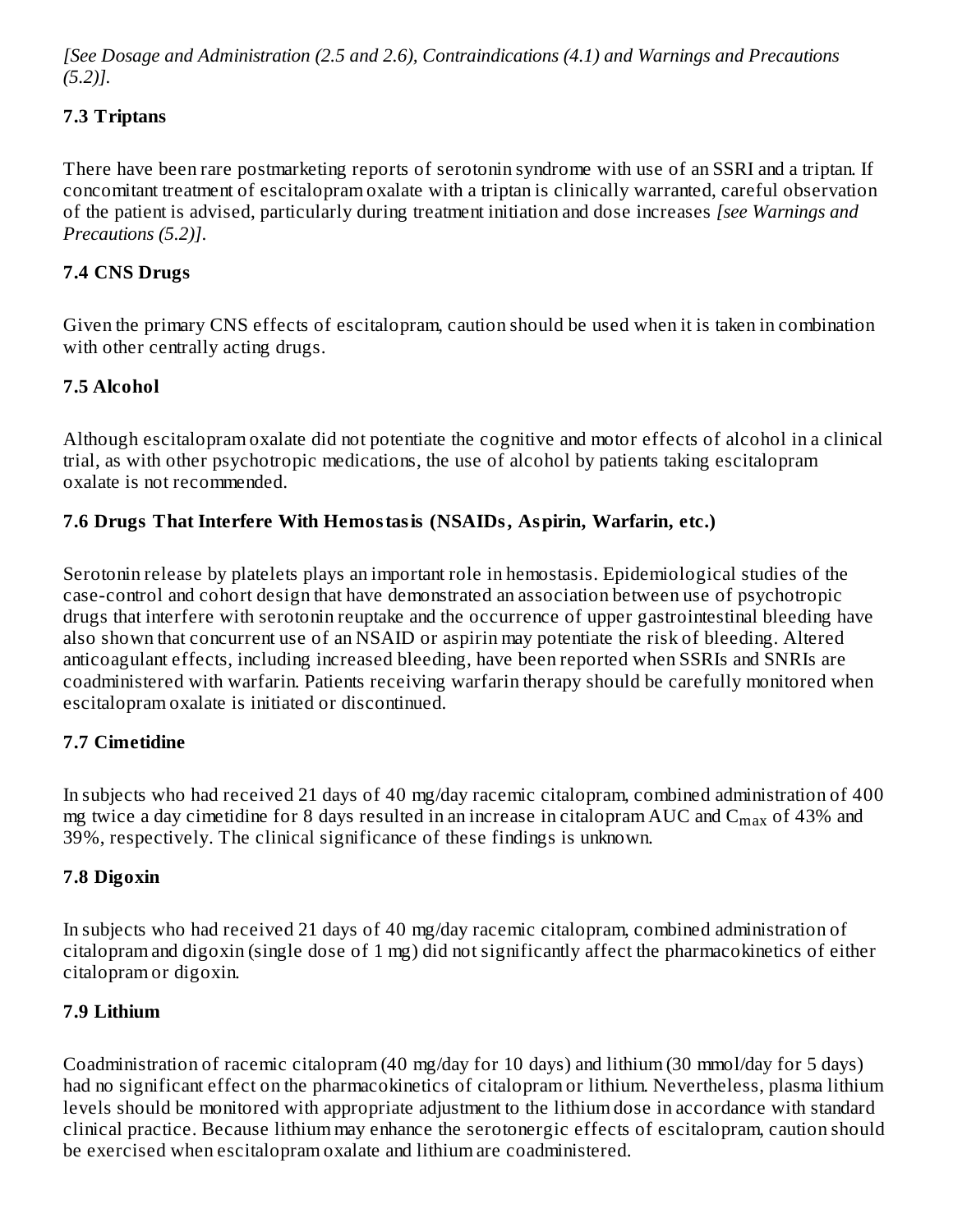#### **7.10 Pimozide and Celexa**

In a controlled study, a single dose of pimozide 2 mg co-administered with racemic citalopram 40 mg given once daily for 11 days was associated with a mean increase in QTc values of approximately 10 msec compared to pimozide given alone. Racemic citalopram did not alter the mean AUC or  $\mathsf{C}_{\max}$  of pimozide. The mechanism of this pharmacodynamic interaction is not known.

#### **7.11 Sumatriptan**

There have been rare postmarketing reports describing patients with weakness, hyperreflexia, and incoordination following the use of an SSRI and sumatriptan. If concomitant treatment with sumatriptan and an SSRI (e.g., fluoxetine, fluvoxamine, paroxetine, sertraline, citalopram, escitalopram) is clinically warranted, appropriate observation of the patient is advised.

#### **7.12 Theophylline**

Combined administration of racemic citalopram (40 mg/day for 21 days) and the CYP1A2 substrate theophylline (single dose of 300 mg) did not affect the pharmacokinetics of theophylline. The effect of theophylline on the pharmacokinetics of citalopram was not evaluated.

#### **7.13 Warfarin**

Administration of 40 mg/day racemic citalopram for 21 days did not affect the pharmacokinetics of warfarin, a CYP3A4 substrate. Prothrombin time was increased by 5%, the clinical significance of which is unknown.

#### **7.14 Carbamazepine**

Combined administration of racemic citalopram (40 mg/day for 14 days) and carbamazepine (titrated to 400 mg/day for 35 days) did not significantly affect the pharmacokinetics of carbamazepine, a CYP3A4 substrate. Although trough citalopram plasma levels were unaffected, given the enzyme-inducing properties of carbamazepine, the possibility that carbamazepine might increase the clearance of escitalopram should be considered if the two drugs are coadministered.

#### **7.15 Triazolam**

Combined administration of racemic citalopram (titrated to 40 mg/day for 28 days) and the CYP3A4 substrate triazolam (single dose of 0.25 mg) did not significantly affect the pharmacokinetics of either citalopram or triazolam.

#### **7.16 Ketoconazole**

Combined administration of racemic citalopram (40 mg) and ketoconazole (200 mg), a potent CYP3A4 inhibitor, decreased the  $\mathsf{C}_{\max}$  and  $\mathrm{AUC}$  of ketoconazole by 21% and 10%, respectively, and did not significantly affect the pharmacokinetics of citalopram.

#### **7.17 Ritonavir**

Combined administration of a single dose of ritonavir (600 mg), both a CYP3A4 substrate and a potent inhibitor of CYP3A4, and escitalopram (20 mg) did not affect the pharmacokinetics of either ritonavir or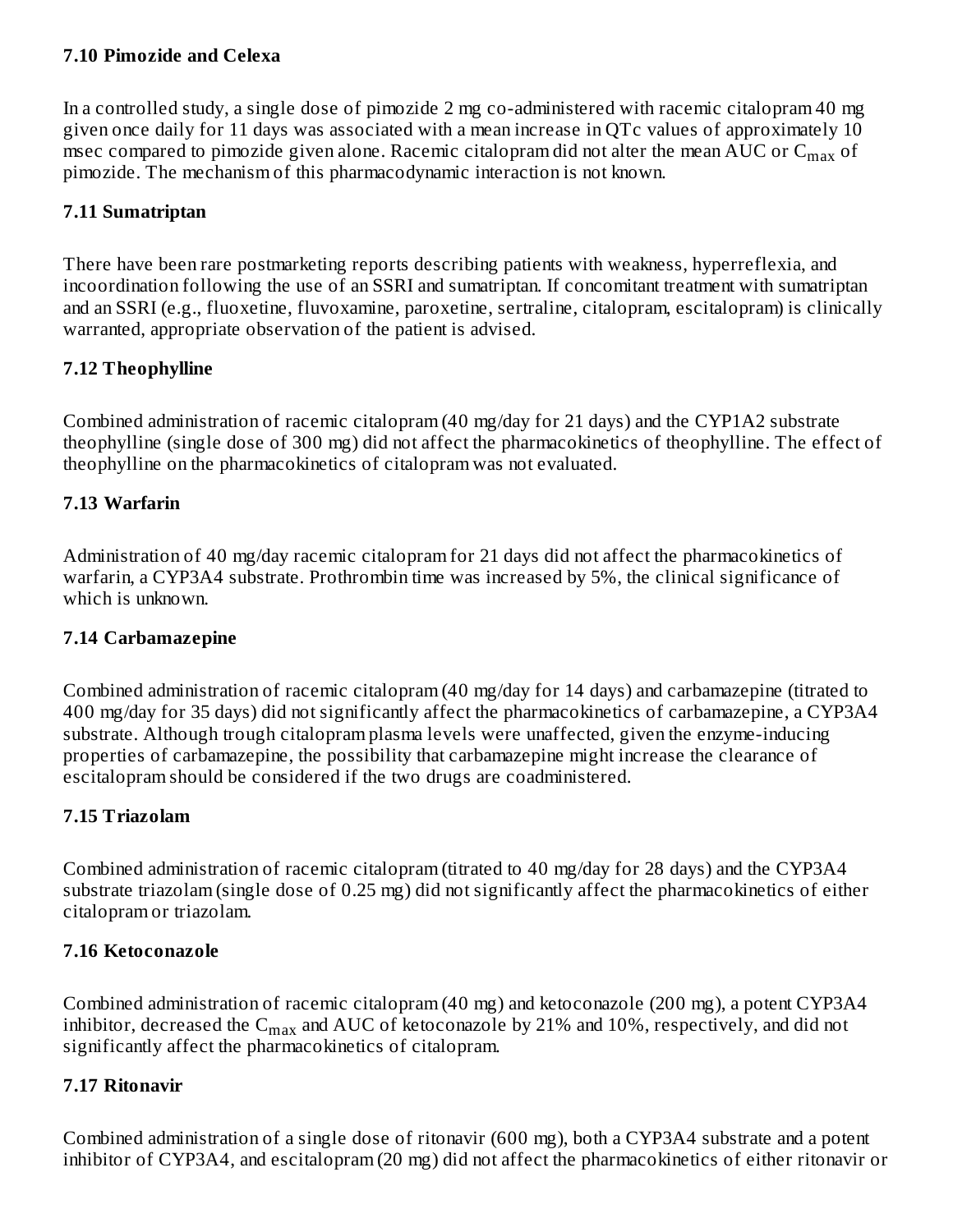# **7.18 CYP3A4 and -2C19 Inhibitors**

*In vitro* studies indicated that CYP3A4 and -2C19 are the primary enzymes involved in the metabolism of escitalopram. However, coadministration of escitalopram (20 mg) and ritonavir (600 mg), a potent inhibitor of CYP3A4, did not significantly affect the pharmacokinetics of escitalopram. Because escitalopram is metabolized by multiple enzyme systems, inhibition of a single enzyme may not appreciably decrease escitalopram clearance.

# **7.19 Drugs Metabolized by Cytochrome P4502D6**

*In vitro* studies did not reveal an inhibitory effect of escitalopram on CYP2D6. In addition, steady state levels of racemic citalopram were not significantly different in poor metabolizers and extensive CYP2D6 metabolizers after multiple-dose administration of citalopram, suggesting that coadministration, with escitalopram, of a drug that inhibits CYP2D6, is unlikely to have clinically significant effects on escitalopram metabolism. However, there are limited *in vivo* data suggesting a modest CYP2D6 inhibitory effect for escitalopram, i.e., coadministration of escitalopram (20 mg/day for 21 days) with the tricyclic antidepressant desipramine (single dose of 50 mg), a substrate for CYP2D6, resulted in a 40% increase in  $\mathsf{C}_{\max}$  and a 100% increase in AUC of desipramine. The clinical significance of this finding is unknown. Nevertheless, caution is indicated in the coadministration of escitalopram and drugs metabolized by CYP2D6.

# **7.20 Metoprolol**

Administration of 20 mg/day escitalopram oxalate for 21 days in healthy volunteers resulted in a 50% increase in  $\rm{C_{max}}$  and 82% increase in AUC of the beta-adrenergic blocker metoprolol (given in a single dose of 100 mg). Increased metoprolol plasma levels have been associated with decreased cardioselectivity. Coadministration of escitalopram oxalate and metoprolol had no clinically significant effects on blood pressure or heart rate.

# **7.21 Electroconvulsive Therapy (ECT)**

There are no clinical studies of the combined use of ECT and escitalopram.

# **8 USE IN SPECIFIC POPULATIONS**

# **8.1 Pregnancy**

In a rat embryo/fetal development study, oral administration of escitalopram (56, 112, or 150 mg/kg/day) to pregnant animals during the period of organogenesis resulted in decreased fetal body weight and associated delays in ossification at the two higher doses (approximately  $\geq$  56 times the maximum recommended human dose [MRHD] of 20 mg/day on a body surface area [mg/m<sup>2</sup>] basis). Maternal toxicity (clinical signs and decreased body weight gain and food consumption), mild at 56 mg/kg/day, was present at all dose levels. The developmental no-effect dose of 56 mg/kg/day is approximately 28 times the MRHD on a mg/m<sup>2</sup> basis. No teratogenicity was observed at any of the doses tested (as high as 75 times the MRHD on a mg/m<sup>2</sup> basis).

When female rats were treated with escitalopram (6, 12, 24, or 48 mg/kg/day) during pregnancy and through weaning, slightly increased offspring mortality and growth retardation were noted at 48  $mg/kg/day$  which is approximately 24 times the MRHD on a mg/m<sup>2</sup> basis. Slight maternal toxicity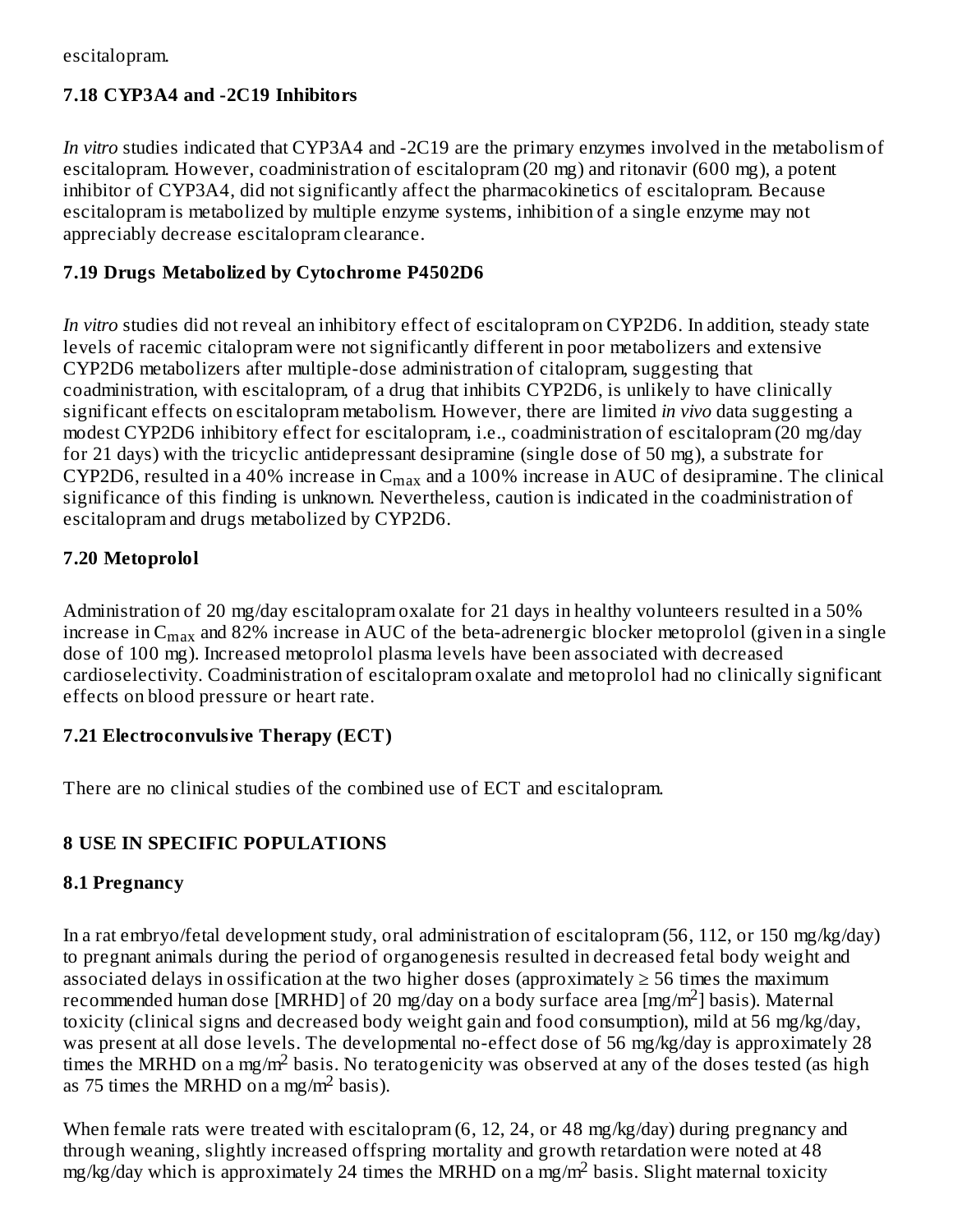(clinical signs and decreased body weight gain and food consumption) was seen at this dose. Slightly increased offspring mortality was also seen at 24 mg/kg/day. The no-effect dose was 12 mg/kg/day which is approximately 6 times the MRHD on a mg/m<sup>2</sup> basis.

In animal reproduction studies, racemic citalopram has been shown to have adverse effects on embryo/fetal and postnatal development, including teratogenic effects, when administered at doses greater than human therapeutic doses.

In two rat embryo/fetal development studies, oral administration of racemic citalopram (32, 56, or 112 mg/kg/day) to pregnant animals during the period of organogenesis resulted in decreased embryo/fetal growth and survival and an increased incidence of fetal abnormalities (including cardiovascular and skeletal defects) at the high dose. This dose was also associated with maternal toxicity (clinical signs, decreased body weight gain). The developmental no-effect dose was 56 mg/kg/day. In a rabbit study, no adverse effects on embryo/fetal development were observed at doses of racemic citalopram of up to 16 mg/kg/day. Thus, teratogenic effects of racemic citalopram were observed at a maternally toxic dose in the rat and were not observed in the rabbit.

When female rats were treated with racemic citalopram (4.8, 12.8, or 32 mg/kg/day) from late gestation through weaning, increased offspring mortality during the first 4 days after birth and persistent offspring growth retardation were observed at the highest dose. The no-effect dose was 12.8 mg/kg/day. Similar effects on offspring mortality and growth were seen when dams were treated throughout gestation and early lactation at doses  $\geq$  24 mg/kg/day. A no-effect dose was not determined in that study.

There are no adequate and well-controlled studies in pregnant women; therefore, escitalopram should be used during pregnancy only if the potential benefit justifies the potential risk to the fetus.

Pregnancy-Nonteratogenic Effects

Neonates exposed to escitalopram oxalate and other SSRIs or serotonin and norepinephrine reuptake inhibitors (SNRIs), late in the third trimester have developed complications requiring prolonged hospitalization, respiratory support, and tube feeding. Such complications can arise immediately upon delivery. Reported clinical findings have included respiratory distress, cyanosis, apnea, seizures, temperature instability, feeding difficulty, vomiting, hypoglycemia, hypotonia, hypertonia, hyperreflexia, tremor, jitteriness, irritability, and constant crying. These features are consistent with either a direct toxic effect of SSRIs and SNRIs or, possibly, a drug discontinuation syndrome. It should be noted that, in some cases, the clinical picture is consistent with serotonin syndrome *[see Warnings and Precautions (5.2)]*.

Infants exposed to SSRIs in pregnancy may have an increased risk for persistent pulmonary hypertension of the newborn (PPHN). PPHN occurs in 1 to 2 per 1,000 live births in the general population and is associated with substantial neonatal morbidity and mortality. Several recent epidemiologic studies suggest a positive statistical association between SSRI use (including escitalopram oxalate) in pregnancy and PPHN. Other studies do not show a significant statistical association.

Physicians should also note the results of a prospective longitudinal study of 201 pregnant women with a history of major depression, who were either on antidepressants or had received antidepressants less than 12 weeks prior to their last menstrual period, and were in remission. Women who discontinued antidepressant medication during pregnancy showed a significant increase in relapse of their major depression compared to those women who remained on antidepressant medication throughout pregnancy.

When treating a pregnant woman with escitalopram oxalate, the physician should carefully consider both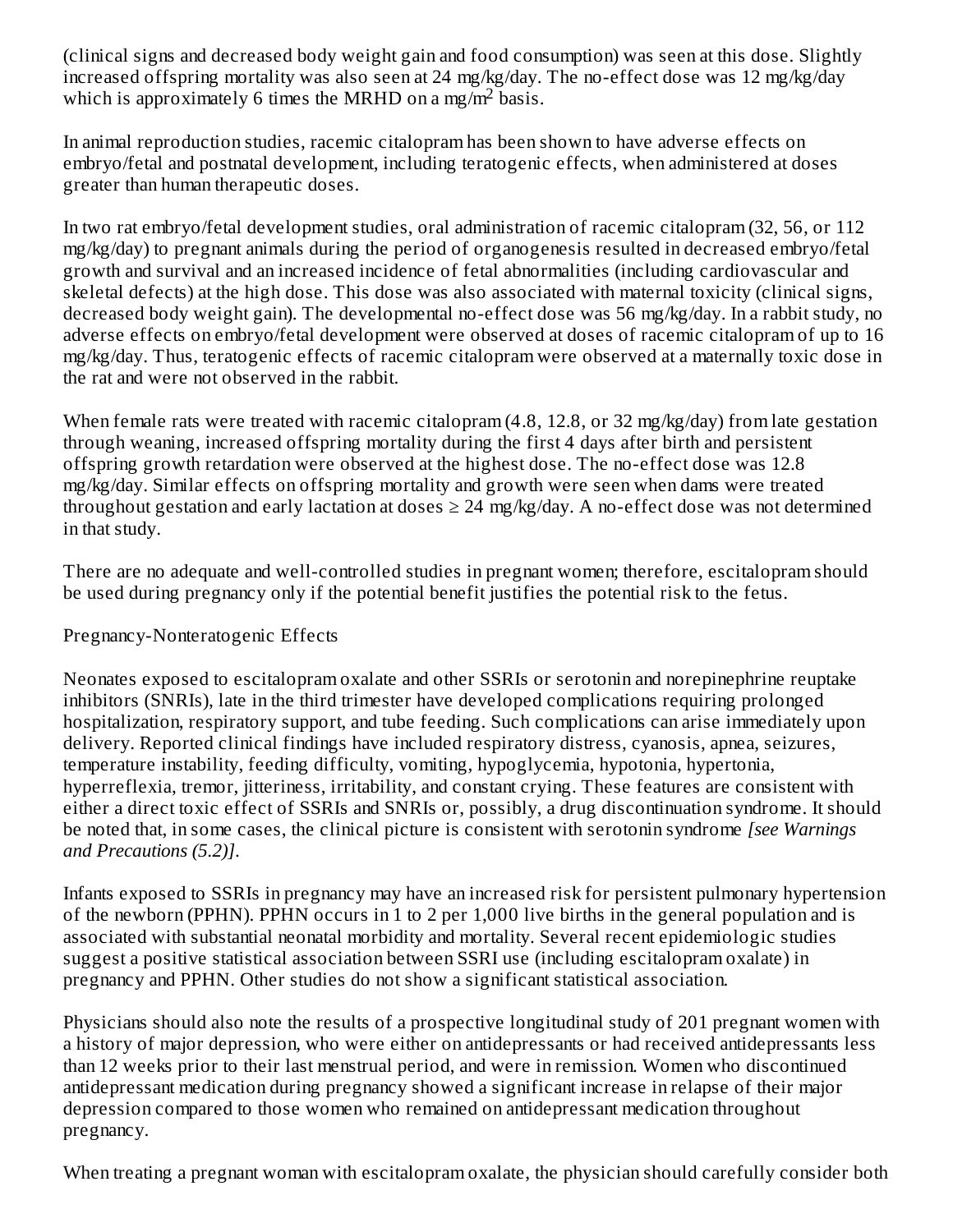the potential risks of taking an SSRI, along with the established benefits of treating depression with an antidepressant. This decision can only be made on a case by case basis *[see Dosage and Administration (2.1)]*.

# **8.2 Labor and Delivery**

The effect of escitalopram oxalate on labor and delivery in humans is unknown.

# **8.3 Nursing Mothers**

Escitalopram is excreted in human breast milk. Limited data from women taking 10 to 20 mg escitalopram showed that exclusively breast-fed infants receive approximately 3.9% of the maternal weight-adjusted dose of escitalopram and 1.7% of the maternal weight-adjusted dose of desmethylcitalopram. There were two reports of infants experiencing excessive somnolence, decreased feeding, and weight loss in association with breastfeeding from a racemic citalopram-treated mother; in one case, the infant was reported to recover completely upon discontinuation of racemic citalopram by its mother and, in the second case, no follow-up information was available. Caution should be exercised and breastfeeding infants should be observed for adverse reactions when escitalopram oxalate is administered to a nursing woman.

# **8.4 Pediatric Us e**

The safety and effectiveness of escitalopram oxalate have been established in adolescents (12 to 17 years of age) for the treatment of major depressive disorder *[see Clinical Studies (14.1)]*. Although maintenance efficacy in adolescent patients with major depressive disorder has not been systematically evaluated, maintenance efficacy can be extrapolated from adult data along with comparisons of escitalopram pharmacokinetic parameters in adults and adolescent patients.

The safety and effectiveness of escitalopram oxalate have not been established in pediatric (younger than 12 years of age) patients with major depressive disorder. In a 24-week, open-label safety study in 118 children (aged 7 to 11 years) who had major depressive disorder, the safety findings were consistent with the known safety and tolerability profile for escitalopram oxalate.

Safety and effectiveness of escitalopram oxalate has not been established in pediatric patients less than 18 years of age with Generalized Anxiety Disorder.

Decreased appetite and weight loss have been observed in association with the use of SSRIs. Consequently, regular monitoring of weight and growth should be performed in children and adolescents treated with an SSRI such as escitalopram.

# **8.5 Geriatric Us e**

Approximately 6% of the 1144 patients receiving escitalopram in controlled trials of escitalopram oxalate in major depressive disorder and GAD were 60 years of age or older; elderly patients in these trials received daily doses of escitalopram oxalate between 10 and 20 mg. The number of elderly patients in these trials was insufficient to adequately assess for possible differential efficacy and safety measures on the basis of age. Nevertheless, greater sensitivity of some elderly individuals to effects of escitalopram oxalate cannot be ruled out.

SSRIs and SNRIs, including escitalopram oxalate, have been associated with cases of clinically significant hyponatremia in elderly patients, who may be at greater risk for this adverse event *[see Warnings and Precautions (5.6)].*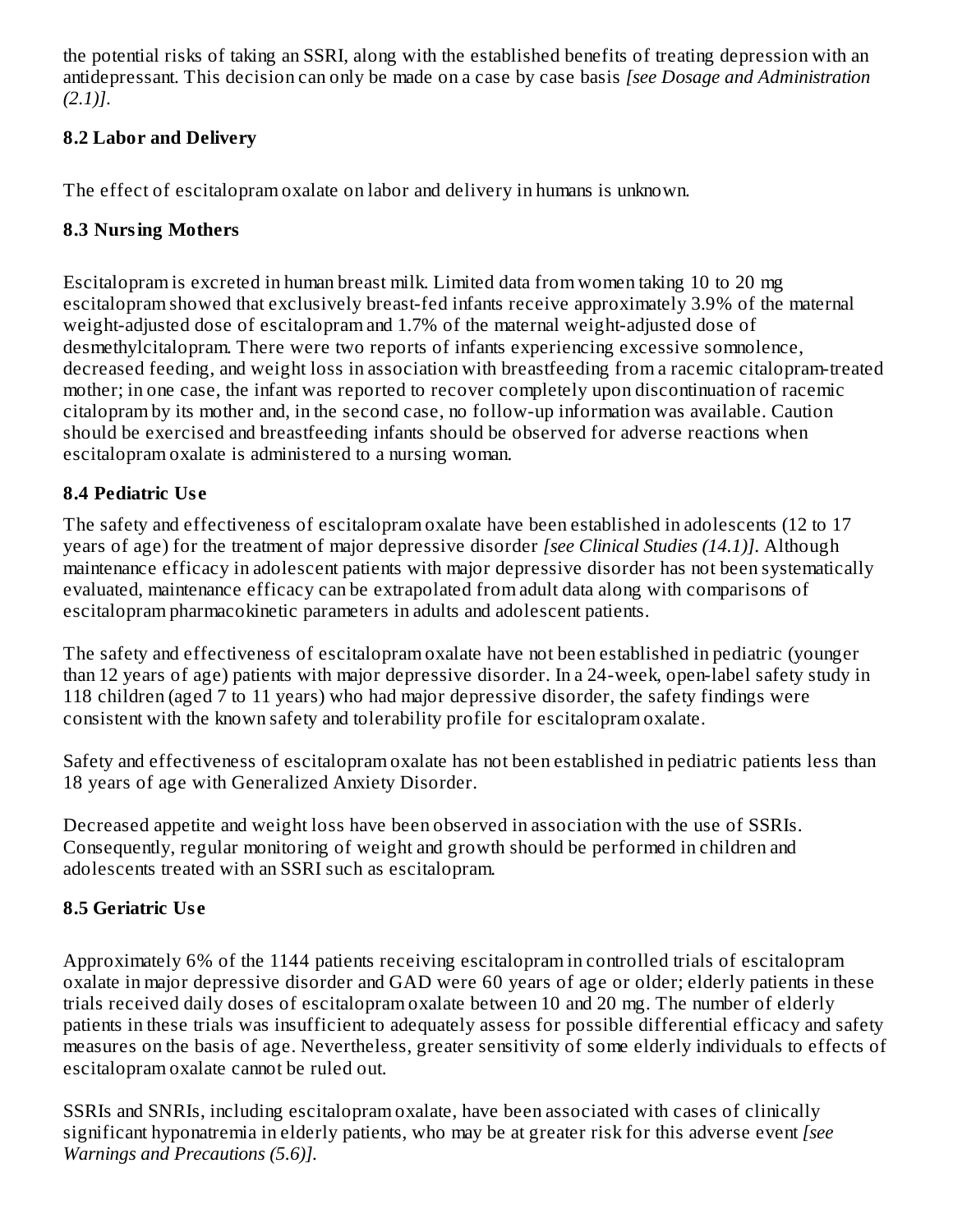In two pharmacokinetic studies, escitalopram half-life was increased by approximately 50% in elderly subjects as compared to young subjects and C<sub>max</sub> was unchanged *[see Clinical Pharmacology (12.3)].* 10 mg/day is the recommended dose for elderly patients *[see Dosage and Administration (2.3)]*.

Of 4422 patients in clinical studies of racemic citalopram, 1357 were 60 and over, 1034 were 65 and over, and 457 were 75 and over. No overall differences in safety or effectiveness were observed between these subjects and younger subjects, and other reported clinical experience has not identified differences in responses between the elderly and younger patients, but again, greater sensitivity of some elderly individuals cannot be ruled out.

# **9 DRUG ABUSE AND DEPENDENCE**

#### **9.2 Abus e and Dependence**

#### Physical and Psychological Dependence

Animal studies suggest that the abuse liability of racemic citalopram is low. Escitalopram oxalate has not been systematically studied in humans for its potential for abuse, tolerance, or physical dependence. The premarketing clinical experience with escitalopram oxalate did not reveal any drug-seeking behavior. However, these observations were not systematic and it is not possible to predict on the basis of this limited experience the extent to which a CNS-active drug will be misused, diverted, and/or abused once marketed. Consequently, physicians should carefully evaluate escitalopram oxalate patients for history of drug abuse and follow such patients closely, observing them for signs of misuse or abuse (e.g., development of tolerance, incrementations of dose, drug-seeking behavior).

# **10 OVERDOSAGE**

#### **10.1 Human Experience**

In clinical trials of escitalopram, there were reports of escitalopram overdose, including overdoses of up to 600 mg, with no associated fatalities. During the postmarketing evaluation of escitalopram, escitalopram oxalate overdoses involving overdoses of over 1000 mg have been reported. As with other SSRIs, a fatal outcome in a patient who has taken an overdose of escitalopram has been rarely reported.

Symptoms most often accompanying escitalopram overdose, alone or in combination with other drugs and/or alcohol, included convulsions, coma, dizziness, hypotension, insomnia, nausea, vomiting, sinus tachycardia, somnolence, and ECG changes (including QT prolongation and very rare cases of torsade de pointes). Acute renal failure has been very rarely reported accompanying overdose.

#### **10.2 Management of Overdos e**

Establish and maintain an airway to ensure adequate ventilation and oxygenation. Gastric evacuation by lavage and use of activated charcoal should be considered. Careful observation and cardiac and vital sign monitoring are recommended, along with general symptomatic and supportive care. Due to the large volume of distribution of escitalopram, forced diuresis, dialysis, hemoperfusion, and exchange transfusion are unlikely to be of benefit. There are no specific antidotes for escitalopram oxalate.

In managing overdosage, consider the possibility of multiple-drug involvement. The physician should consider contacting a poison control center for additional information on the treatment of any overdose.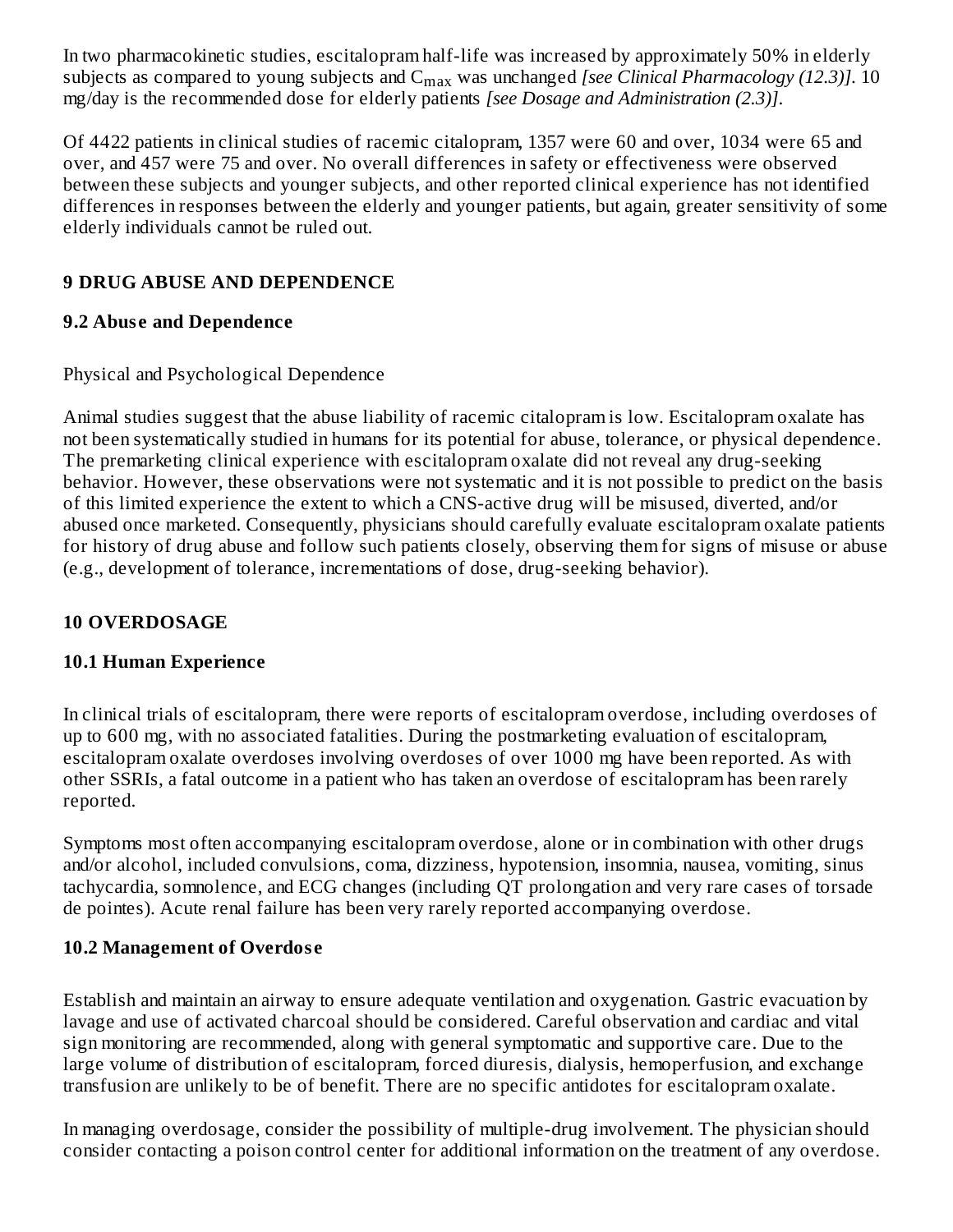#### **11 DESCRIPTION**

Escitalopram tablets contains escitalopram oxalate, an orally administered selective serotonin reuptake inhibitor (SSRI). Escitalopram is the pure S-enantiomer (single isomer) of the racemic bicyclic phthalane derivative citalopram. Escitalopram oxalate is designated S-(+)-1-[3(dimethyl-amino)propyl]- 1-(*p*-fluorophenyl)-5-phthalancarbonitrile oxalate with the following structural formula:

The molecular formula is  $C_{20}H_{21}FN_{2}O \cdot C_{2}H_{2}O_{4}$  and the molecular weight is 414.40.

Escitalopram oxalate USP occurs as a white to almost white, crystalline powder and is freely soluble in methanol and dimethyl sulfoxide (DMSO), soluble in isotonic saline solution, sparingly soluble in water and ethanol, slightly soluble in ethyl acetate, and insoluble in heptane.

Escitalopram oxalate USP is available as tablets.

Escitalopram tablets USP are film-coated, containing 6.38 mg, 12.77 mg, 25.54 mg escitalopram oxalate USP in strengths equivalent to 5 mg, 10 mg, and 20 mg, respectively, of escitalopram base. The 10 and 20 mg tablets are scored. The tablets also contain the following inactive ingredients: butylated hydroxyl anisole, butylated hydroxy toluene, colloidal silicon dioxide, croscarmellose sodium, magnesium stearate, microcrystalline cellulose, silicified microcrystalline cellulose, and talc. The film coating contains hypromellose, polyethylene glycol 400, and titanium dioxide.

#### **12 CLINICAL PHARMACOLOGY**

#### **12.1 Mechanism of Action**

The mechanism of antidepressant action of escitalopram, the S-enantiomer of racemic citalopram, is presumed to be linked to potentiation of serotonergic activity in the central nervous system (CNS) resulting from its inhibition of CNS neuronal reuptake of serotonin (5-HT).

#### **12.2 Pharmacodynamics**

*In vitro* and *in vivo* studies in animals suggest that escitalopram is a highly selective serotonin reuptake inhibitor (SSRI) with minimal effects on norepinephrine and dopamine neuronal reuptake. Escitalopram is at least 100-fold more potent than the R-enantiomer with respect to inhibition of 5-HT reuptake and inhibition of 5-HT neuronal firing rate. Tolerance to a model of antidepressant effect in rats was not induced by long-term (up to 5 weeks) treatment with escitalopram. Escitalopram has no or very low affinity for serotonergic (5-HT<sub>1-7</sub>) or other receptors including alpha- and beta-adrenergic, dopamine (D<sub>1-5</sub>), histamine (H<sub>1-3</sub>), muscarinic (M<sub>1-5</sub>), and benzodiazepine receptors. Escitalopram also does not bind to, or has low affinity for, various ion channels including  $Na^+$ ,  $K^+$ , Cl<sup>-</sup>, and Ca<sup>++</sup> channels. Antagonism of muscarinic, histaminergic, and adrenergic receptors has been hypothesized to be associated with various anticholinergic, sedative, and cardiovascular side effects of other psychotropic drugs.

#### **12.3 Pharmacokinetics**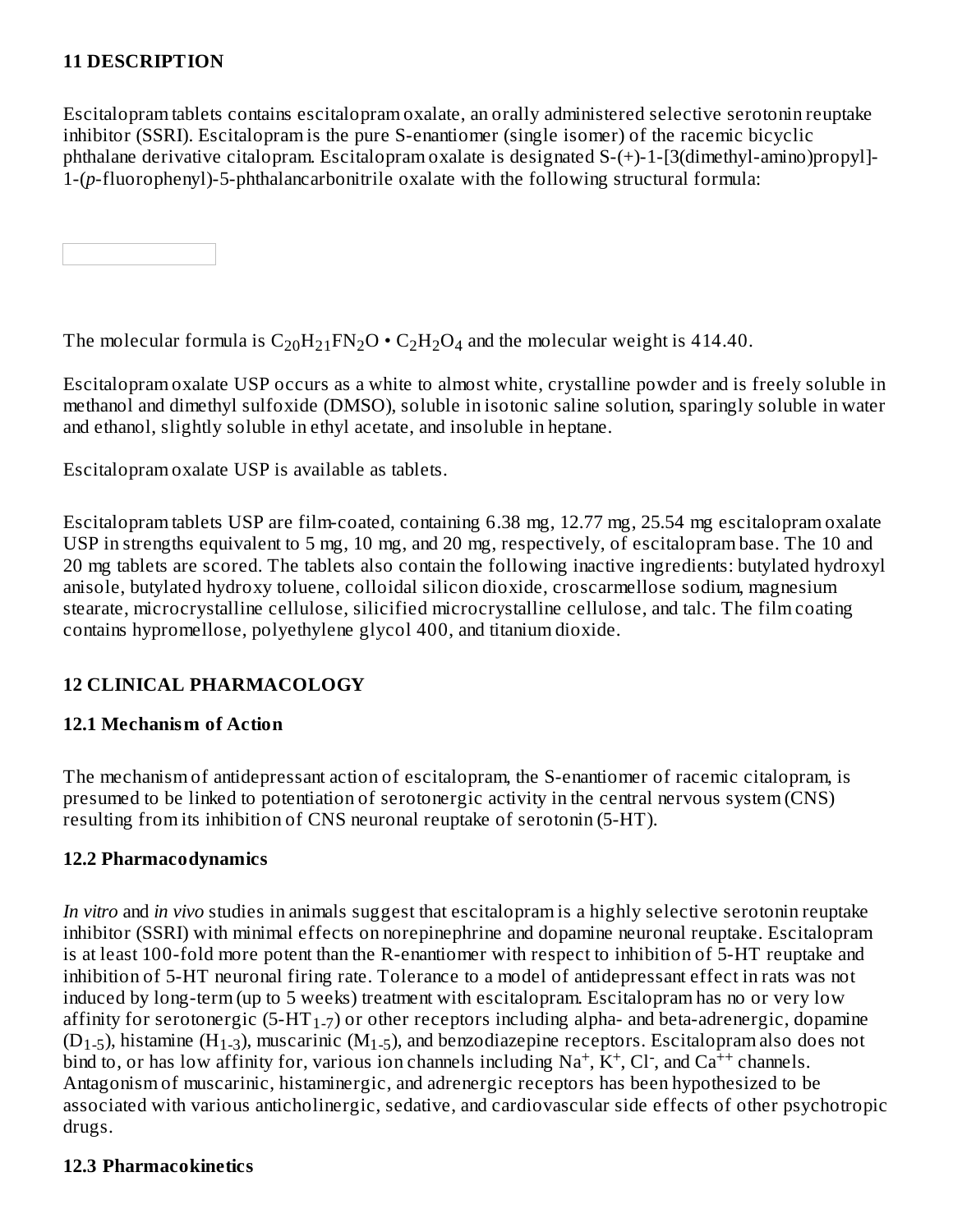The single- and multiple-dose pharmacokinetics of escitalopram are linear and dose-proportional in a dose range of 10 to 30 mg/day. Biotransformation of escitalopram is mainly hepatic, with a mean terminal half-life of about 27 to 32 hours. With once-daily dosing, steady state plasma concentrations are achieved within approximately one week. At steady state, the extent of accumulation of escitalopram in plasma in young healthy subjects was 2.2 to 2.5 times the plasma concentrations observed after a single dose. The tablet and the oral solution dosage forms of escitalopram oxalate are bioequivalent.

#### Absorption and Distribution

Following a single oral dose (20 mg tablet or solution) of escitalopram, peak blood levels occur at about 5 hours. Absorption of escitalopram is not affected by food.

The absolute bioavailability of citalopram is about 80% relative to an intravenous dose, and the volume of distribution of citalopram is about 12 L/kg. Data specific on escitalopram are unavailable.

The binding of escitalopram to human plasma proteins is approximately 56%.

#### Metabolism and Elimination

Following oral administrations of escitalopram, the fraction of drug recovered in the urine as escitalopram and S-demethylcitalopram (S-DCT) is about 8% and 10%, respectively. The oral clearance of escitalopram is 600 mL/min, with approximately 7% of that due to renal clearance.

Escitalopram is metabolized to S-DCT and S-didemethylcitalopram (S-DDCT). In humans, unchanged escitalopram is the predominant compound in plasma. At steady state, the concentration of the escitalopram metabolite S-DCT in plasma is approximately one-third that of escitalopram. The level of S-DDCT was not detectable in most subjects. *In vitro* studies show that escitalopram is at least 7 and 27 times more potent than S-DCT and S-DDCT, respectively, in the inhibition of serotonin reuptake, suggesting that the metabolites of escitalopram do not contribute significantly to the antidepressant actions of escitalopram. S-DCT and S-DDCT also have no or very low affinity for serotonergic (5-  $HT_{1-7}$ ) or other receptors including alpha- and beta-adrenergic, dopamine (D<sub>1-5</sub>), histamine (H<sub>1-3</sub>), muscarinic (M $_{\rm 1-5}$ ), and benzodiazepine receptors. S-DCT and S-DDCT also do not bind to various ion channels including  $Na^+$ ,  $K^+$ , Cl<sup>-</sup>, and  $Ca^{++}$  channels.

*In vitro* studies using human liver microsomes indicated that CYP3A4 and CYP2C19 are the primary isozymes involved in the N-demethylation of escitalopram.

Population Subgroups

Age

Adolescents - In a single dose study of 10 mg escitalopram, AUC of escitalopram decreased by 19%, and  $\rm{C_{max}}$  increased by 26% in healthy adolescent subjects (12 to 17 years of age) compared to adults. Following multiple dosing of 40 mg/day citalopram, escitalopram elimination half-life, steady-state  $C_{max}$  and AUC were similar in patients with MDD (12 to 17 years of age) compared to adult patients. No adjustment of dosage is needed in adolescent patients.

Elderly - Escitalopram pharmacokinetics in subjects  $\geq 65$  years of age were compared to younger subjects in a single-dose and a multiple-dose study. Escitalopram AUC and half-life were increased by approximately 50% in elderly subjects, and  $\mathsf{C}_{\max}$  was unchanged. 10 mg is the recommended dose for elderly patients *[see Dosage and Administration (2.3)]*.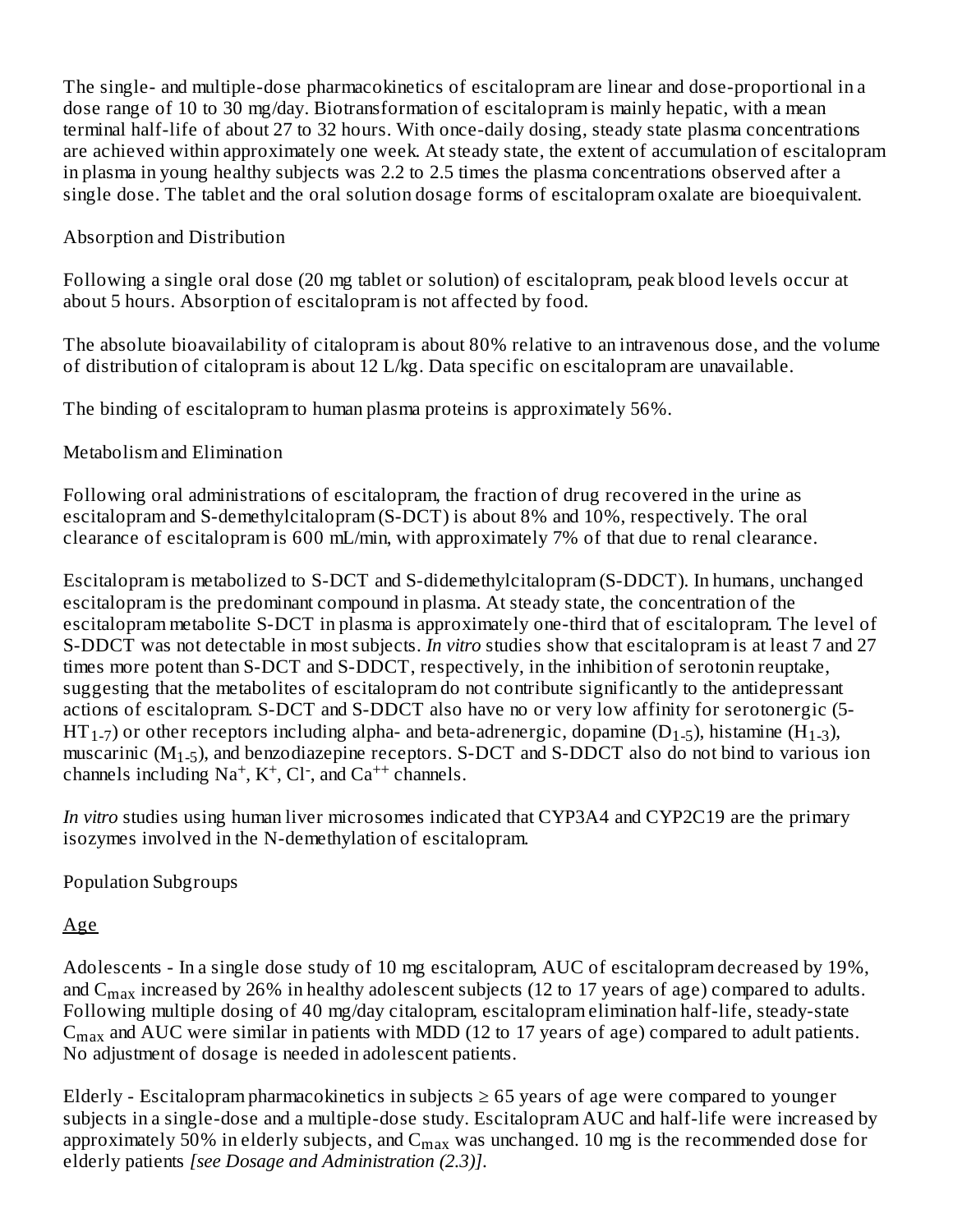Gender - Based on data from single- and multiple-dose studies measuring escitalopram in elderly, young adults, and adolescents, no dosage adjustment on the basis of gender is needed.

Reduced Hepatic Function - Citalopram oral clearance was reduced by 37% and half-life was doubled in patients with reduced hepatic function compared to normal subjects. 10 mg is the recommended dose of escitalopram for most hepatically impaired patients *[see Dosage and Administration (2.3)]*.

Reduced Renal Function - In patients with mild to moderate renal function impairment, oral clearance of citalopram was reduced by 17% compared to normal subjects. No adjustment of dosage for such patients is recommended. No information is available about the pharmacokinetics of escitalopram in patients with severely reduced renal function (creatinine clearance < 20 mL/min).

Drug-Drug Interactions - *In vitro* enzyme inhibition data did not reveal an inhibitory effect of escitalopram on CYP3A4, -1A2, -2C9, -2C19, and -2E1. Based on *in vitro* data, escitalopram would be expected to have little inhibitory effect on *in vivo* metabolism mediated by these cytochromes. While *in vivo* data to address this question are limited, results from drug interaction studies suggest that escitalopram, at a dose of 20 mg, has no 3A4 inhibitory effect and a modest 2D6 inhibitory effect. See *Drug Interactions (7.18)* for more detailed information on available drug interaction data.

#### **13 NONCLINICAL TOXICOLOGY**

#### **13.1 Carcinogenesis, Mutagenesis, Impairment of Fertility**

#### Carcinogenesis

Racemic citalopram was administered in the diet to NMRI/BOM strain mice and COBS WI strain rats for 18 and 24 months, respectively. There was no evidence for carcinogenicity of racemic citalopram in mice receiving up to 240 mg/kg/day. There was an increased incidence of small intestine carcinoma in rats receiving 8 or 24 mg/kg/day racemic citalopram. A no-effect dose for this finding was not established. The relevance of these findings to humans is unknown.

#### Mutagenesis

Racemic citalopram was mutagenic in the *in vitro* bacterial reverse mutation assay (Ames test) in 2 of 5 bacterial strains (Salmonella TA98 and TA1537) in the absence of metabolic activation. It was clastogenic in the *in vitro* Chinese hamster lung cell assay for chromosomal aberrations in the presence and absence of metabolic activation. Racemic citalopram was not mutagenic in the *in vitro* mammalian forward gene mutation assay (HPRT) in mouse lymphoma cells or in a coupled *in vitro/in vivo* unscheduled DNA synthesis (UDS) assay in rat liver. It was not clastogenic in the *in vitro* chromosomal aberration assay in human lymphocytes or in two *in vivo* mouse micronucleus assays.

#### Impairment of Fertility

When racemic citalopram was administered orally to 16 male and 24 female rats prior to and throughout mating and gestation at doses of 32, 48, and 72 mg/kg/day, mating was decreased at all doses, and fertility was decreased at doses  $\geq$  32 mg/kg/day. Gestation duration was increased at 48 mg/kg/day.

#### **13.2 Animal Toxicology and/or Pharmacology**

Retinal Changes in Rats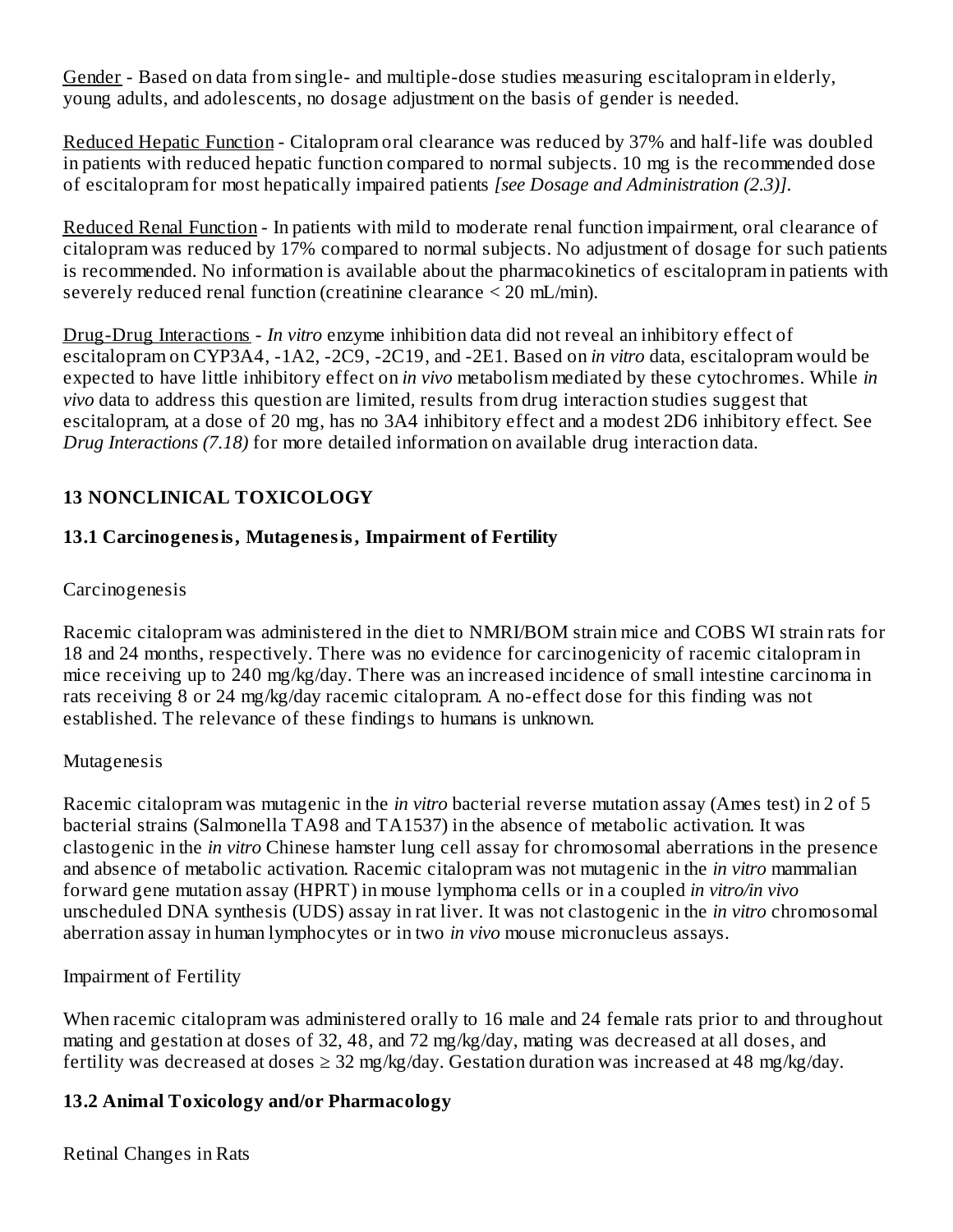Pathologic changes (degeneration/atrophy) were observed in the retinas of albino rats in the 2-year carcinogenicity study with racemic citalopram. There was an increase in both incidence and severity of retinal pathology in both male and female rats receiving 80 mg/kg/day. Similar findings were not present in rats receiving 24 mg/kg/day of racemic citalopram for two years, in mice receiving up to 240 mg/kg/day of racemic citalopram for 18 months, or in dogs receiving up to 20 mg/kg/day of racemic citalopram for one year.

Additional studies to investigate the mechanism for this pathology have not been performed, and the potential significance of this effect in humans has not been established.

#### Cardiovascular Changes in Dogs

In a one-year toxicology study, 5 of 10 beagle dogs receiving oral racemic citalopram doses of 8 mg/kg/day died suddenly between weeks 17 and 31 following initiation of treatment. Sudden deaths were not observed in rats at doses of racemic citalopram up to 120 mg/kg/day, which produced plasma levels of citalopram and its metabolites demethylcitalopram and didemethylcitalopram (DDCT) similar to those observed in dogs at 8 mg/kg/day. A subsequent intravenous dosing study demonstrated that in beagle dogs, racemic DDCT caused QT prolongation, a known risk factor for the observed outcome in dogs.

# **14 CLINICAL STUDIES**

# **14.1 Major Depressive Disorder**

# **Adoles cents**

The efficacy of escitalopram oxalate as an acute treatment for major depressive disorder in adolescent patients was established in an 8-week, flexible-dose, placebo-controlled study that compared escitalopram oxalate 10 to 20 mg/day to placebo in outpatients 12 to 17 years of age inclusive who met DSM-IV criteria for major depressive disorder. The primary outcome was change from baseline to endpoint in the Children's Depression Rating Scale - Revised (CDRS-R). In this study, escitalopram oxalate showed statistically significant greater mean improvement compared to placebo on the CDRS-R.

The efficacy of escitalopram oxalate in the acute treatment of major depressive disorder in adolescents was established, in part, on the basis of extrapolation from the 8-week, flexible-dose, placebocontrolled study with racemic citalopram 20 to 40 mg/day. In this outpatient study in children and adolescents 7 to 17 years of age who met DSM-IV criteria for major depressive disorder, citalopram treatment showed statistically significant greater mean improvement from baseline, compared to placebo, on the CDRS-R; the positive results for this trial largely came from the adolescent subgroup.

Two additional flexible-dose, placebo-controlled MDD studies (one escitalopram oxalate study in patients ages 7 to 17 and one citalopram study in adolescents) did not demonstrate efficacy.

Although maintenance efficacy in adolescent patients has not been systematically evaluated, maintenance efficacy can be extrapolated from adult data along with comparisons of escitalopram pharmacokinetic parameters in adults and adolescent patients.

# **Adults**

The efficacy of escitalopram oxalate as a treatment for major depressive disorder was established in three, 8-week, placebo-controlled studies conducted in outpatients between 18 and 65 years of age who met DSM-IV criteria for major depressive disorder. The primary outcome in all three studies was change from baseline to endpoint in the Montgomery Asberg Depression Rating Scale (MADRS).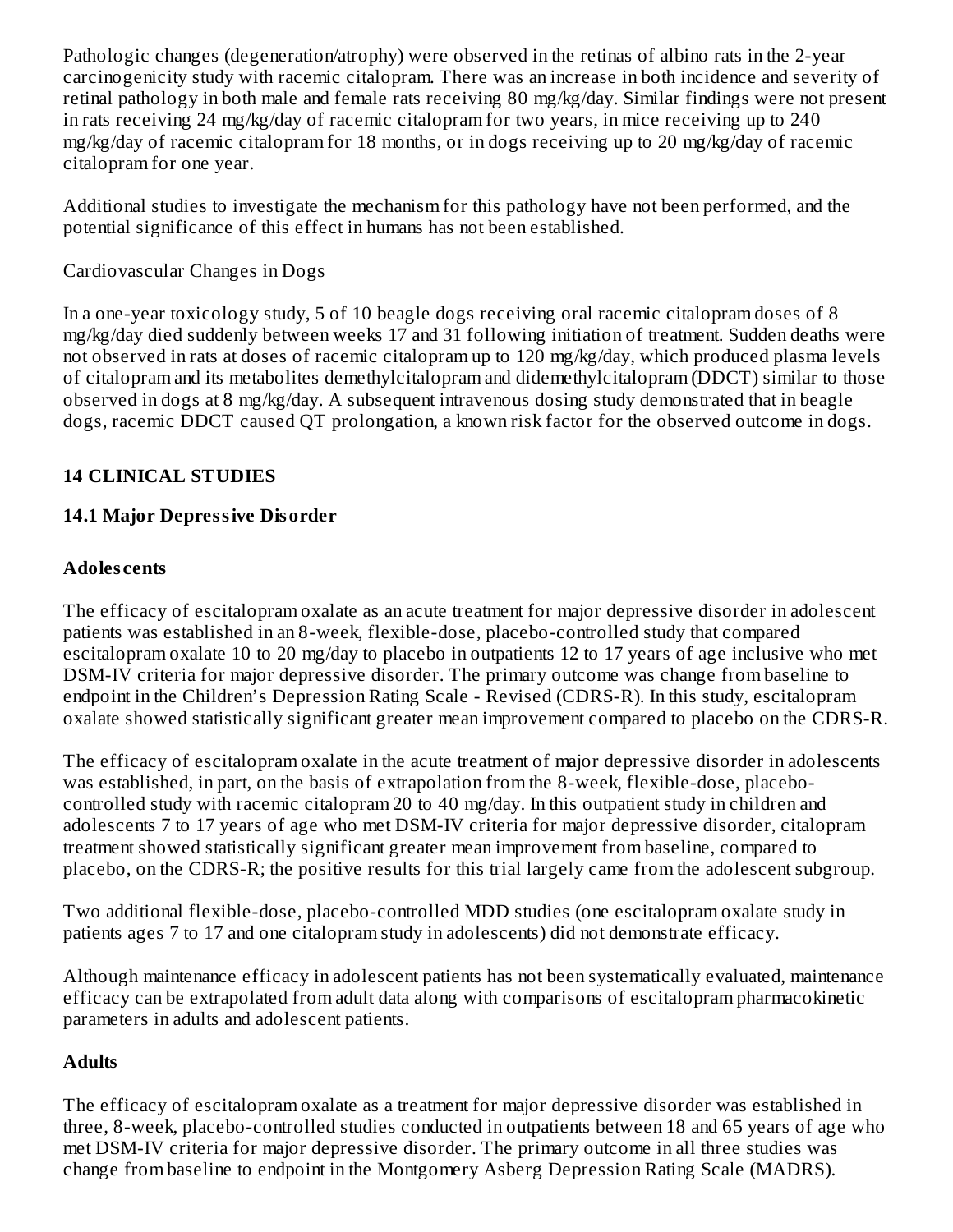A fixed-dose study compared 10 mg/day escitalopram oxalate and 20 mg/day escitalopram oxalate to placebo and 40 mg/day citalopram. The 10 mg/day and 20 mg/day escitalopram oxalate treatment groups showed statistically significant greater mean improvement compared to placebo on the MADRS. The 10 mg and 20 mg escitalopram oxalate groups were similar on this outcome measure.

In a second fixed-dose study of 10 mg/day escitalopram oxalate and placebo, the 10 mg/day escitalopram oxalate treatment group showed statistically significant greater mean improvement compared to placebo on the MADRS.

In a flexible-dose study, comparing escitalopram oxalate, titrated between 10 and 20 mg/day, to placebo and citalopram, titrated between 20 and 40 mg/day, the escitalopram oxalate treatment group showed statistically significant greater mean improvement compared to placebo on the MADRS.

Analyses of the relationship between treatment outcome and age, gender, and race did not suggest any differential responsiveness on the basis of these patient characteristics.

In a longer-term trial, 274 patients meeting (DSM-IV) criteria for major depressive disorder, who had responded during an initial 8-week, open-label treatment phase with escitalopram oxalate 10 or 20 mg/day, were randomized to continuation of escitalopram oxalate at their same dose, or to placebo, for up to 36 weeks of observation for relapse. Response during the open-label phase was defined by having a decrease of the MADRS total score to  $\leq$  12. Relapse during the double-blind phase was defined as an increase of the MADRS total score to  $\geq$  22, or discontinuation due to insufficient clinical response. Patients receiving continued escitalopram oxalate experienced a statistically significant longer time to relapse compared to those receiving placebo.

# **14.2 Generalized Anxiety Disorder**

The efficacy of escitalopram oxalate in the acute treatment of Generalized Anxiety Disorder (GAD) was demonstrated in three, 8-week, multicenter, flexible-dose, placebo-controlled studies that compared escitalopram oxalate 10 to 20 mg/day to placebo in adult outpatients between 18 and 80 years of age who met DSM-IV criteria for GAD. In all three studies, escitalopram oxalate showed statistically significant greater mean improvement compared to placebo on the Hamilton Anxiety Scale  $(HAM-A)$ .

There were too few patients in differing ethnic and age groups to adequately assess whether or not escitalopram oxalate has differential effects in these groups. There was no difference in response to escitalopram oxalate between men and women.

# **16 HOW SUPPLIED/STORAGE AND HANDLING**

Product: 50090-5131

NDC: 50090-5131-0 1 TABLET, FILM COATED in a BLISTER PACK / 33 in a BOX, UNIT-DOSE

# **17 PATIENT COUNSELING INFORMATION**

See FDA-approved Medication Guide

#### **17.1 Information for Patients**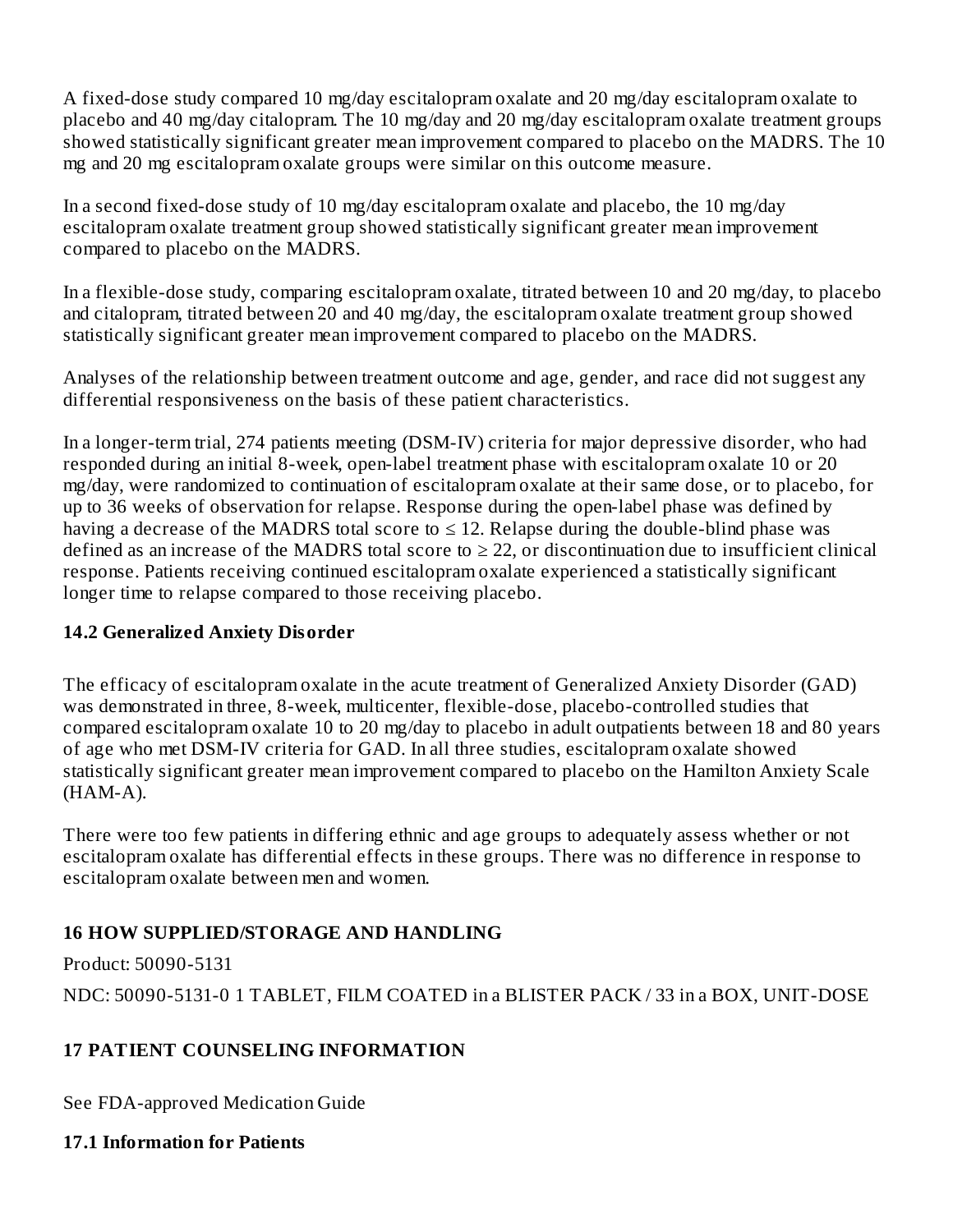Physicians are advised to discuss the following issues with patients for whom they prescribe escitalopram oxalate.

#### **General Information about Medication Guide**

Prescribers or other health professionals should inform patients, their families, and their caregivers about the benefits and risks associated with treatment with escitalopram oxalate and should counsel them in its appropriate use. A patient Medication Guide about "Antidepressant Medicines, Depression and other Serious Mental Illness, and Suicidal Thoughts or Actions" is available for escitalopram oxalate. The prescriber or health professional should instruct patients, their families, and their caregivers to read the Medication Guide and should assist them in understanding its contents. Patients should be given the opportunity to discuss the contents of the Medication Guide and to obtain answers to any questions they may have. The complete text of the Medication Guide is reprinted at the end of this document.

Patients should be advised of the following issues and asked to alert their prescriber if these occur while taking escitalopram oxalate.

#### **Clinical Wors ening and Suicide Risk**

Patients, their families, and their caregivers should be encouraged to be alert to the emergence of anxiety, agitation, panic attacks, insomnia, irritability, hostility, aggressiveness, impulsivity, akathisia (psychomotor restlessness), hypomania, mania, other unusual changes in behavior, worsening of depression, and suicidal ideation, especially early during antidepressant treatment and when the dose is adjusted up or down. Families and caregivers of patients should be advised to look for the emergence of such symptoms on a day-to-day basis, since changes may be abrupt. Such symptoms should be reported to the patient's prescriber or health professional, especially if they are severe, abrupt in onset, or were not part of the patient's presenting symptoms. Symptoms such as these may be associated with an increased risk for suicidal thinking and behavior and indicate a need for very close monitoring and possibly changes in the medication *[see Warnings and Precautions (5.1)]*.

#### **Serotonin Syndrome**

Patients should be cautioned about the risk of serotonin syndrome with the concomitant use of escitalopram oxalate with other serotonergic drugs including triptans, tricyclic antidepressants, fentanyl, lithium, tramadol, tryptophan, buspirone, amphetamines and St. John's Wort, and with drugs that impair metabolism of serotonin (in particular, MAOIs, both those intended to treat psychiatric disorders and also others, such as linezolid) *[see Warnings and Precautions (5.2)]*.

#### **Abnormal Bleeding**

Patients should be cautioned about the concomitant use of escitalopram oxalate and NSAIDs, aspirin, warfarin, or other drugs that affect coagulation since combined use of psychotropic drugs that interfere with serotonin reuptake and these agents has been associated with an increased risk of bleeding *[see Warnings and Precautions (5.7)].*

#### **Angle Closure Glaucoma**

Patients should be advised that taking escitalopram oxalate can cause mild pupillary dilation, which in susceptible individuals, can lead to an episode of angle closure glaucoma. Pre-existing glaucoma is almost always open-angle glaucoma because angle closure glaucoma, when diagnosed, can be treated definitively with iridectomy. Open-angle glaucoma is not a risk factor for angle closure glaucoma.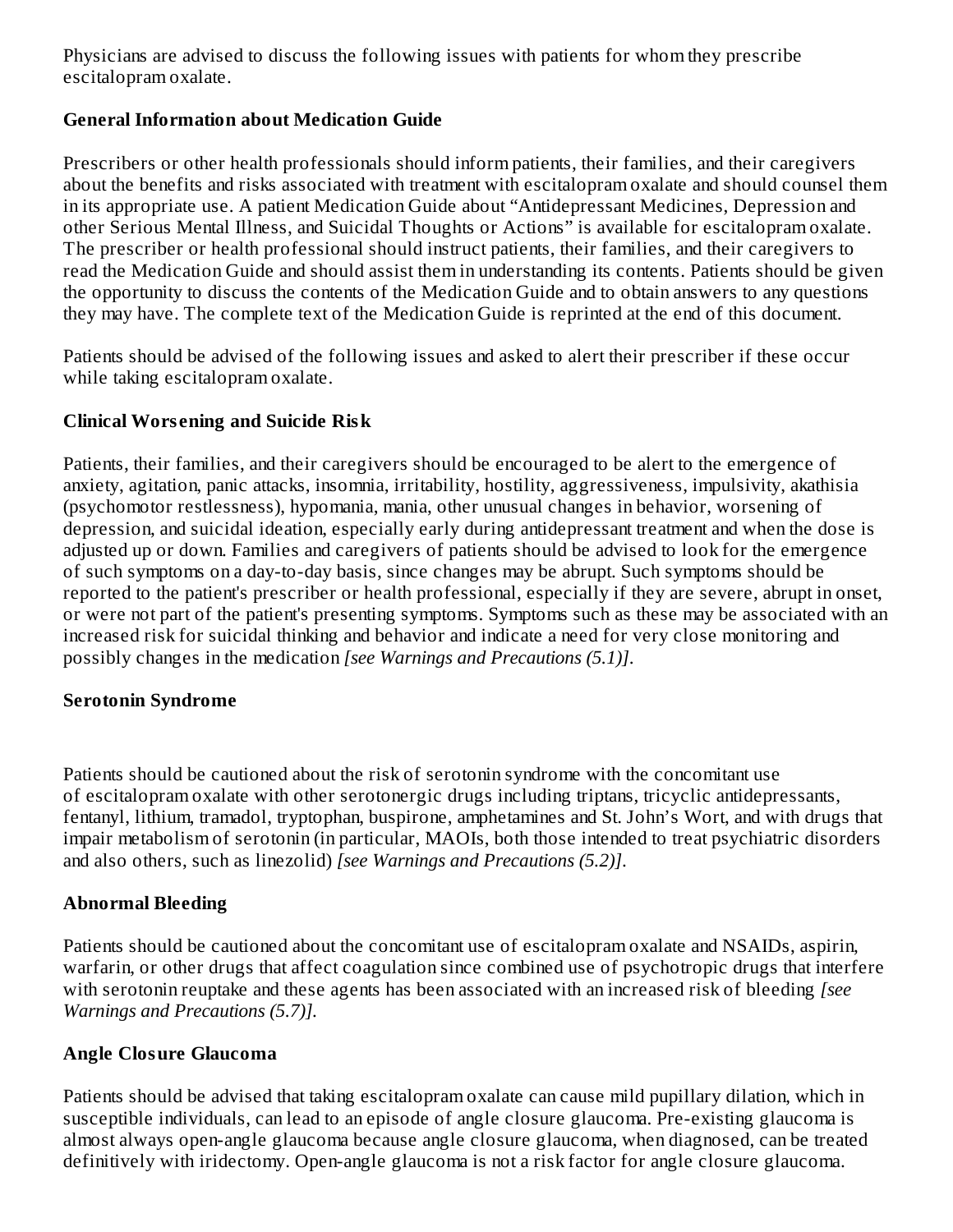Patients may wish to be examined to determine whether they are susceptible to angle closure, and have a prophylactic procedure (e.g., iridectomy), if they are susceptible *[see Warnings and Precautions (5.9)]*.

#### **Concomitant Medications**

Since escitalopram is the active isomer of racemic citalopram (Celexa), the two agents should not be coadministered. Patients should be advised to inform their physician if they are taking, or plan to take, any prescription or over-the-counter drugs, as there is a potential for interactions.

#### **Continuing the Therapy Pres cribed**

While patients may notice improvement with escitalopram oxalate therapy in 1 to 4 weeks, they should be advised to continue therapy as directed.

#### **Interference with Psychomotor Performance**

Because psychoactive drugs may impair judgment, thinking, or motor skills, patients should be cautioned about operating hazardous machinery, including automobiles, until they are reasonably certain that escitalopram oxalate therapy does not affect their ability to engage in such activities.

#### **Alcohol**

Patients should be told that, although escitalopram oxalate has not been shown in experiments with normal subjects to increase the mental and motor skill impairments caused by alcohol, the concomitant use of escitalopram oxalate and alcohol in depressed patients is not advised.

#### **Pregnancy and Breast Feeding**

Patients should be advised to notify their physician if they

- become pregnant or intend to become pregnant during therapy.
- are breastfeeding an infant.

#### **Need for Comprehensive Treatment Program**

Escitalopram oxalate is indicated as an integral part of a total treatment program for MDD that may include other measures (psychological, educational, social) for patients with this syndrome. Drug treatment may not be indicated for all adolescents with this syndrome. Safety and effectiveness of escitalopram oxalate in MDD has not been established in pediatric patients less than 12 years of age. Antidepressants are not intended for use in the adolescent who exhibits symptoms secondary to environmental factors and/or other primary psychiatric disorders. Appropriate educational placement is essential and psychosocial intervention is often helpful. When remedial measures alone are insufficient, the decision to prescribe antidepressant medication will depend upon the physician's assessment of the chronicity and severity of the patient's symptoms.

Distributed by: **Aurobindo Pharma USA, Inc.** 279 Princeton-Hightstown Road East Windsor, NJ 08520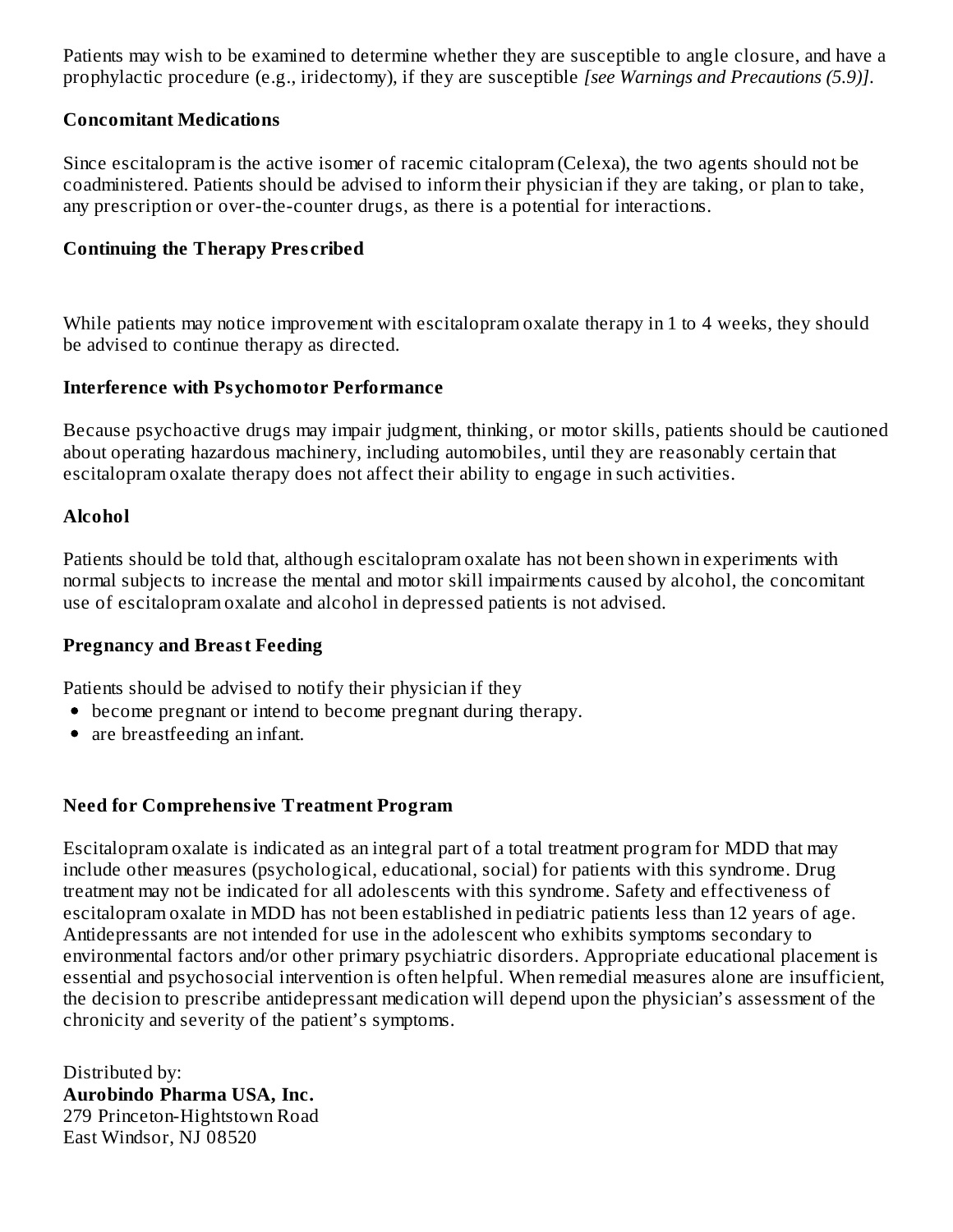Manufactured by: **Aurobindo Pharma Limited** Hyderabad-500 038, India

Revised: 02/2019

#### **Dispens e with Medication Guide available at: www.aurobindousa.com/product-medication-guides**

#### **17.2 FDA-Approved Medication Guide**

**Medication Guide Es citalopram Tablets USP (es'' sye tal' oh pram)**

Read the Medication Guide that comes with escitalopram tablets before you start taking them and each time you get a refill. There may be new information. This Medication Guide does not take the place of talking to your healthcare provider about your medical condition or treatment. Talk with your healthcare provider if there is something you do not understand or want to learn more about.

#### **What is the most important information I should know about es citalopram tablets?**

Escitalopram tablets and other antidepressant medicines may cause serious side effects, including:

#### **1. Suicidal thoughts or actions:**

- **Es citalopram tablets and other antidepressant medicines may increas e suicidal thoughts or actions** in some children, teenagers, or young adults within the **first few months of treatment or when the dos e is changed.**
- Depression or other serious mental illnesses are the most important causes of suicidal thoughts or actions.
- Watch for these changes and call your healthcare provider right away if you notice:
	- New or sudden changes in mood, behavior, actions, thoughts, or feelings, especially if severe.
	- Pay particular attention to such changes when escitalopram tablets are started or when the dose is changed.

Keep all follow-up visits with your healthcare provider and call between visits if you are worried about symptoms.

#### **Call your healthcare provider right away if you have any of the following symptoms, or call 911 if an emergency, especially if they are new, wors e, or worry you:**

- attempts to commit suicide
- acting on dangerous impulses
- acting aggressive or violent
- $\bullet$  thoughts about suicide or dying
- new or worse depression
- new or worse anxiety or panic attacks
- feeling agitated, restless, angry or irritable
- trouble sleeping
- an increase in activity or talking more than what is normal for you
- other unusual changes in behavior or mood

#### **Call your healthcare provider right away if you have any of the following symptoms, or call 911 if**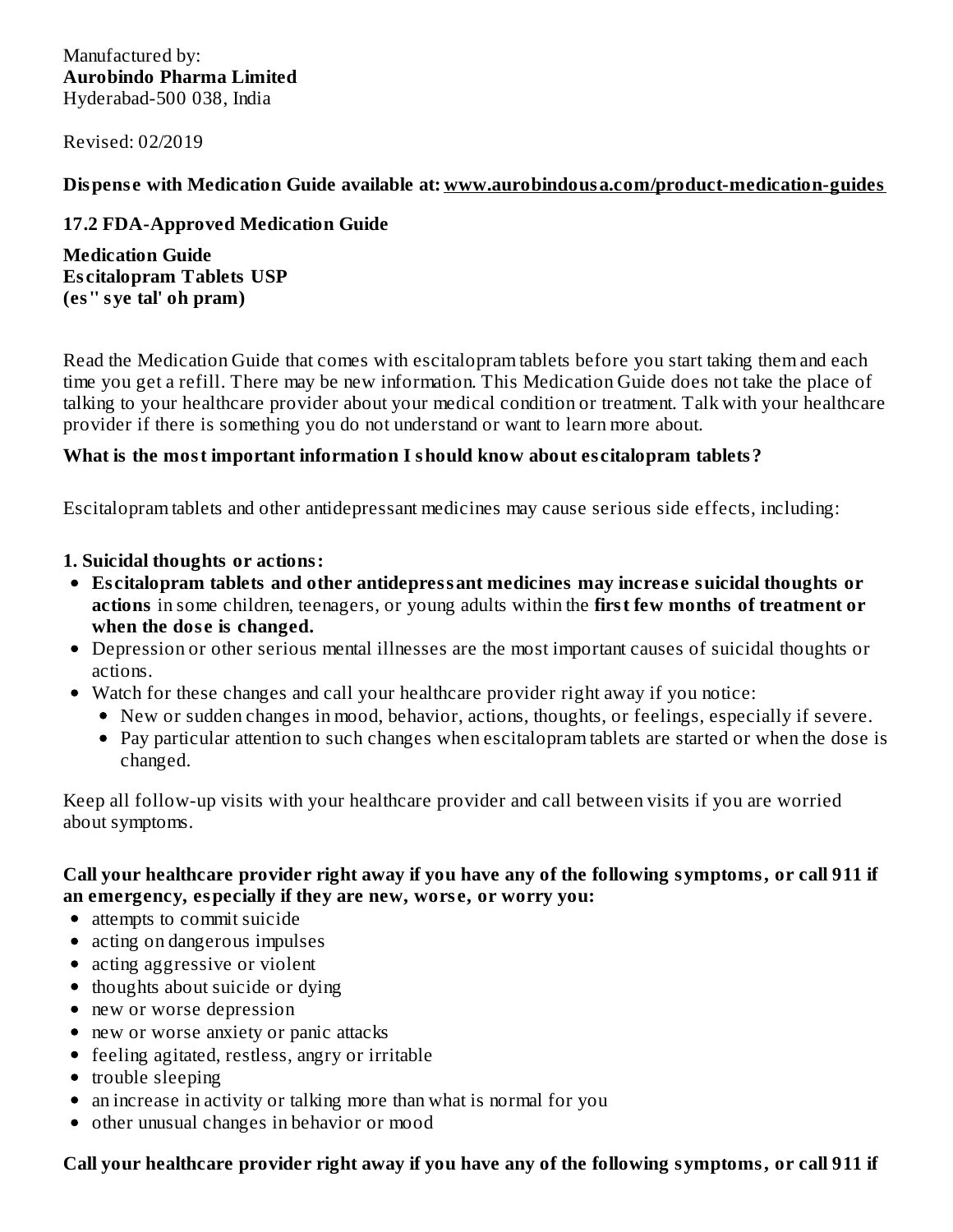#### **an emergency. Es citalopram tablets may be associated with thes e s erious side effects:**

#### **2. Serotonin Syndrome. This condition can be life-threatening and may include:**

- agitation, hallucinations, coma or other changes in mental status
- coordination problems or muscle twitching (overactive reflexes)
- racing heartbeat, high or low blood pressure
- sweating or fever
- nausea, vomiting, or diarrhea
- muscle rigidity

#### **3. Severe allergic reactions:**

- trouble breathing
- swelling of the face, tongue, eyes or mouth
- rash, itchy welts (hives) or blisters, alone or with fever or joint pain

**4. Abnormal bleeding:** Escitalopram tablets and other antidepressant medicines may increase your risk of bleeding or bruising, especially if you take the blood thinner warfarin (Coumadin®, Jantoven®), a non-steroidal anti-inflammatory drug (NSAIDs, like ibuprofen or naproxen), or aspirin.

#### **5. Seizures or convulsions**

#### **6. Manic episodes:**

- greatly increased energy
- severe trouble sleeping
- racing thoughts
- reckless behavior
- unusually grand ideas
- excessive happiness or irritability
- talking more or faster than usual

**7. Changes in appetite or weight.** Children and adolescents should have height and weight monitored during treatment.

**8. Low salt (sodium) levels in the blood.** Elderly people may be at greater risk for this. Symptoms may include:

- headache
- weakness or feeling unsteady
- confusion, problems concentrating or thinking or memory problems

#### **9. Visual problems**

- eye pain  $\bullet$
- changes in vision  $\bullet$
- swelling or redness in or around the eye

Only some people are at risk for these problems. You may want to undergo an eye examination to see if you are at risk and receive preventative treatment if you are.

#### **Do not stop es citalopram tablets without first talking to your healthcare provider.**

Stopping escitalopram tablets too quickly may cause serious symptoms including:

anxiety, irritability, high or low mood, feeling restless or changes in sleep habits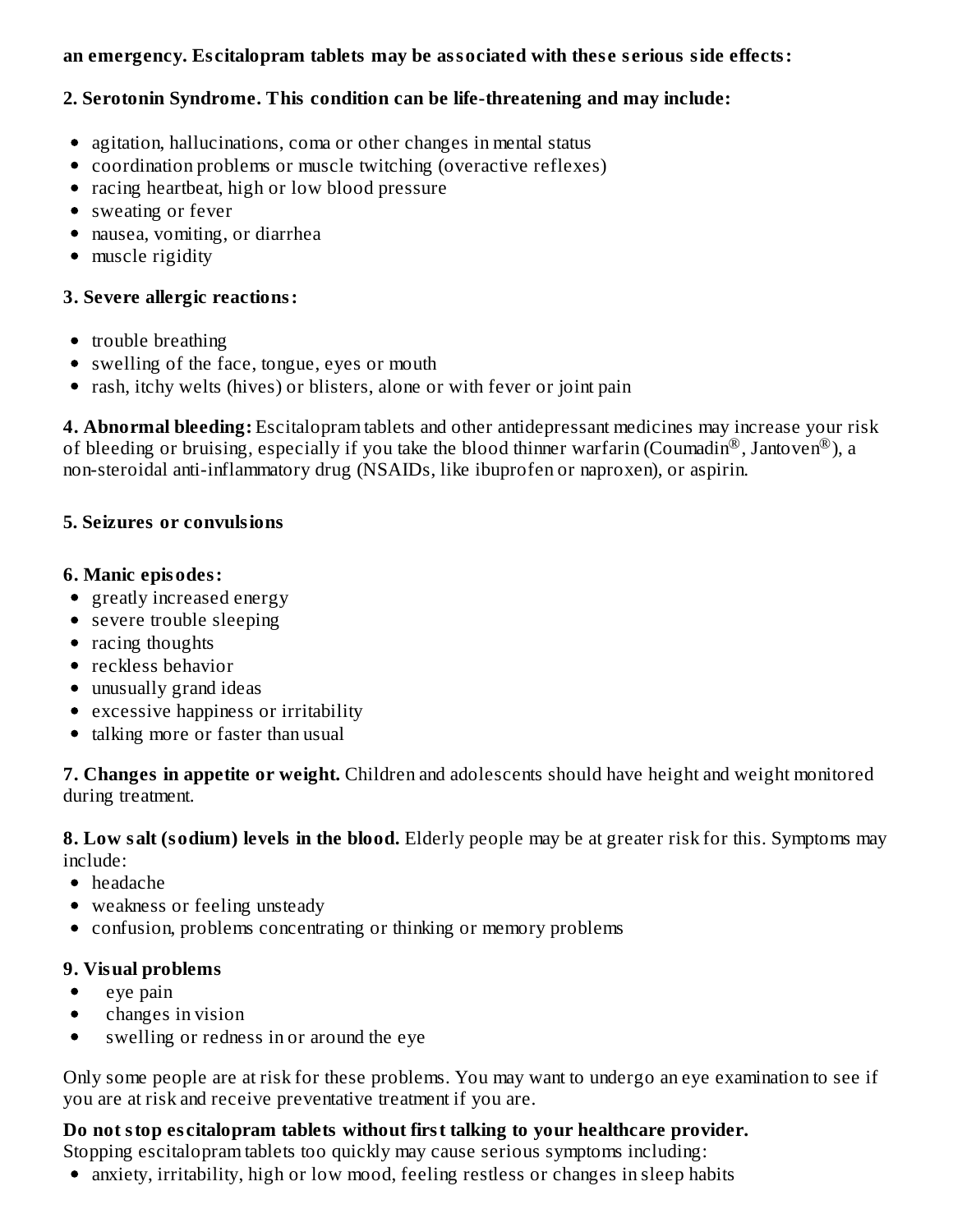- headache, sweating, nausea, dizziness
- electric shock-like sensations, shaking, confusion

#### **What are es citalopram tablets?**

Escitalopram tablets are a prescription medicine used to treat depression. It is important to talk with your healthcare provider about the risks of treating depression and also the risks of not treating it. You should discuss all treatment choices with your healthcare provider. Escitalopram tablets are also used to treat:

- Major Depressive Disorder (MDD)
- Generalized Anxiety Disorder (GAD)

Talk to your healthcare provider if you do not think that your condition is getting better with escitalopram tablets treatment.

#### **Who should not take es citalopram tablets?**

Do not take escitalopram tablets if you:

- are allergic to escitalopram or citalopram or any of the ingredients in escitalopram tablets. See the end of this Medication Guide for a complete list of ingredients in escitalopram tablets.
- Take a monoamine oxidase inhibitor (MAOI). Ask your healthcare provider or a pharmacist if you are not sure if you take an MAOI, including linezolid.
- Do not take an MAOI within 2 weeks of stopping escitalopram tablets unless directed to do so by your physician.
- Do not start escitalopram tablets if you stopped taking an MAOI in the last 2 weeks unless directed to do so by your physician.

#### People who take escitalopram tablets close in time to an MAOI may have serious or even life**threatening side effects. Get medical help right away if you have any of thes e symptoms:**

- • high fever
	- uncontrolled muscle spasms
	- stiff muscles
	- rapid changes in heart rate or blood pressure
	- confusion
	- loss of consciousness (pass out)
	- Do not take escitalopram tablets with Orap $^\circledR$  (pimozide) because taking these two drugs together can cause serious heart problems.

#### **What should I tell my healthcare provider before taking es citalopram tablets? Ask if you are not sure.**

Before starting escitalopram tablets, tell your healthcare provider if you:

- Are taking certain drugs such as:
	- Triptans used to treat migraine headache
	- Medicines used to treat mood, anxiety, psychotic or thought disorders, including tricyclics, lithium, SSRIs, SNRIs, amphetamines, or antipsychotics
	- Tramadol
	- Over-the-counter supplements such as tryptophan or St. John's Wort
- have liver problems
- have kidney problems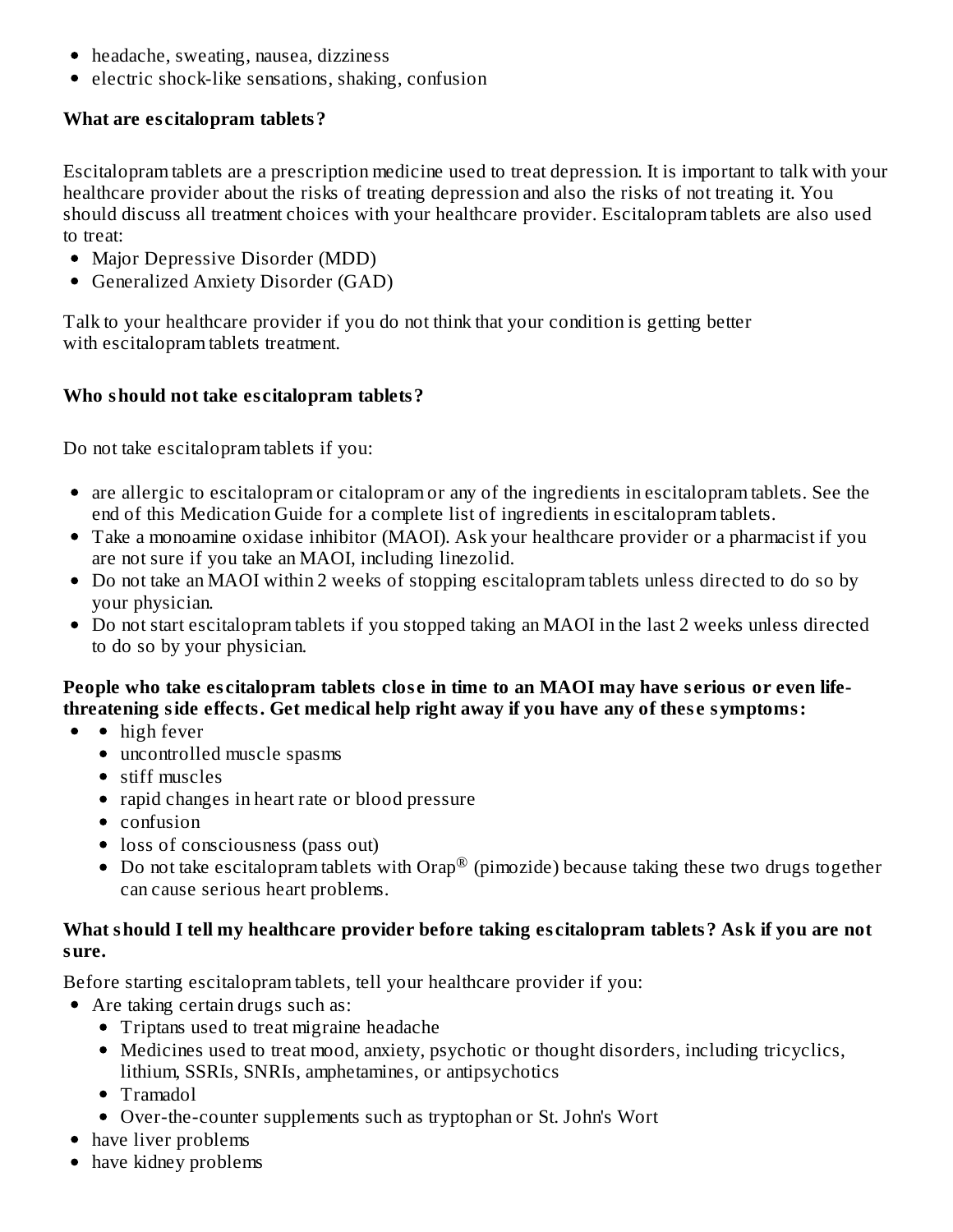- have heart problems
- have or had seizures or convulsions
- have bipolar disorder or mania
- have low sodium levels in your blood
- have a history of a stroke
- have high blood pressure
- have or had bleeding problems
- are pregnant or plan to become pregnant. It is not known if escitalopram tablets will harm your unborn baby. Talk to your healthcare provider about the benefits and risks of treating depression during pregnancy
- are breast-feeding or plan to breast-feed. Some escitalopram oxalate may pass into your breast milk. Talk to your healthcare provider about the best way to feed your baby while taking escitalopram tablets.

**Tell your healthcare provider about all the medicines that you take,** including prescription and non- prescription medicines, vitamins, and herbal supplements. Escitalopram tablets and some medicines may interact with each other, may not work as well, or may cause serious side effects.

Your healthcare provider or pharmacist can tell you if it is safe to take escitalopram tablets with your other medicines. Do not start or stop any medicine while taking escitalopram tablets without talking to your healthcare provider first.

If you take escitalopram tablets, you should not take any other medicines that contain escitalopram or citalopram including: Celexa.

# **How should I take es citalopram tablets?**

- Take escitalopram tablets exactly as prescribed. Your healthcare provider may need to change the dose of escitalopram tablets until it is the right dose for you.
- Escitalopram tablets may be taken with or without food.
- If you miss a dose of escitalopram tablets, take the missed dose as soon as you remember. If it is almost time for the next dose, skip the missed dose and take your next dose at the regular time. Do not take two doses of escitalopram tablets at the same time.
- If you take too much escitalopram oxalate, call your healthcare provider or poison control center right away, or get emergency treatment.

# **What should I avoid while taking es citalopram tablets?**

Escitalopram tablets can cause sleepiness or may affect your ability to make decisions, think clearly, or react quickly. You should not drive, operate heavy machinery, or do other dangerous activities until you know how escitalopram tablets affect you. Do not drink alcohol while using escitalopram tablets.

# **What are the possible side effects of es citalopram tablets?**

**Es citalopram tablets may caus e s erious side effects, including all** of those described in the section entitled **"What is the most important information I should know about es citalopram tablets?"**

Common possible side effects in people who take escitalopram tablets include:

- Nausea
- Sleepiness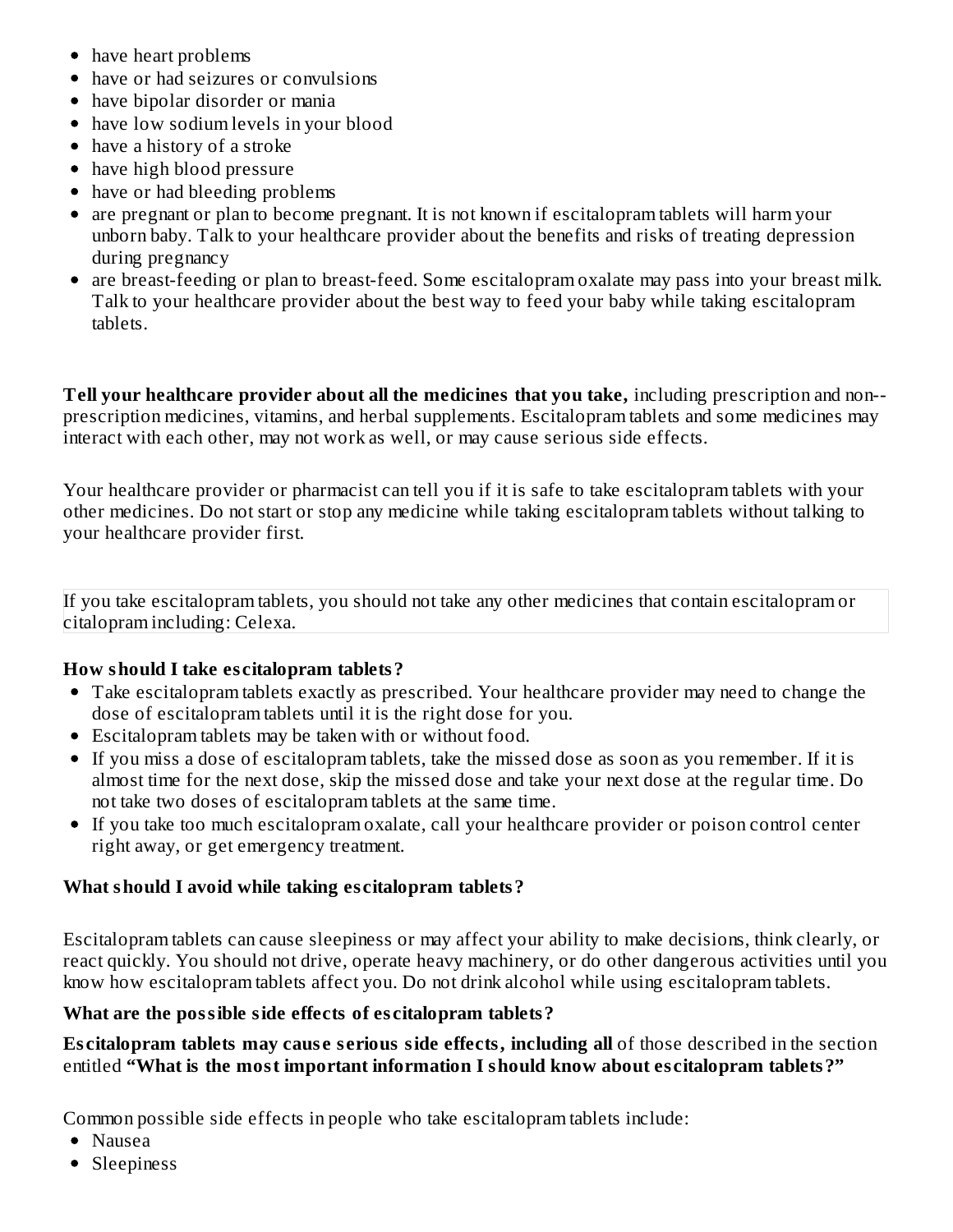- Weakness
- Dizziness
- Feeling anxious
- Trouble sleeping
- Sexual problems
- Sweating
- Shaking
- Not feeling hungry
- Dry mouth
- Constipation
- Infection
- Yawning

Other side effects in children and adolescents include:

- increased thirst
- abnormal increase in muscle movement or agitation
- nose bleed
- difficult urination
- heavy menstrual periods
- possible slowed growth rate and weight change. Your child's height and weight should be monitored during treatment with escitalopram tablets.

Tell your healthcare provider if you have any side effect that bothers you or that does not go away. These are not all the possible side effects of escitalopram tablets. For more information, ask your healthcare provider or pharmacist.

# **CALL YOUR DOCTOR FOR MEDICAL ADVICE ABOUT SIDE EFFECTS. YOU MAY REPORT SIDE EFFECTS TO THE FDA AT 1-800-FDA-1088.**

# **How should I store es citalopram tablets?**

- Store escitalopram tablets at 20° to 25°C (68° to 77°F); excursions permitted to 15° to 30°C (59° to 86°F).
- Keep escitalopram tablets bottle closed tightly.

# **Keep es citalopram tablets and all medicines out of the reach of children.**

# **General information about es citalopram tablets**

Medicines are sometimes prescribed for purposes other than those listed in a Medication Guide. Do not use escitalopram tablets for a condition for which it was not prescribed. Do not give escitalopram tablets to other people, even if they have the same condition. It may harm them.

This Medication Guide summarizes the most important information about escitalopram tablets. If you would like more information, talk with your healthcare provider. You may ask your healthcare provider or pharmacist for information about escitalopram tablets that is written for healthcare professionals.

For more information about escitalopram tablets call 1-866-850-2876.

# **What are the ingredients in es citalopram tablets?**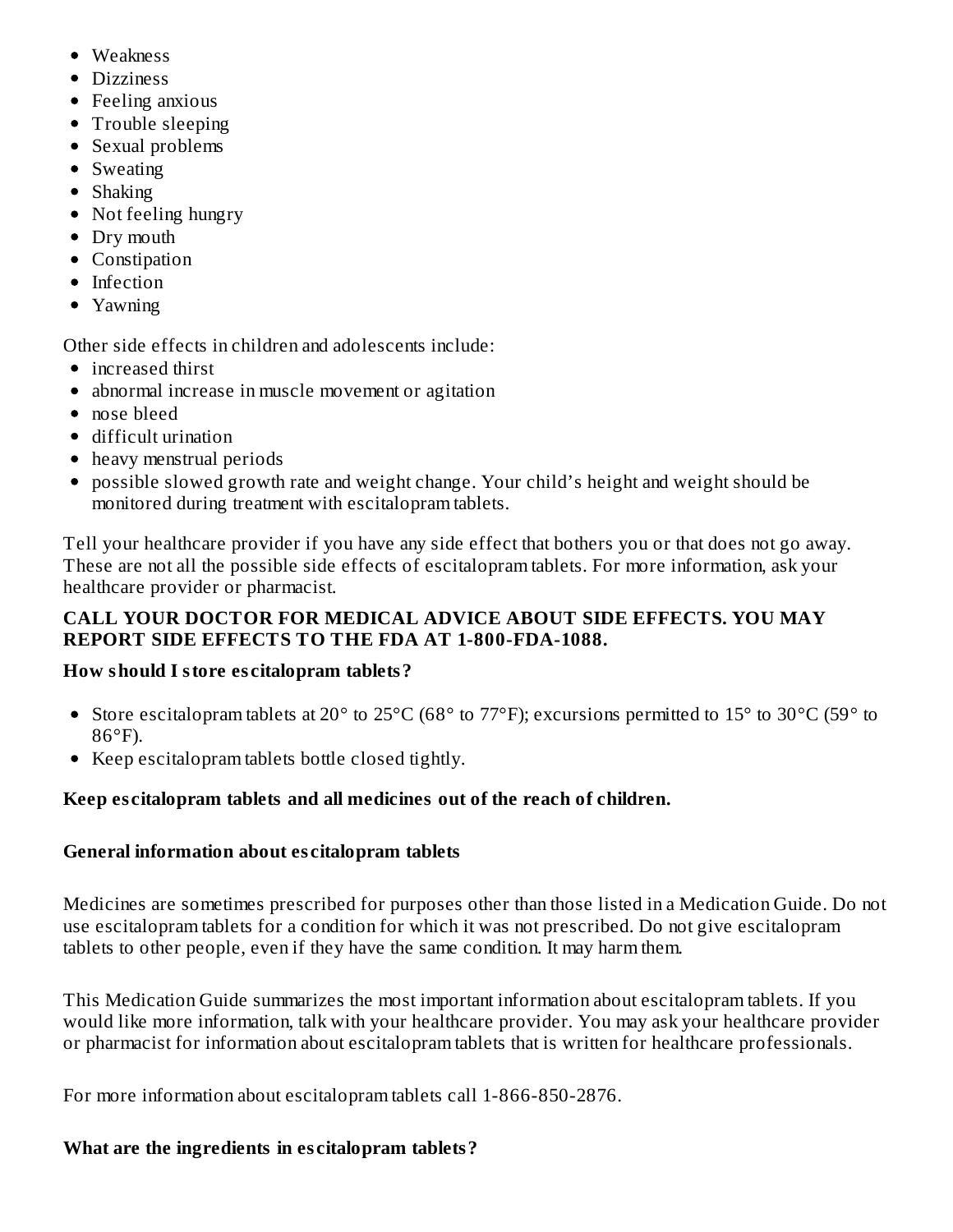Active ingredient: escitalopram oxalate

Inactive ingredients: butylated hydroxyl anisole, butylated hydroxy toluene, colloidal silicon dioxide, croscarmellose sodium, magnesium stearate, microcrystalline cellulose, silicified microcrystalline cellulose, and talc. The film coating contains hypromellose, polyethylene glycol 400, and titanium dioxide.

Coumadin $^{\circledR}$  is a registered trademark of Bristol Myers Squibb.

Jantoven $^{\circledR}$  is a registered trademark of Upsher-Smith Laboratories Inc.

Orap $^\circledR$  is a registered trademark of Teva Pharmaceuticals USA.

This Medication Guide has been approved by the U.S. Food and Drug Administration.

#### **Dispens e with Medication Guide available at: www.aurobindousa.com/product-medication-guides**

Distributed by: **Aurobindo Pharma USA, Inc.** 279 Princeton-Hightstown Road East Windsor, NJ 08520

Manufactured by: **Aurobindo Pharma Limited** Hyderabad-500 038, India

Revised: 02/2019

#### **Es citalopram Oxalate**



| <b>ESCITALOPRAM</b>                      |                         |                    |                               |  |  |
|------------------------------------------|-------------------------|--------------------|-------------------------------|--|--|
| escitalopram oxalate tablet, film coated |                         |                    |                               |  |  |
|                                          |                         |                    |                               |  |  |
| <b>Product Information</b>               |                         |                    |                               |  |  |
| <b>Product Type</b>                      | HUMAN PRESCRIPTION DRUG | Item Code (Source) | NDC:50090-5131(NDC:65862-374) |  |  |
| <b>Route of Administration</b>           | ORAL                    |                    |                               |  |  |
|                                          |                         |                    |                               |  |  |
|                                          |                         |                    |                               |  |  |